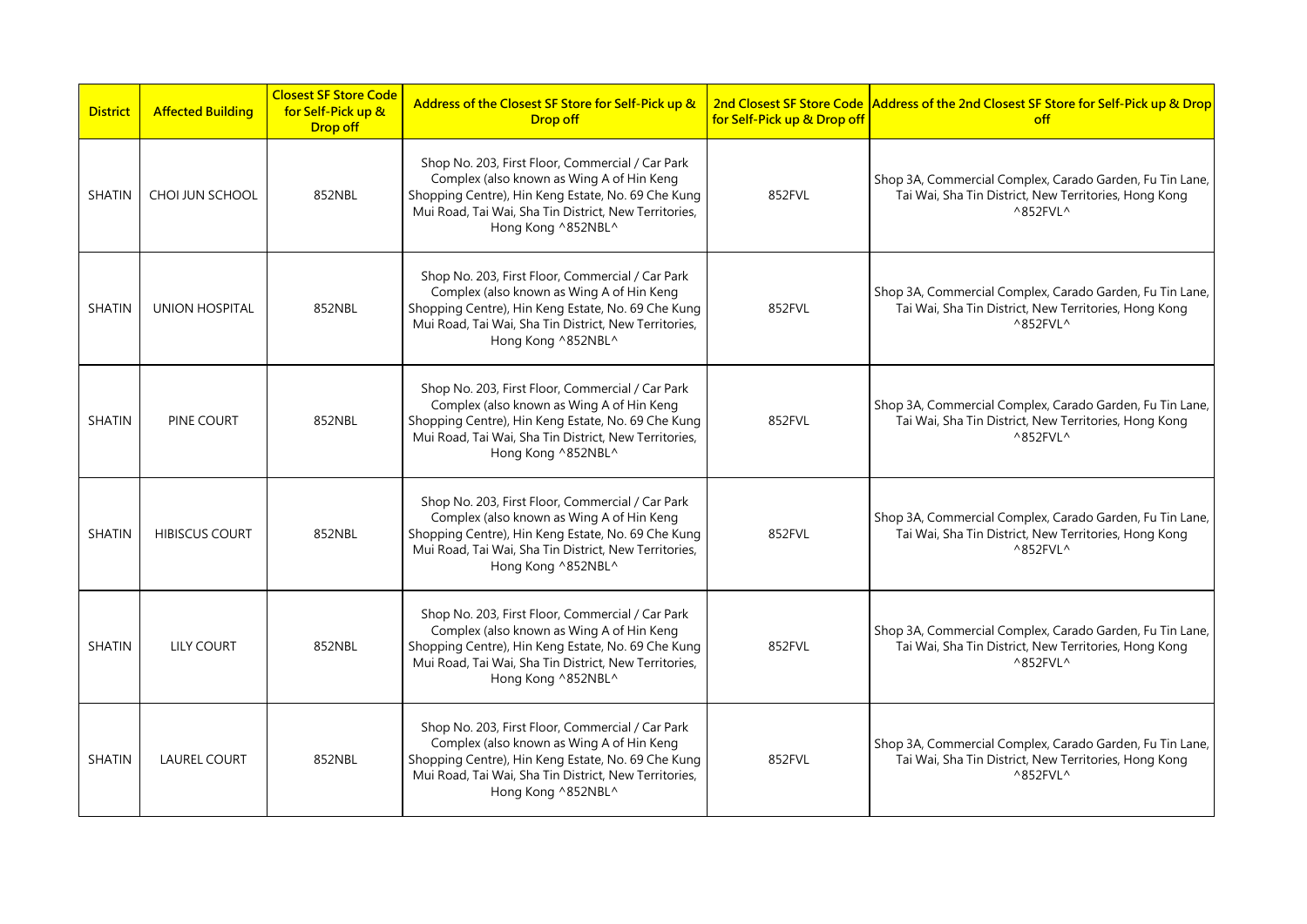| <b>SHATIN</b> | <b>BAUHINIA COURT</b>                   | 852NBL | Shop No. 203, First Floor, Commercial / Car Park<br>Complex (also known as Wing A of Hin Keng<br>Shopping Centre), Hin Keng Estate, No. 69 Che Kung<br>Mui Road, Tai Wai, Sha Tin District, New Territories,<br>Hong Kong ^852NBL^ | 852FVL | Shop 3A, Commercial Complex, Carado Garden, Fu Tin Lane,<br>Tai Wai, Sha Tin District, New Territories, Hong Kong<br>$^{\wedge}852$ FVL $^{\wedge}$ |
|---------------|-----------------------------------------|--------|------------------------------------------------------------------------------------------------------------------------------------------------------------------------------------------------------------------------------------|--------|-----------------------------------------------------------------------------------------------------------------------------------------------------|
| <b>SHATIN</b> | <b>CYPRESS COURT</b>                    | 852NBL | Shop No. 203, First Floor, Commercial / Car Park<br>Complex (also known as Wing A of Hin Keng<br>Shopping Centre), Hin Keng Estate, No. 69 Che Kung<br>Mui Road, Tai Wai, Sha Tin District, New Territories,<br>Hong Kong ^852NBL^ | 852FVL | Shop 3A, Commercial Complex, Carado Garden, Fu Tin Lane,<br>Tai Wai, Sha Tin District, New Territories, Hong Kong<br>$^{\wedge}852$ FVL $^{\wedge}$ |
| <b>SHATIN</b> | <b>BEGONIA COURT</b>                    | 852NBL | Shop No. 203, First Floor, Commercial / Car Park<br>Complex (also known as Wing A of Hin Keng<br>Shopping Centre), Hin Keng Estate, No. 69 Che Kung<br>Mui Road, Tai Wai, Sha Tin District, New Territories,<br>Hong Kong ^852NBL^ | 852FVL | Shop 3A, Commercial Complex, Carado Garden, Fu Tin Lane,<br>Tai Wai, Sha Tin District, New Territories, Hong Kong<br>$^{\wedge}852$ FVL $^{\wedge}$ |
| <b>SHATIN</b> | <b>PARC ROYALE CLUB</b><br><b>HOUSE</b> | 852NBL | Shop No. 203, First Floor, Commercial / Car Park<br>Complex (also known as Wing A of Hin Keng<br>Shopping Centre), Hin Keng Estate, No. 69 Che Kung<br>Mui Road, Tai Wai, Sha Tin District, New Territories,<br>Hong Kong ^852NBL^ | 852FVL | Shop 3A, Commercial Complex, Carado Garden, Fu Tin Lane,<br>Tai Wai, Sha Tin District, New Territories, Hong Kong<br>$^{\wedge}852$ FVL $^{\wedge}$ |
| <b>SHATIN</b> | PARC ROYALE BLOCK<br>12                 | 852NBL | Shop No. 203, First Floor, Commercial / Car Park<br>Complex (also known as Wing A of Hin Keng<br>Shopping Centre), Hin Keng Estate, No. 69 Che Kung<br>Mui Road, Tai Wai, Sha Tin District, New Territories,<br>Hong Kong ^852NBL^ | 852FVL | Shop 3A, Commercial Complex, Carado Garden, Fu Tin Lane,<br>Tai Wai, Sha Tin District, New Territories, Hong Kong<br>$^{\wedge}852$ FVL $^{\wedge}$ |
| <b>SHATIN</b> | PARC ROYALE BLOCK<br>11                 | 852NBL | Shop No. 203, First Floor, Commercial / Car Park<br>Complex (also known as Wing A of Hin Keng<br>Shopping Centre), Hin Keng Estate, No. 69 Che Kung<br>Mui Road, Tai Wai, Sha Tin District, New Territories,<br>Hong Kong ^852NBL^ | 852FVL | Shop 3A, Commercial Complex, Carado Garden, Fu Tin Lane,<br>Tai Wai, Sha Tin District, New Territories, Hong Kong<br>^852FVL^                       |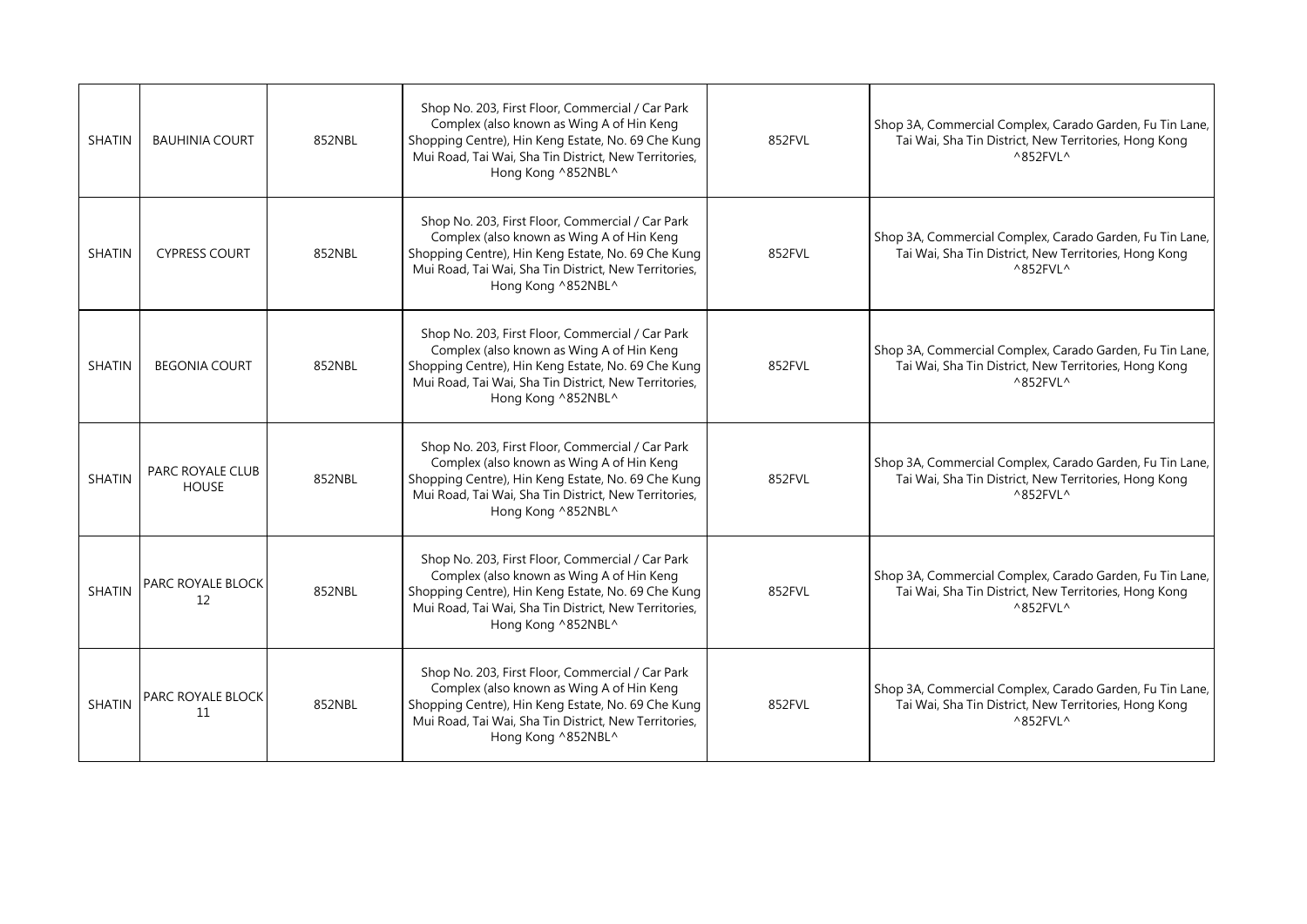| <b>SHATIN</b> | <b>PARC ROYALE BLOCK</b><br>10 | 852NBL | Shop No. 203, First Floor, Commercial / Car Park<br>Complex (also known as Wing A of Hin Keng<br>Shopping Centre), Hin Keng Estate, No. 69 Che Kung<br>Mui Road, Tai Wai, Sha Tin District, New Territories,<br>Hong Kong ^852NBL^ | 852FVL | Shop 3A, Commercial Complex, Carado Garden, Fu Tin Lane,<br>Tai Wai, Sha Tin District, New Territories, Hong Kong<br>^852FVL^                       |
|---------------|--------------------------------|--------|------------------------------------------------------------------------------------------------------------------------------------------------------------------------------------------------------------------------------------|--------|-----------------------------------------------------------------------------------------------------------------------------------------------------|
| <b>SHATIN</b> | PARC ROYALE BLOCK<br>q         | 852NBL | Shop No. 203, First Floor, Commercial / Car Park<br>Complex (also known as Wing A of Hin Keng<br>Shopping Centre), Hin Keng Estate, No. 69 Che Kung<br>Mui Road, Tai Wai, Sha Tin District, New Territories,<br>Hong Kong ^852NBL^ | 852FVL | Shop 3A, Commercial Complex, Carado Garden, Fu Tin Lane,<br>Tai Wai, Sha Tin District, New Territories, Hong Kong<br>^852FVL^                       |
| <b>SHATIN</b> | PARC ROYALE BLOCK              | 852NBL | Shop No. 203, First Floor, Commercial / Car Park<br>Complex (also known as Wing A of Hin Keng<br>Shopping Centre), Hin Keng Estate, No. 69 Che Kung<br>Mui Road, Tai Wai, Sha Tin District, New Territories,<br>Hong Kong ^852NBL^ | 852FVL | Shop 3A, Commercial Complex, Carado Garden, Fu Tin Lane,<br>Tai Wai, Sha Tin District, New Territories, Hong Kong<br>^852FVL^                       |
| <b>SHATIN</b> | PARC ROYALE BLOCK<br>7         | 852NBL | Shop No. 203, First Floor, Commercial / Car Park<br>Complex (also known as Wing A of Hin Keng<br>Shopping Centre), Hin Keng Estate, No. 69 Che Kung<br>Mui Road, Tai Wai, Sha Tin District, New Territories,<br>Hong Kong ^852NBL^ | 852FVL | Shop 3A, Commercial Complex, Carado Garden, Fu Tin Lane,<br>Tai Wai, Sha Tin District, New Territories, Hong Kong<br>$^{\wedge}852$ FVL ^           |
| <b>SHATIN</b> | <b>PARC ROYALE BLOCK</b><br>6  | 852NBL | Shop No. 203, First Floor, Commercial / Car Park<br>Complex (also known as Wing A of Hin Keng<br>Shopping Centre), Hin Keng Estate, No. 69 Che Kung<br>Mui Road, Tai Wai, Sha Tin District, New Territories,<br>Hong Kong ^852NBL^ | 852FVL | Shop 3A, Commercial Complex, Carado Garden, Fu Tin Lane,<br>Tai Wai, Sha Tin District, New Territories, Hong Kong<br>$^{\wedge}852$ FVL $^{\wedge}$ |
| <b>SHATIN</b> | PARC ROYALE BLOCK<br>5         | 852NBL | Shop No. 203, First Floor, Commercial / Car Park<br>Complex (also known as Wing A of Hin Keng<br>Shopping Centre), Hin Keng Estate, No. 69 Che Kung<br>Mui Road, Tai Wai, Sha Tin District, New Territories,<br>Hong Kong ^852NBL^ | 852FVL | Shop 3A, Commercial Complex, Carado Garden, Fu Tin Lane,<br>Tai Wai, Sha Tin District, New Territories, Hong Kong<br>$^{\wedge}852$ FVL $^{\wedge}$ |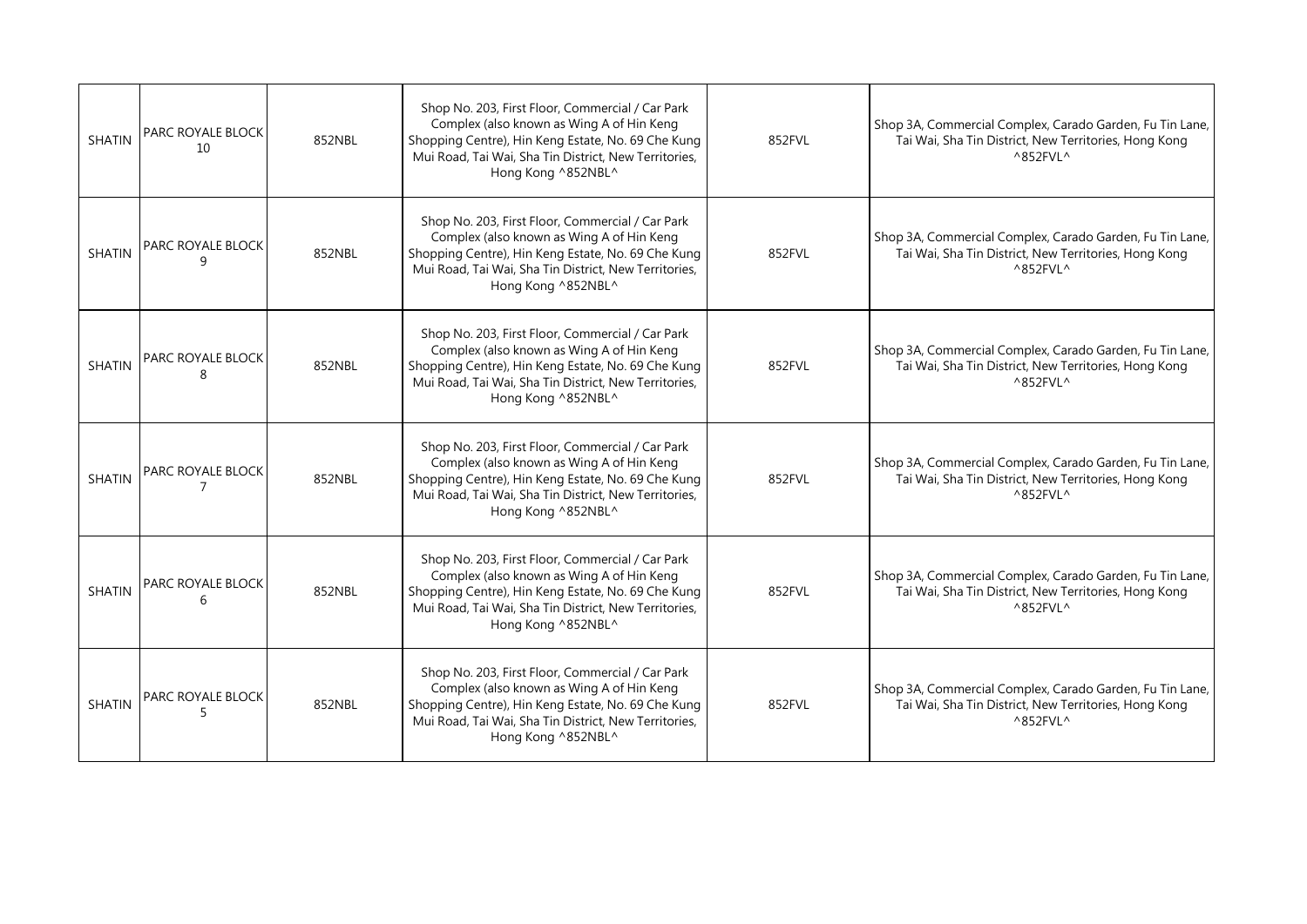| <b>SHATIN</b> | <b>PARC ROYALE BLOCK</b>                          | 852NBL | Shop No. 203, First Floor, Commercial / Car Park<br>Complex (also known as Wing A of Hin Keng<br>Shopping Centre), Hin Keng Estate, No. 69 Che Kung<br>Mui Road, Tai Wai, Sha Tin District, New Territories,<br>Hong Kong ^852NBL^ | 852FVL | Shop 3A, Commercial Complex, Carado Garden, Fu Tin Lane,<br>Tai Wai, Sha Tin District, New Territories, Hong Kong<br>$^{\wedge}852$ FVL ^           |
|---------------|---------------------------------------------------|--------|------------------------------------------------------------------------------------------------------------------------------------------------------------------------------------------------------------------------------------|--------|-----------------------------------------------------------------------------------------------------------------------------------------------------|
| <b>SHATIN</b> | <b>PARC ROYALE BLOCK</b><br>2                     | 852NBL | Shop No. 203, First Floor, Commercial / Car Park<br>Complex (also known as Wing A of Hin Keng<br>Shopping Centre), Hin Keng Estate, No. 69 Che Kung<br>Mui Road, Tai Wai, Sha Tin District, New Territories,<br>Hong Kong ^852NBL^ | 852FVL | Shop 3A, Commercial Complex, Carado Garden, Fu Tin Lane,<br>Tai Wai, Sha Tin District, New Territories, Hong Kong<br>$^{\wedge}852$ FVL ^           |
| <b>SHATIN</b> | <b>PARC ROYALE BLOCK</b><br>1                     | 852NBL | Shop No. 203, First Floor, Commercial / Car Park<br>Complex (also known as Wing A of Hin Keng<br>Shopping Centre), Hin Keng Estate, No. 69 Che Kung<br>Mui Road, Tai Wai, Sha Tin District, New Territories,<br>Hong Kong ^852NBL^ | 852FVL | Shop 3A, Commercial Complex, Carado Garden, Fu Tin Lane,<br>Tai Wai, Sha Tin District, New Territories, Hong Kong<br>$^{\wedge}852$ FVL $^{\wedge}$ |
| <b>SHATIN</b> | <b>JULIMOUNT GARDEN</b><br><b>SHOPPING CENTRE</b> | 852NBL | Shop No. 203, First Floor, Commercial / Car Park<br>Complex (also known as Wing A of Hin Keng<br>Shopping Centre), Hin Keng Estate, No. 69 Che Kung<br>Mui Road, Tai Wai, Sha Tin District, New Territories,<br>Hong Kong ^852NBL^ | 852FVL | Shop 3A, Commercial Complex, Carado Garden, Fu Tin Lane,<br>Tai Wai, Sha Tin District, New Territories, Hong Kong<br>^852FVL^                       |
| <b>SHATIN</b> | JULIMOUNT GARDEN<br>BLOCK 6                       | 852NBL | Shop No. 203, First Floor, Commercial / Car Park<br>Complex (also known as Wing A of Hin Keng<br>Shopping Centre), Hin Keng Estate, No. 69 Che Kung<br>Mui Road, Tai Wai, Sha Tin District, New Territories,<br>Hong Kong ^852NBL^ | 852FVL | Shop 3A, Commercial Complex, Carado Garden, Fu Tin Lane,<br>Tai Wai, Sha Tin District, New Territories, Hong Kong<br>$^{\wedge}852$ FVL $^{\wedge}$ |
| <b>SHATIN</b> | <b>JULIMOUNT GARDEN</b><br><b>BLOCK 5</b>         | 852NBL | Shop No. 203, First Floor, Commercial / Car Park<br>Complex (also known as Wing A of Hin Keng<br>Shopping Centre), Hin Keng Estate, No. 69 Che Kung<br>Mui Road, Tai Wai, Sha Tin District, New Territories,<br>Hong Kong ^852NBL^ | 852FVL | Shop 3A, Commercial Complex, Carado Garden, Fu Tin Lane,<br>Tai Wai, Sha Tin District, New Territories, Hong Kong<br>^852FVL^                       |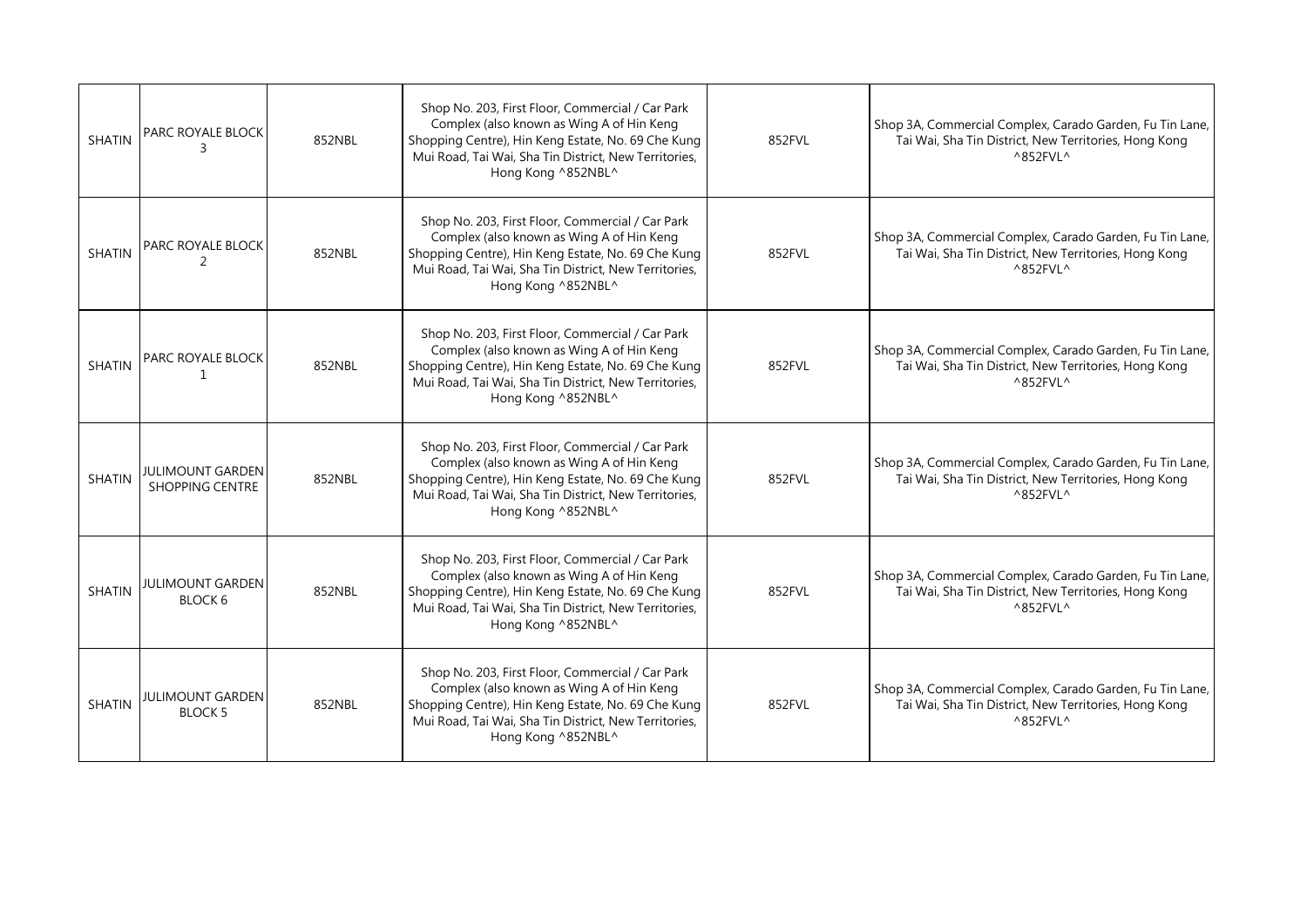| <b>SHATIN</b> | <b>JULIMOUNT GARDEN</b><br><b>BLOCK4</b> | 852NBL | Shop No. 203, First Floor, Commercial / Car Park<br>Complex (also known as Wing A of Hin Keng<br>Shopping Centre), Hin Keng Estate, No. 69 Che Kung<br>Mui Road, Tai Wai, Sha Tin District, New Territories,<br>Hong Kong ^852NBL^ | 852FVL | Shop 3A, Commercial Complex, Carado Garden, Fu Tin Lane,<br>Tai Wai, Sha Tin District, New Territories, Hong Kong<br>^852FVL^                       |
|---------------|------------------------------------------|--------|------------------------------------------------------------------------------------------------------------------------------------------------------------------------------------------------------------------------------------|--------|-----------------------------------------------------------------------------------------------------------------------------------------------------|
| <b>SHATIN</b> | <b>JULIMOUNT GARDEN</b><br><b>BLOCK3</b> | 852NBL | Shop No. 203, First Floor, Commercial / Car Park<br>Complex (also known as Wing A of Hin Keng<br>Shopping Centre), Hin Keng Estate, No. 69 Che Kung<br>Mui Road, Tai Wai, Sha Tin District, New Territories,<br>Hong Kong ^852NBL^ | 852FVL | Shop 3A, Commercial Complex, Carado Garden, Fu Tin Lane,<br>Tai Wai, Sha Tin District, New Territories, Hong Kong<br>$^{\wedge}852$ FVL $^{\wedge}$ |
| <b>SHATIN</b> | <b>JULIMOUNT GARDEN</b><br><b>BLOCK2</b> | 852NBL | Shop No. 203, First Floor, Commercial / Car Park<br>Complex (also known as Wing A of Hin Keng<br>Shopping Centre), Hin Keng Estate, No. 69 Che Kung<br>Mui Road, Tai Wai, Sha Tin District, New Territories,<br>Hong Kong ^852NBL^ | 852FVL | Shop 3A, Commercial Complex, Carado Garden, Fu Tin Lane,<br>Tai Wai, Sha Tin District, New Territories, Hong Kong<br>$^{\wedge}852$ FVL $^{\wedge}$ |
| <b>SHATIN</b> | <b>JULIMOUNT GARDEN</b><br><b>BLOCK1</b> | 852NBL | Shop No. 203, First Floor, Commercial / Car Park<br>Complex (also known as Wing A of Hin Keng<br>Shopping Centre), Hin Keng Estate, No. 69 Che Kung<br>Mui Road, Tai Wai, Sha Tin District, New Territories,<br>Hong Kong ^852NBL^ | 852FVL | Shop 3A, Commercial Complex, Carado Garden, Fu Tin Lane,<br>Tai Wai, Sha Tin District, New Territories, Hong Kong<br>$^{\wedge}852$ FVL $^{\wedge}$ |
| <b>SHATIN</b> | <b>UNION HOSPITAL</b><br><b>CAR PARK</b> | 852NBL | Shop No. 203, First Floor, Commercial / Car Park<br>Complex (also known as Wing A of Hin Keng<br>Shopping Centre), Hin Keng Estate, No. 69 Che Kung<br>Mui Road, Tai Wai, Sha Tin District, New Territories,<br>Hong Kong ^852NBL^ | 852FVL | Shop 3A, Commercial Complex, Carado Garden, Fu Tin Lane,<br>Tai Wai, Sha Tin District, New Territories, Hong Kong<br>$^{\wedge}852$ FVL $^{\wedge}$ |
| <b>SHATIN</b> | <b>HILL PARAMOUNT</b>                    | 852NBL | Shop No. 203, First Floor, Commercial / Car Park<br>Complex (also known as Wing A of Hin Keng<br>Shopping Centre), Hin Keng Estate, No. 69 Che Kung<br>Mui Road, Tai Wai, Sha Tin District, New Territories,<br>Hong Kong ^852NBL^ | 852FVL | Shop 3A, Commercial Complex, Carado Garden, Fu Tin Lane,<br>Tai Wai, Sha Tin District, New Territories, Hong Kong<br>^852FVL^                       |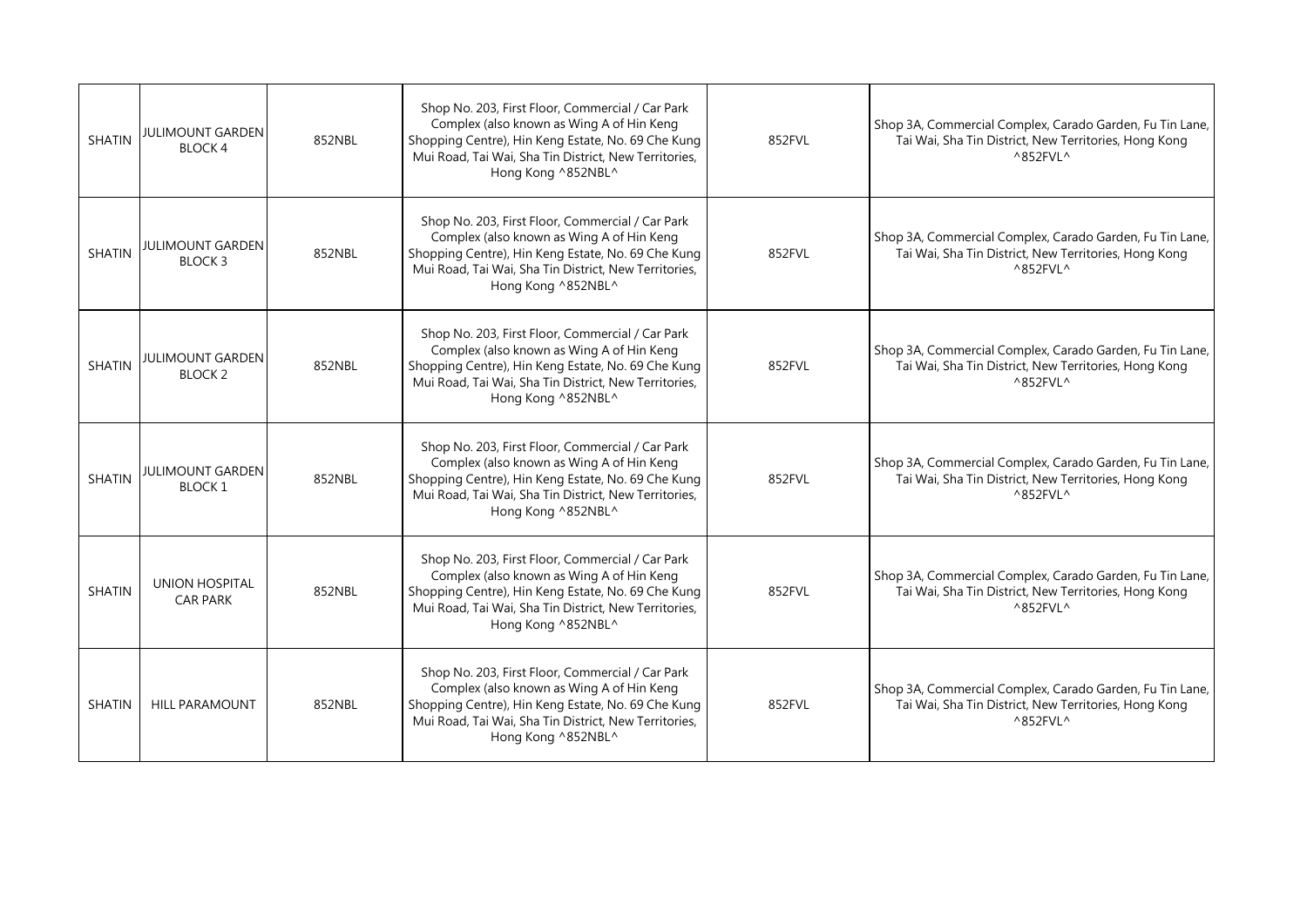| <b>SHATIN</b> | <b>HILL PARAMOUNT</b><br><b>BLOCK2</b> | 852NBL | Shop No. 203, First Floor, Commercial / Car Park<br>Complex (also known as Wing A of Hin Keng<br>Shopping Centre), Hin Keng Estate, No. 69 Che Kung<br>Mui Road, Tai Wai, Sha Tin District, New Territories,<br>Hong Kong ^852NBL^ | 852FVL | Shop 3A, Commercial Complex, Carado Garden, Fu Tin Lane,<br>Tai Wai, Sha Tin District, New Territories, Hong Kong<br>$^{\wedge}852$ FVL $^{\wedge}$ |
|---------------|----------------------------------------|--------|------------------------------------------------------------------------------------------------------------------------------------------------------------------------------------------------------------------------------------|--------|-----------------------------------------------------------------------------------------------------------------------------------------------------|
| <b>SHATIN</b> | <b>HILL PARAMOUNT</b><br>BLOCK 1       | 852NBL | Shop No. 203, First Floor, Commercial / Car Park<br>Complex (also known as Wing A of Hin Keng<br>Shopping Centre), Hin Keng Estate, No. 69 Che Kung<br>Mui Road, Tai Wai, Sha Tin District, New Territories,<br>Hong Kong ^852NBL^ | 852FVL | Shop 3A, Commercial Complex, Carado Garden, Fu Tin Lane,<br>Tai Wai, Sha Tin District, New Territories, Hong Kong<br>$^{\wedge}852$ FVL $^{\wedge}$ |
| <b>SHATIN</b> | <b>UNION COURT</b>                     | 852NBL | Shop No. 203, First Floor, Commercial / Car Park<br>Complex (also known as Wing A of Hin Keng<br>Shopping Centre), Hin Keng Estate, No. 69 Che Kung<br>Mui Road, Tai Wai, Sha Tin District, New Territories,<br>Hong Kong ^852NBL^ | 852FVL | Shop 3A, Commercial Complex, Carado Garden, Fu Tin Lane,<br>Tai Wai, Sha Tin District, New Territories, Hong Kong<br>$^{\wedge}852$ FVL $^{\wedge}$ |
| SHATIN        | HIN TIN SWIMMING<br><b>POOL</b>        | 852NBL | Shop No. 203, First Floor, Commercial / Car Park<br>Complex (also known as Wing A of Hin Keng<br>Shopping Centre), Hin Keng Estate, No. 69 Che Kung<br>Mui Road, Tai Wai, Sha Tin District, New Territories,<br>Hong Kong ^852NBL^ | 852FVL | Shop 3A, Commercial Complex, Carado Garden, Fu Tin Lane,<br>Tai Wai, Sha Tin District, New Territories, Hong Kong<br>$^{\wedge}852$ FVL $^{\wedge}$ |
| <b>SHATIN</b> | <b>HA KENG HAU</b><br><b>VILLAGE</b>   | 852NBL | Shop No. 203, First Floor, Commercial / Car Park<br>Complex (also known as Wing A of Hin Keng<br>Shopping Centre), Hin Keng Estate, No. 69 Che Kung<br>Mui Road, Tai Wai, Sha Tin District, New Territories,<br>Hong Kong ^852NBL^ | 852FVL | Shop 3A, Commercial Complex, Carado Garden, Fu Tin Lane,<br>Tai Wai, Sha Tin District, New Territories, Hong Kong<br>^852FVL^                       |
| <b>SHATIN</b> | SHEUNG KENG HAU<br><b>VILLAGE</b>      | 852NBL | Shop No. 203, First Floor, Commercial / Car Park<br>Complex (also known as Wing A of Hin Keng<br>Shopping Centre), Hin Keng Estate, No. 69 Che Kung<br>Mui Road, Tai Wai, Sha Tin District, New Territories,<br>Hong Kong ^852NBL^ | 852FVL | Shop 3A, Commercial Complex, Carado Garden, Fu Tin Lane,<br>Tai Wai, Sha Tin District, New Territories, Hong Kong<br>^852FVL^                       |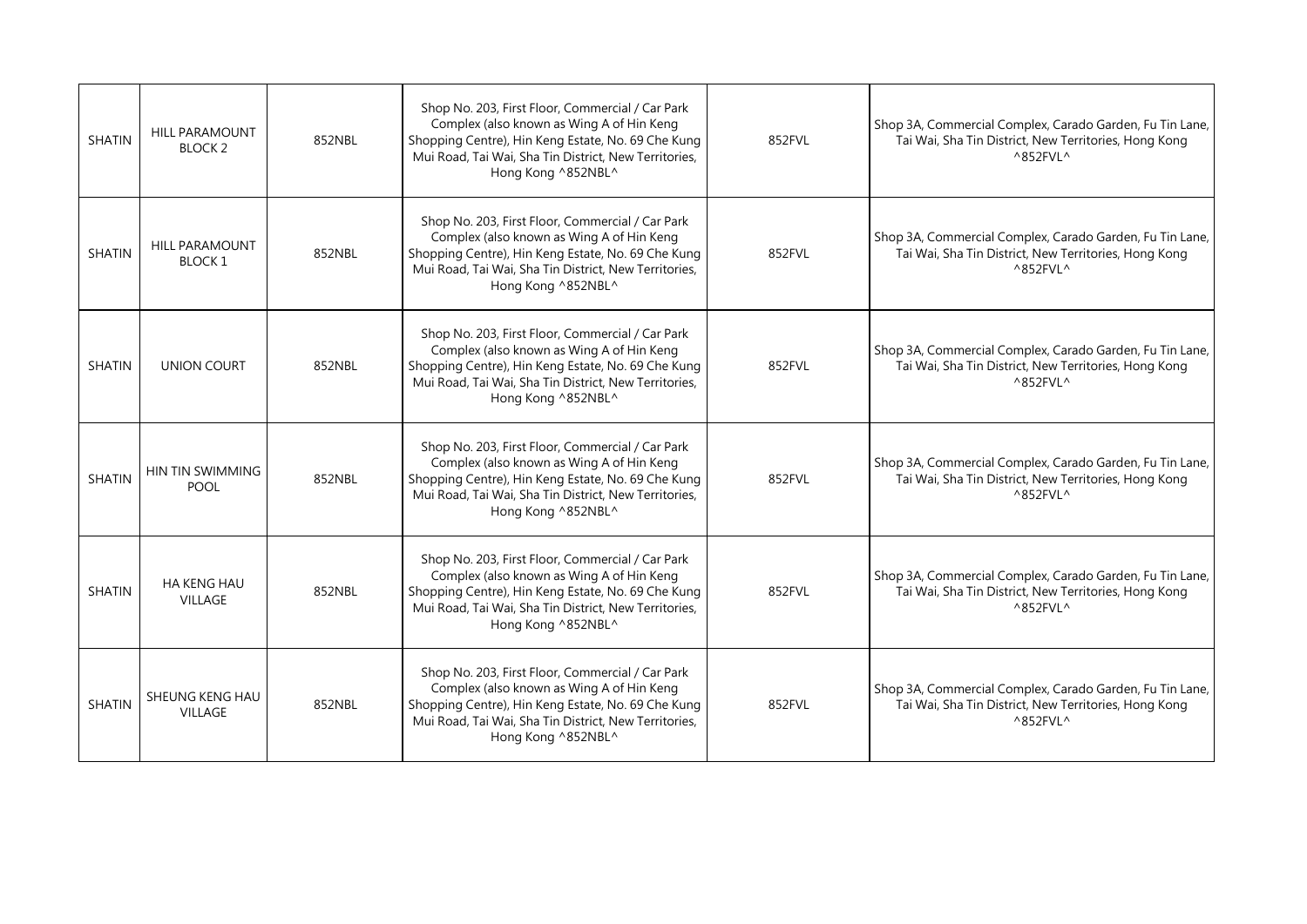| <b>SHATIN</b> | HIN KENG SHOPPING<br><b>CENTRE</b>                 | 852NBL | Shop No. 203, First Floor, Commercial / Car Park<br>Complex (also known as Wing A of Hin Keng<br>Shopping Centre), Hin Keng Estate, No. 69 Che Kung<br>Mui Road, Tai Wai, Sha Tin District, New Territories,<br>Hong Kong ^852NBL^ | 852FVL | Shop 3A, Commercial Complex, Carado Garden, Fu Tin Lane,<br>Tai Wai, Sha Tin District, New Territories, Hong Kong<br>$^{\wedge}852$ FVL $^{\wedge}$ |
|---------------|----------------------------------------------------|--------|------------------------------------------------------------------------------------------------------------------------------------------------------------------------------------------------------------------------------------|--------|-----------------------------------------------------------------------------------------------------------------------------------------------------|
| <b>SHATIN</b> | <b>HIN TIN VILLAGE</b>                             | 852NBL | Shop No. 203, First Floor, Commercial / Car Park<br>Complex (also known as Wing A of Hin Keng<br>Shopping Centre), Hin Keng Estate, No. 69 Che Kung<br>Mui Road, Tai Wai, Sha Tin District, New Territories,<br>Hong Kong ^852NBL^ | 852FVL | Shop 3A, Commercial Complex, Carado Garden, Fu Tin Lane,<br>Tai Wai, Sha Tin District, New Territories, Hong Kong<br>$^{\wedge}852$ FVL $^{\wedge}$ |
| <b>SHATIN</b> | <b>HELEN LIANG MEM</b><br><b>SEC SCHOOL SHATIN</b> | 852NBL | Shop No. 203, First Floor, Commercial / Car Park<br>Complex (also known as Wing A of Hin Keng<br>Shopping Centre), Hin Keng Estate, No. 69 Che Kung<br>Mui Road, Tai Wai, Sha Tin District, New Territories,<br>Hong Kong ^852NBL^ | 852FVL | Shop 3A, Commercial Complex, Carado Garden, Fu Tin Lane,<br>Tai Wai, Sha Tin District, New Territories, Hong Kong<br>$^{\wedge}852$ FVL $^{\wedge}$ |
| <b>SHATIN</b> | HIN FU HOUSE                                       | 852NBL | Shop No. 203, First Floor, Commercial / Car Park<br>Complex (also known as Wing A of Hin Keng<br>Shopping Centre), Hin Keng Estate, No. 69 Che Kung<br>Mui Road, Tai Wai, Sha Tin District, New Territories,<br>Hong Kong ^852NBL^ | 852FVL | Shop 3A, Commercial Complex, Carado Garden, Fu Tin Lane,<br>Tai Wai, Sha Tin District, New Territories, Hong Kong<br>$^{\wedge}852$ FVL $^{\wedge}$ |
| <b>SHATIN</b> | <b>HIN KWAI HOUSE</b>                              | 852NBL | Shop No. 203, First Floor, Commercial / Car Park<br>Complex (also known as Wing A of Hin Keng<br>Shopping Centre), Hin Keng Estate, No. 69 Che Kung<br>Mui Road, Tai Wai, Sha Tin District, New Territories,<br>Hong Kong ^852NBL^ | 852FVL | Shop 3A, Commercial Complex, Carado Garden, Fu Tin Lane,<br>Tai Wai, Sha Tin District, New Territories, Hong Kong<br>^852FVL^                       |
| <b>SHATIN</b> | HIN WAN HOUSE                                      | 852NBL | Shop No. 203, First Floor, Commercial / Car Park<br>Complex (also known as Wing A of Hin Keng<br>Shopping Centre), Hin Keng Estate, No. 69 Che Kung<br>Mui Road, Tai Wai, Sha Tin District, New Territories,<br>Hong Kong ^852NBL^ | 852FVL | Shop 3A, Commercial Complex, Carado Garden, Fu Tin Lane,<br>Tai Wai, Sha Tin District, New Territories, Hong Kong<br>^852FVL^                       |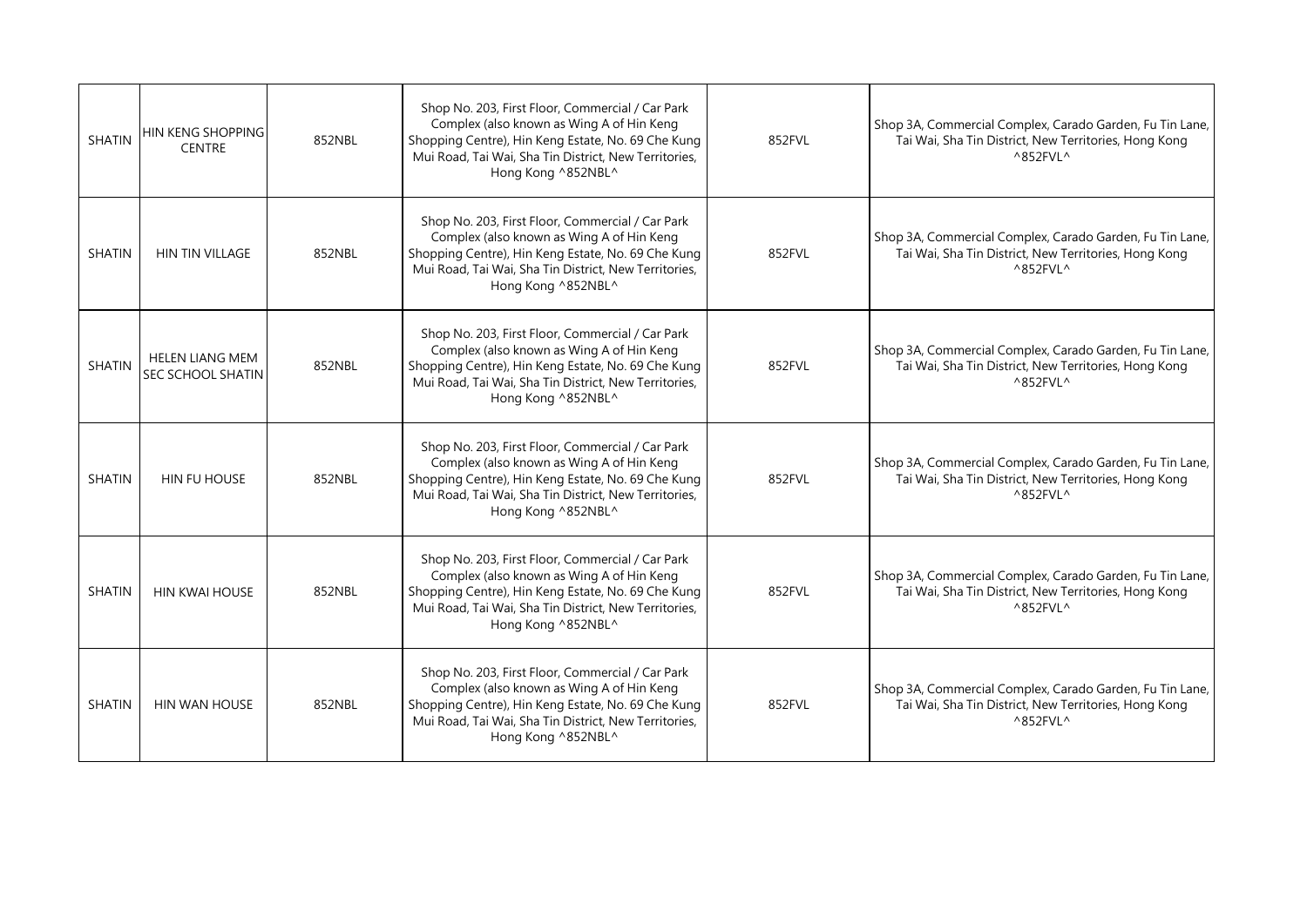| <b>SHATIN</b> | HIN YAU HOUSE                                  | 852NBL | Shop No. 203, First Floor, Commercial / Car Park<br>Complex (also known as Wing A of Hin Keng<br>Shopping Centre), Hin Keng Estate, No. 69 Che Kung<br>Mui Road, Tai Wai, Sha Tin District, New Territories,<br>Hong Kong ^852NBL^ | 852FVL | Shop 3A, Commercial Complex, Carado Garden, Fu Tin Lane,<br>Tai Wai, Sha Tin District, New Territories, Hong Kong<br>$^{\wedge}852$ FVL $^{\wedge}$ |
|---------------|------------------------------------------------|--------|------------------------------------------------------------------------------------------------------------------------------------------------------------------------------------------------------------------------------------|--------|-----------------------------------------------------------------------------------------------------------------------------------------------------|
| <b>SHATIN</b> | HIN KENG SHOPPING<br><b>CENTRE</b>             | 852NBL | Shop No. 203, First Floor, Commercial / Car Park<br>Complex (also known as Wing A of Hin Keng<br>Shopping Centre), Hin Keng Estate, No. 69 Che Kung<br>Mui Road, Tai Wai, Sha Tin District, New Territories,<br>Hong Kong ^852NBL^ | 852FVL | Shop 3A, Commercial Complex, Carado Garden, Fu Tin Lane,<br>Tai Wai, Sha Tin District, New Territories, Hong Kong<br>$^{\wedge}852$ FVL $^{\wedge}$ |
| <b>SHATIN</b> | <b>SHATIN SEWAGE</b><br><b>TREATMENT WORKS</b> | 852NBL | Shop No. 203, First Floor, Commercial / Car Park<br>Complex (also known as Wing A of Hin Keng<br>Shopping Centre), Hin Keng Estate, No. 69 Che Kung<br>Mui Road, Tai Wai, Sha Tin District, New Territories,<br>Hong Kong ^852NBL^ | 852FVL | Shop 3A, Commercial Complex, Carado Garden, Fu Tin Lane,<br>Tai Wai, Sha Tin District, New Territories, Hong Kong<br>^852FVL^                       |
| <b>SHATIN</b> | <b>HIN TIN</b><br>PLAYGROUND                   | 852NBL | Shop No. 203, First Floor, Commercial / Car Park<br>Complex (also known as Wing A of Hin Keng<br>Shopping Centre), Hin Keng Estate, No. 69 Che Kung<br>Mui Road, Tai Wai, Sha Tin District, New Territories,<br>Hong Kong ^852NBL^ | 852FVL | Shop 3A, Commercial Complex, Carado Garden, Fu Tin Lane,<br>Tai Wai, Sha Tin District, New Territories, Hong Kong<br>^852FVL^                       |
| <b>SHATIN</b> | MTR HIN KENG<br><b>STATION</b>                 | 852NBL | Shop No. 203, First Floor, Commercial / Car Park<br>Complex (also known as Wing A of Hin Keng<br>Shopping Centre), Hin Keng Estate, No. 69 Che Kung<br>Mui Road, Tai Wai, Sha Tin District, New Territories,<br>Hong Kong ^852NBL^ | 852FVL | Shop 3A, Commercial Complex, Carado Garden, Fu Tin Lane,<br>Tai Wai, Sha Tin District, New Territories, Hong Kong<br>$^{\wedge}852$ FVL ^           |
| <b>SHATIN</b> | <b>HEUNG FAN LIU NEW</b><br><b>VILLAGE</b>     | 852FEL | Shop Nos. 16A & 17 on Ground Floor, Holford<br>Gardens, Nos. 2-8 Chik Wan Street, Tai Wai, Sha Tin<br>District, New Territories, Hong Kong ^852FEL^                                                                                | 852FVL | Shop 3A, Commercial Complex, Carado Garden, Fu Tin Lane,<br>Tai Wai, Sha Tin District, New Territories, Hong Kong<br>^852FVL^                       |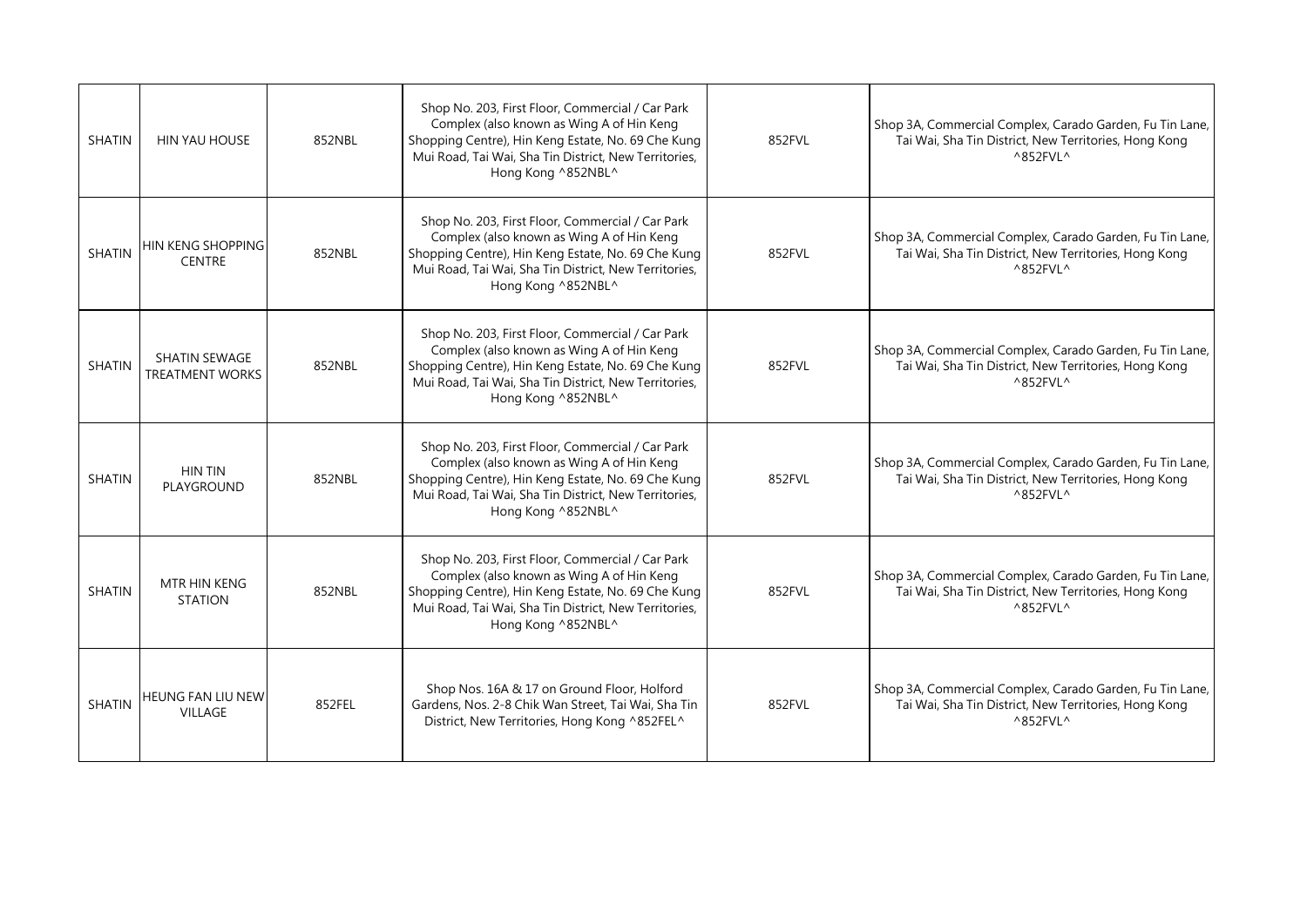| <b>SHATIN</b> | <b>MEI CHUEN HOUSE</b>                  | 852FEL | Shop Nos. 16A & 17 on Ground Floor, Holford<br>Gardens, Nos. 2-8 Chik Wan Street, Tai Wai, Sha Tin<br>District, New Territories, Hong Kong ^852FEL^ | 852FVL | Shop 3A, Commercial Complex, Carado Garden, Fu Tin Lane,<br>Tai Wai, Sha Tin District, New Territories, Hong Kong<br>$^{\wedge}852$ FVL $^{\wedge}$ |
|---------------|-----------------------------------------|--------|-----------------------------------------------------------------------------------------------------------------------------------------------------|--------|-----------------------------------------------------------------------------------------------------------------------------------------------------|
| <b>SHATIN</b> | <b>MEI TIN</b><br><b>COMMUNITY HALL</b> | 852FEL | Shop Nos. 16A & 17 on Ground Floor, Holford<br>Gardens, Nos. 2-8 Chik Wan Street, Tai Wai, Sha Tin<br>District, New Territories, Hong Kong ^852FEL^ | 852FVL | Shop 3A, Commercial Complex, Carado Garden, Fu Tin Lane,<br>Tai Wai, Sha Tin District, New Territories, Hong Kong<br>$^{\wedge}852$ FVL ^           |
| <b>SHATIN</b> | <b>MEI TING HOUSE</b>                   | 852FEL | Shop Nos. 16A & 17 on Ground Floor, Holford<br>Gardens, Nos. 2-8 Chik Wan Street, Tai Wai, Sha Tin<br>District, New Territories, Hong Kong ^852FEL^ | 852FVL | Shop 3A, Commercial Complex, Carado Garden, Fu Tin Lane,<br>Tai Wai, Sha Tin District, New Territories, Hong Kong<br>$^{\wedge}852$ FVL ^           |
| <b>SHATIN</b> | <b>MEI MOON HOUSE</b>                   | 852FEL | Shop Nos. 16A & 17 on Ground Floor, Holford<br>Gardens, Nos. 2-8 Chik Wan Street, Tai Wai, Sha Tin<br>District, New Territories, Hong Kong ^852FEL^ | 852FVL | Shop 3A, Commercial Complex, Carado Garden, Fu Tin Lane,<br>Tai Wai, Sha Tin District, New Territories, Hong Kong<br>$^{\wedge}852$ FVL ^           |
| <b>SHATIN</b> | <b>MEI LOK HOUSE</b>                    | 852FEL | Shop Nos. 16A & 17 on Ground Floor, Holford<br>Gardens, Nos. 2-8 Chik Wan Street, Tai Wai, Sha Tin<br>District, New Territories, Hong Kong ^852FEL^ | 852FVL | Shop 3A, Commercial Complex, Carado Garden, Fu Tin Lane,<br>Tai Wai, Sha Tin District, New Territories, Hong Kong<br>$^{\wedge}852$ FVL ^           |
| <b>SHATIN</b> | <b>MEI CHI HOUSE</b>                    | 852FEL | Shop Nos. 16A & 17 on Ground Floor, Holford<br>Gardens, Nos. 2-8 Chik Wan Street, Tai Wai, Sha Tin<br>District, New Territories, Hong Kong ^852FEL^ | 852FVL | Shop 3A, Commercial Complex, Carado Garden, Fu Tin Lane,<br>Tai Wai, Sha Tin District, New Territories, Hong Kong<br>$^{\wedge}852$ FVL ^           |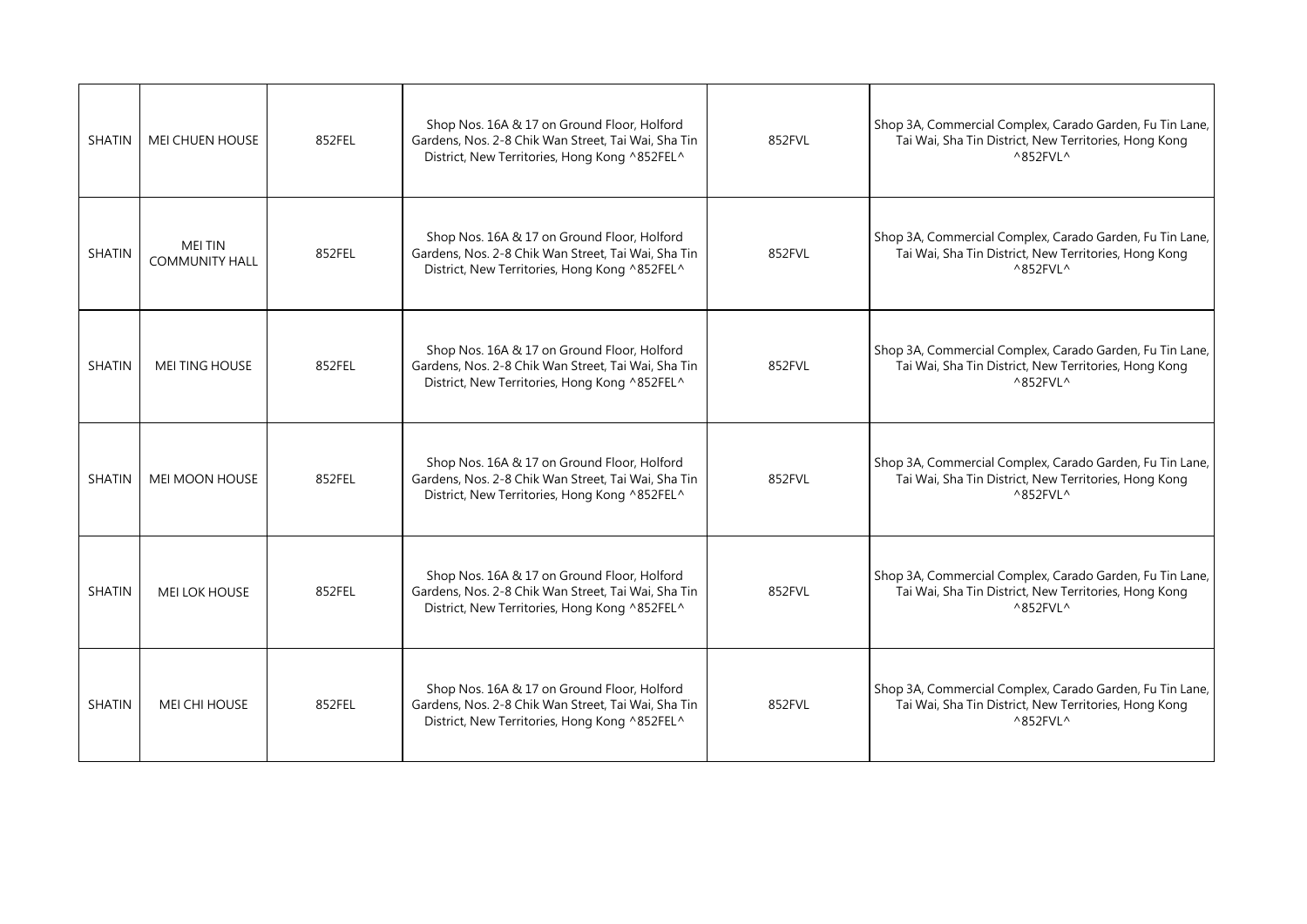| <b>SHATIN</b> | MEI SAU HOUSE                            | 852FEL | Shop Nos. 16A & 17 on Ground Floor, Holford<br>Gardens, Nos. 2-8 Chik Wan Street, Tai Wai, Sha Tin<br>District, New Territories, Hong Kong ^852FEL^ | 852FVL | Shop 3A, Commercial Complex, Carado Garden, Fu Tin Lane,<br>Tai Wai, Sha Tin District, New Territories, Hong Kong<br>$^{\wedge}852$ FVL $^{\wedge}$ |
|---------------|------------------------------------------|--------|-----------------------------------------------------------------------------------------------------------------------------------------------------|--------|-----------------------------------------------------------------------------------------------------------------------------------------------------|
| <b>SHATIN</b> | MEI LAI HOUSE                            | 852FEL | Shop Nos. 16A & 17 on Ground Floor, Holford<br>Gardens, Nos. 2-8 Chik Wan Street, Tai Wai, Sha Tin<br>District, New Territories, Hong Kong ^852FEL^ | 852FVL | Shop 3A, Commercial Complex, Carado Garden, Fu Tin Lane,<br>Tai Wai, Sha Tin District, New Territories, Hong Kong<br>$^{\wedge}852$ FVL $^{\wedge}$ |
| <b>SHATIN</b> | <b>MEI KING HOUSE</b>                    | 852FEL | Shop Nos. 16A & 17 on Ground Floor, Holford<br>Gardens, Nos. 2-8 Chik Wan Street, Tai Wai, Sha Tin<br>District, New Territories, Hong Kong ^852FEL^ | 852FVL | Shop 3A, Commercial Complex, Carado Garden, Fu Tin Lane,<br>Tai Wai, Sha Tin District, New Territories, Hong Kong<br>$^{\wedge}852$ FVL $^{\wedge}$ |
| <b>SHATIN</b> | MEI TIN SHOPPING<br><b>CENTRE</b>        | 852FEL | Shop Nos. 16A & 17 on Ground Floor, Holford<br>Gardens, Nos. 2-8 Chik Wan Street, Tai Wai, Sha Tin<br>District, New Territories, Hong Kong ^852FEL^ | 852FVL | Shop 3A, Commercial Complex, Carado Garden, Fu Tin Lane,<br>Tai Wai, Sha Tin District, New Territories, Hong Kong<br>$^{\wedge}852$ FVL $^{\wedge}$ |
| <b>SHATIN</b> | <b>MEI YING COURT</b>                    | 852FEL | Shop Nos. 16A & 17 on Ground Floor, Holford<br>Gardens, Nos. 2-8 Chik Wan Street, Tai Wai, Sha Tin<br>District, New Territories, Hong Kong ^852FEL^ | 852FVL | Shop 3A, Commercial Complex, Carado Garden, Fu Tin Lane,<br>Tai Wai, Sha Tin District, New Territories, Hong Kong<br>$^{\wedge}852$ FVL $^{\wedge}$ |
| <b>SHATIN</b> | <b>GRANVILLE GARDEN</b><br><b>BLOCK1</b> | 852FEL | Shop Nos. 16A & 17 on Ground Floor, Holford<br>Gardens, Nos. 2-8 Chik Wan Street, Tai Wai, Sha Tin<br>District, New Territories, Hong Kong ^852FEL^ | 852FVL | Shop 3A, Commercial Complex, Carado Garden, Fu Tin Lane,<br>Tai Wai, Sha Tin District, New Territories, Hong Kong<br>^852FVL^                       |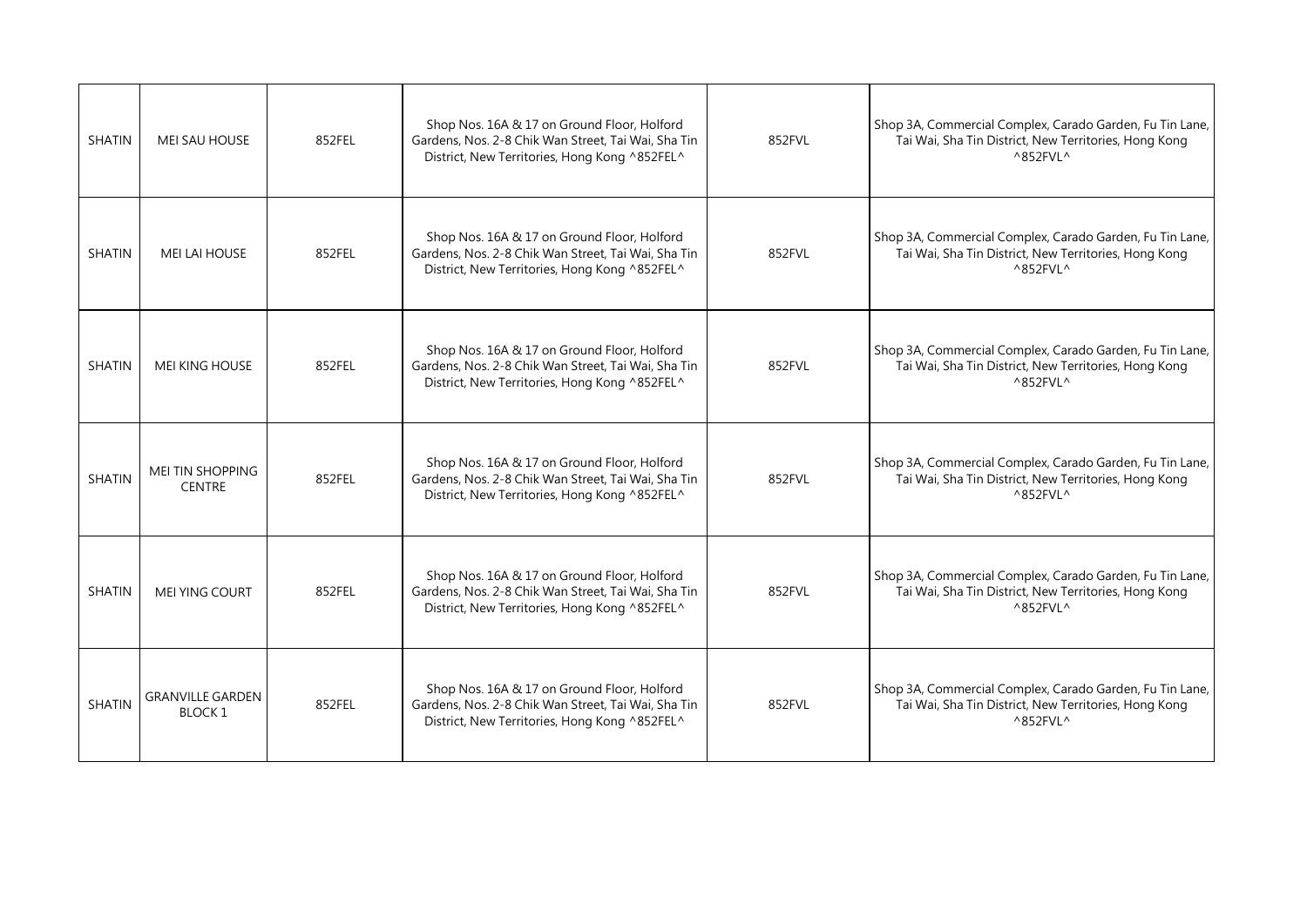| <b>SHATIN</b> | <b>GRANVILLE GARDEN</b><br><b>BLOCK 2</b> | 852FEL | Shop Nos. 16A & 17 on Ground Floor, Holford<br>Gardens, Nos. 2-8 Chik Wan Street, Tai Wai, Sha Tin<br>District, New Territories, Hong Kong ^852FEL^ | 852FVL | Shop 3A, Commercial Complex, Carado Garden, Fu Tin Lane,<br>Tai Wai, Sha Tin District, New Territories, Hong Kong<br>$^{\wedge}852$ FVL $^{\wedge}$ |
|---------------|-------------------------------------------|--------|-----------------------------------------------------------------------------------------------------------------------------------------------------|--------|-----------------------------------------------------------------------------------------------------------------------------------------------------|
| <b>SHATIN</b> | GRANVILLE GARDEN<br>BLOCK 3               | 852FEL | Shop Nos. 16A & 17 on Ground Floor, Holford<br>Gardens, Nos. 2-8 Chik Wan Street, Tai Wai, Sha Tin<br>District, New Territories, Hong Kong ^852FEL^ | 852FVL | Shop 3A, Commercial Complex, Carado Garden, Fu Tin Lane,<br>Tai Wai, Sha Tin District, New Territories, Hong Kong<br>^852FVL^                       |
| <b>SHATIN</b> | <b>JADE VIEW VILLA</b><br><b>BLOCK 2</b>  | 852FEL | Shop Nos. 16A & 17 on Ground Floor, Holford<br>Gardens, Nos. 2-8 Chik Wan Street, Tai Wai, Sha Tin<br>District, New Territories, Hong Kong ^852FEL^ | 852FVL | Shop 3A, Commercial Complex, Carado Garden, Fu Tin Lane,<br>Tai Wai, Sha Tin District, New Territories, Hong Kong<br>$^{\wedge}852$ FVL $^{\wedge}$ |
| <b>SHATIN</b> | JADE VIEW VILLA<br><b>BLOCK1</b>          | 852FEL | Shop Nos. 16A & 17 on Ground Floor, Holford<br>Gardens, Nos. 2-8 Chik Wan Street, Tai Wai, Sha Tin<br>District, New Territories, Hong Kong ^852FEL^ | 852FVL | Shop 3A, Commercial Complex, Carado Garden, Fu Tin Lane,<br>Tai Wai, Sha Tin District, New Territories, Hong Kong<br>^852FVL^                       |
| <b>SHATIN</b> | <b>MEI PAK COURT</b>                      | 852FEL | Shop Nos. 16A & 17 on Ground Floor, Holford<br>Gardens, Nos. 2-8 Chik Wan Street, Tai Wai, Sha Tin<br>District, New Territories, Hong Kong ^852FEL^ | 852FVL | Shop 3A, Commercial Complex, Carado Garden, Fu Tin Lane,<br>Tai Wai, Sha Tin District, New Territories, Hong Kong<br>$^{\wedge}852$ FVL $^{\wedge}$ |
| <b>SHATIN</b> | MEI LAM SPORTS<br><b>CENTRE</b>           | 852FEL | Shop Nos. 16A & 17 on Ground Floor, Holford<br>Gardens, Nos. 2-8 Chik Wan Street, Tai Wai, Sha Tin<br>District, New Territories, Hong Kong ^852FEL^ | 852FVL | Shop 3A, Commercial Complex, Carado Garden, Fu Tin Lane,<br>Tai Wai, Sha Tin District, New Territories, Hong Kong<br>^852FVL^                       |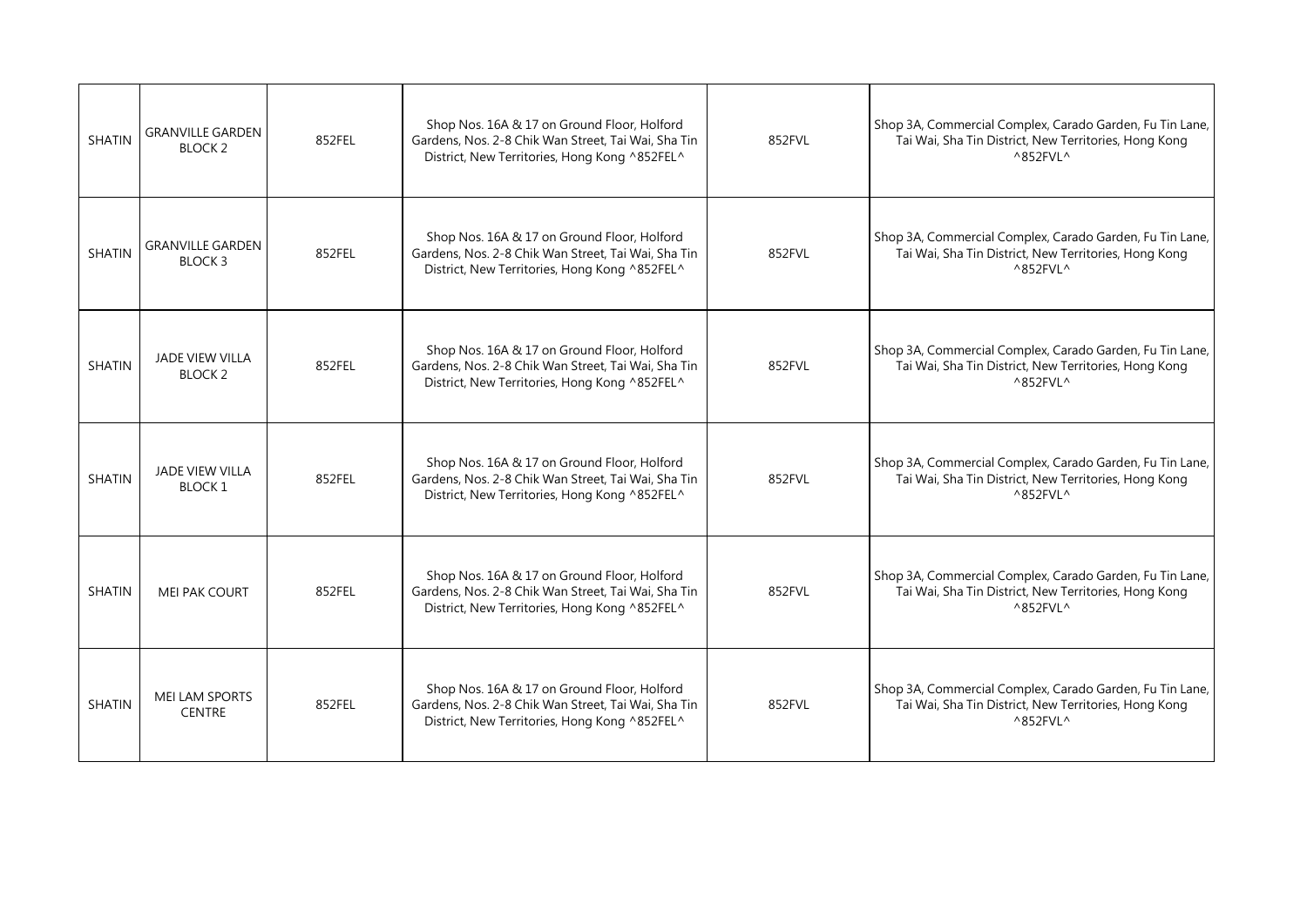| <b>SHATIN</b> | <b>SUNG LAN MIDDLE</b><br>SCHOOL                        | 852FEL | Shop Nos. 16A & 17 on Ground Floor, Holford<br>Gardens, Nos. 2-8 Chik Wan Street, Tai Wai, Sha Tin<br>District, New Territories, Hong Kong ^852FEL^ | 852FVL | Shop 3A, Commercial Complex, Carado Garden, Fu Tin Lane,<br>Tai Wai, Sha Tin District, New Territories, Hong Kong<br>$^{\wedge}852$ FVL $^{\wedge}$ |
|---------------|---------------------------------------------------------|--------|-----------------------------------------------------------------------------------------------------------------------------------------------------|--------|-----------------------------------------------------------------------------------------------------------------------------------------------------|
| <b>SHATIN</b> | <b>MEI LAM</b><br><b>COMMERCIAL</b><br><b>COMPLEX</b>   | 852FEL | Shop Nos. 16A & 17 on Ground Floor, Holford<br>Gardens, Nos. 2-8 Chik Wan Street, Tai Wai, Sha Tin<br>District, New Territories, Hong Kong ^852FEL^ | 852FVL | Shop 3A, Commercial Complex, Carado Garden, Fu Tin Lane,<br>Tai Wai, Sha Tin District, New Territories, Hong Kong<br>$^{\wedge}852$ FVL $^{\wedge}$ |
| <b>SHATIN</b> | <b>HK&amp;KKWA TING SUN</b><br>HUI CHIU<br>KINDERGARTEN | 852FEL | Shop Nos. 16A & 17 on Ground Floor, Holford<br>Gardens, Nos. 2-8 Chik Wan Street, Tai Wai, Sha Tin<br>District, New Territories, Hong Kong ^852FEL^ | 852FVL | Shop 3A, Commercial Complex, Carado Garden, Fu Tin Lane,<br>Tai Wai, Sha Tin District, New Territories, Hong Kong<br>$^{\wedge}852$ FVL ^           |
| <b>SHATIN</b> | Mei Fung House Mei<br>Lam Estate                        | 852FEL | Shop Nos. 16A & 17 on Ground Floor, Holford<br>Gardens, Nos. 2-8 Chik Wan Street, Tai Wai, Sha Tin<br>District, New Territories, Hong Kong ^852FEL^ | 852FVL | Shop 3A, Commercial Complex, Carado Garden, Fu Tin Lane,<br>Tai Wai, Sha Tin District, New Territories, Hong Kong<br>$^{\wedge}852$ FVL ^           |
| <b>SHATIN</b> | Mei Tao House Mei<br>Lam Estate                         | 852FEL | Shop Nos. 16A & 17 on Ground Floor, Holford<br>Gardens, Nos. 2-8 Chik Wan Street, Tai Wai, Sha Tin<br>District, New Territories, Hong Kong ^852FEL^ | 852FVL | Shop 3A, Commercial Complex, Carado Garden, Fu Tin Lane,<br>Tai Wai, Sha Tin District, New Territories, Hong Kong<br>$^{\wedge}852$ FVL ^           |
| SHATIN        | Mei Fung House                                          | 852FEL | Shop Nos. 16A & 17 on Ground Floor, Holford<br>Gardens, Nos. 2-8 Chik Wan Street, Tai Wai, Sha Tin<br>District, New Territories, Hong Kong ^852FEL^ | 852FVL | Shop 3A, Commercial Complex, Carado Garden, Fu Tin Lane,<br>Tai Wai, Sha Tin District, New Territories, Hong Kong<br>$^{\wedge}852$ FVL ^           |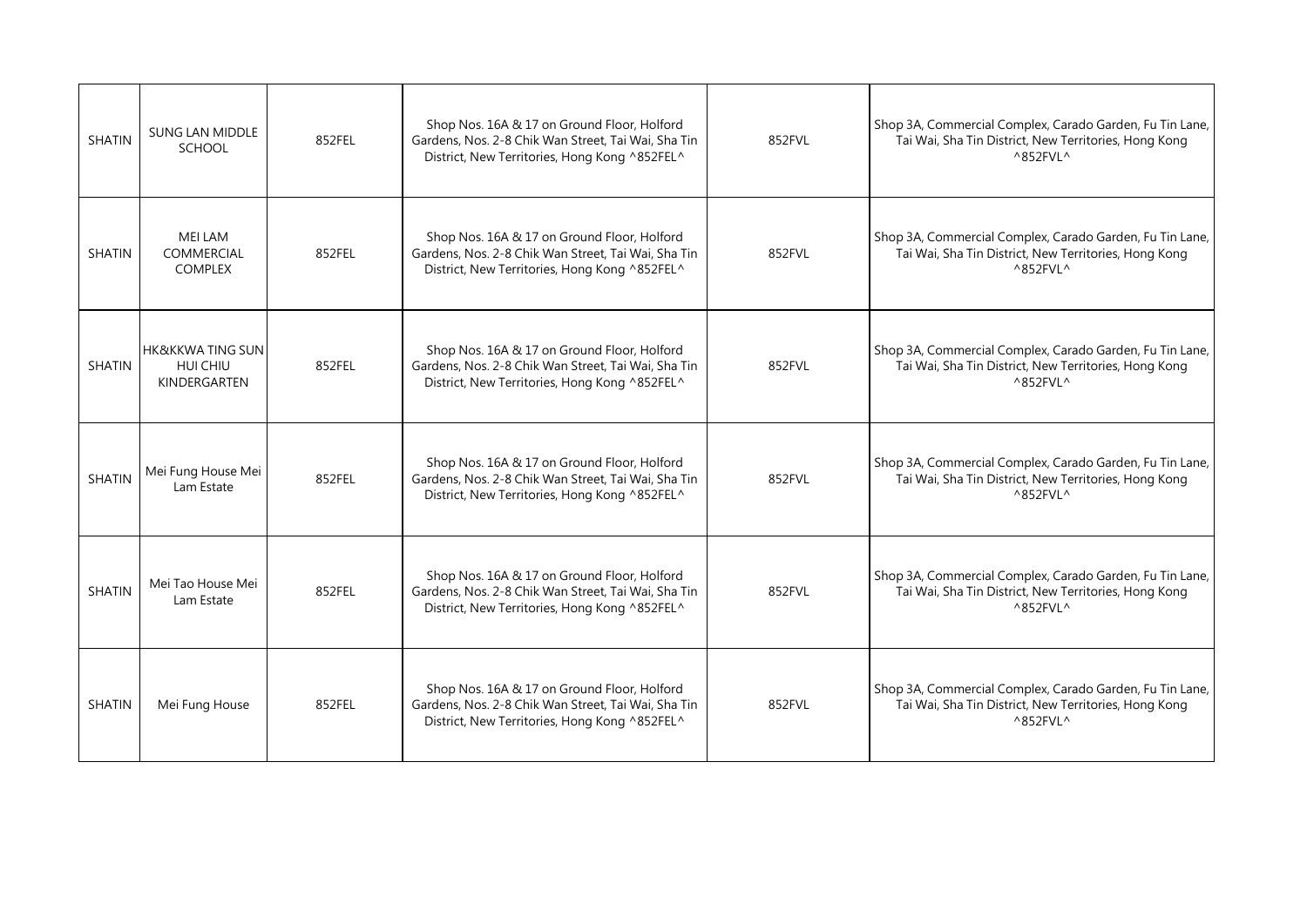| <b>SHATIN</b> | Mei Tao House                                             | 852FEL | Shop Nos. 16A & 17 on Ground Floor, Holford<br>Gardens, Nos. 2-8 Chik Wan Street, Tai Wai, Sha Tin<br>District, New Territories, Hong Kong ^852FEL^ | 852FVL | Shop 3A, Commercial Complex, Carado Garden, Fu Tin Lane,<br>Tai Wai, Sha Tin District, New Territories, Hong Kong<br>$^{\wedge}852$ FVL $^{\wedge}$ |
|---------------|-----------------------------------------------------------|--------|-----------------------------------------------------------------------------------------------------------------------------------------------------|--------|-----------------------------------------------------------------------------------------------------------------------------------------------------|
| <b>SHATIN</b> | Mei Wai House                                             | 852FEL | Shop Nos. 16A & 17 on Ground Floor, Holford<br>Gardens, Nos. 2-8 Chik Wan Street, Tai Wai, Sha Tin<br>District, New Territories, Hong Kong ^852FEL^ | 852FVL | Shop 3A, Commercial Complex, Carado Garden, Fu Tin Lane,<br>Tai Wai, Sha Tin District, New Territories, Hong Kong<br>$^{\wedge}852$ FVL ^           |
| <b>SHATIN</b> | Fai Shing House                                           | 852FEL | Shop Nos. 16A & 17 on Ground Floor, Holford<br>Gardens, Nos. 2-8 Chik Wan Street, Tai Wai, Sha Tin<br>District, New Territories, Hong Kong ^852FEL^ | 852FVL | Shop 3A, Commercial Complex, Carado Garden, Fu Tin Lane,<br>Tai Wai, Sha Tin District, New Territories, Hong Kong<br>$^{\wedge}852$ FVL $^{\wedge}$ |
| <b>SHATIN</b> | <b>MAY SHING COURT</b><br><b>MULTI STOREY CAR</b><br>PARK | 852FEL | Shop Nos. 16A & 17 on Ground Floor, Holford<br>Gardens, Nos. 2-8 Chik Wan Street, Tai Wai, Sha Tin<br>District, New Territories, Hong Kong ^852FEL^ | 852FVL | Shop 3A, Commercial Complex, Carado Garden, Fu Tin Lane,<br>Tai Wai, Sha Tin District, New Territories, Hong Kong<br>$^{\wedge}852$ FVL ^           |
| <b>SHATIN</b> | Kwai Shing House                                          | 852FEL | Shop Nos. 16A & 17 on Ground Floor, Holford<br>Gardens, Nos. 2-8 Chik Wan Street, Tai Wai, Sha Tin<br>District, New Territories, Hong Kong ^852FEL^ | 852FVL | Shop 3A, Commercial Complex, Carado Garden, Fu Tin Lane,<br>Tai Wai, Sha Tin District, New Territories, Hong Kong<br>$^{\wedge}852$ FVL $^{\wedge}$ |
| SHATIN        | Yat Shing House                                           | 852FEL | Shop Nos. 16A & 17 on Ground Floor, Holford<br>Gardens, Nos. 2-8 Chik Wan Street, Tai Wai, Sha Tin<br>District, New Territories, Hong Kong ^852FEL^ | 852FVL | Shop 3A, Commercial Complex, Carado Garden, Fu Tin Lane,<br>Tai Wai, Sha Tin District, New Territories, Hong Kong<br>$^{\wedge}852$ FVL ^           |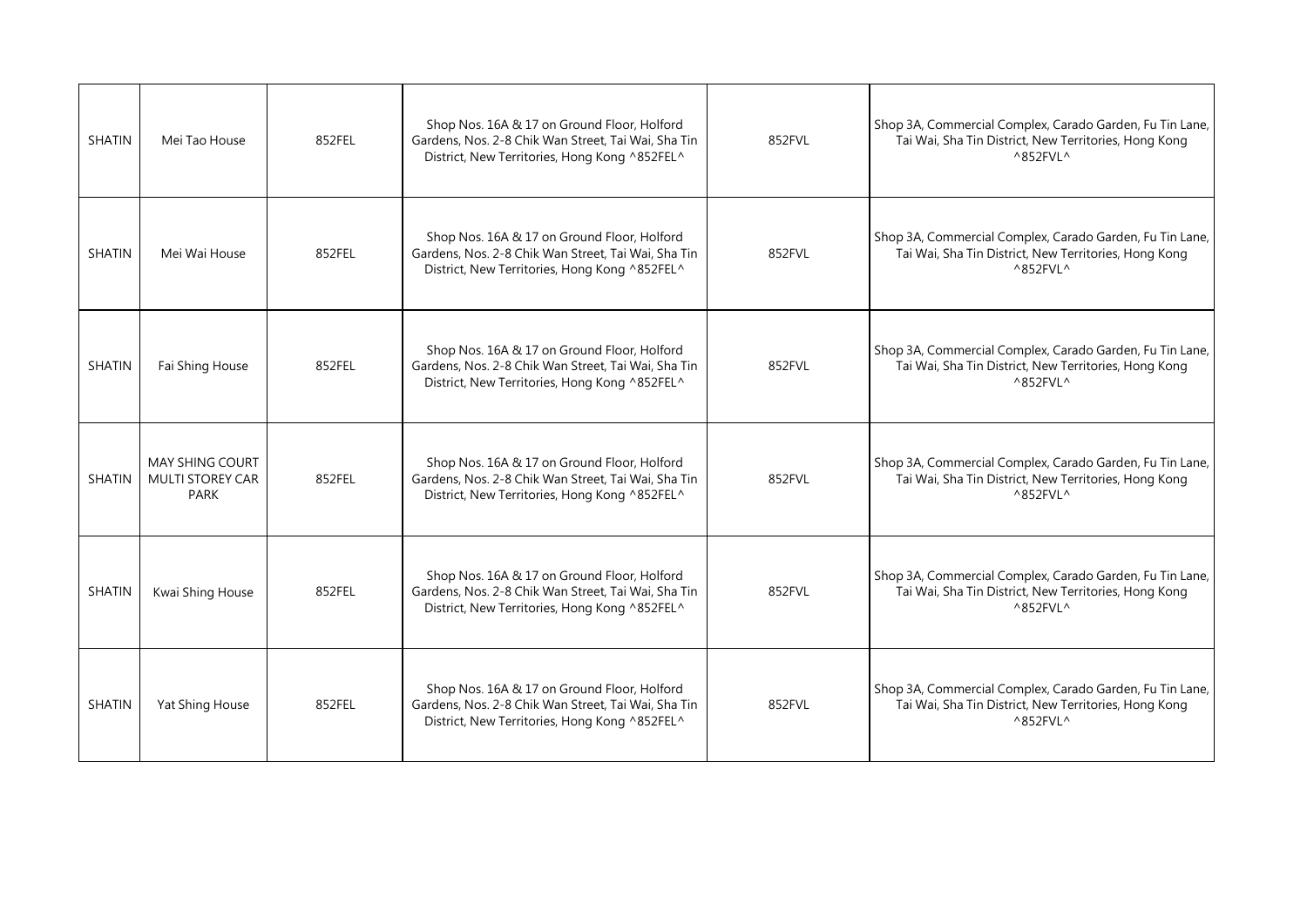| <b>SHATIN</b> | #N/A                                             | 852FEL | Shop Nos. 16A & 17 on Ground Floor, Holford<br>Gardens, Nos. 2-8 Chik Wan Street, Tai Wai, Sha Tin<br>District, New Territories, Hong Kong ^852FEL^ | 852FVL | Shop 3A, Commercial Complex, Carado Garden, Fu Tin Lane,<br>Tai Wai, Sha Tin District, New Territories, Hong Kong<br>$^{\wedge}852$ FVL $^{\wedge}$ |
|---------------|--------------------------------------------------|--------|-----------------------------------------------------------------------------------------------------------------------------------------------------|--------|-----------------------------------------------------------------------------------------------------------------------------------------------------|
| <b>SHATIN</b> | Hing Chung House<br>(block C) Mei Chung<br>Court | 852FEL | Shop Nos. 16A & 17 on Ground Floor, Holford<br>Gardens, Nos. 2-8 Chik Wan Street, Tai Wai, Sha Tin<br>District, New Territories, Hong Kong ^852FEL^ | 852FVL | Shop 3A, Commercial Complex, Carado Garden, Fu Tin Lane,<br>Tai Wai, Sha Tin District, New Territories, Hong Kong<br>$^{\wedge}852$ FVL $^{\wedge}$ |
| <b>SHATIN</b> | Lai Chung House<br>(block B) Mei Chung<br>Court  | 852FEL | Shop Nos. 16A & 17 on Ground Floor, Holford<br>Gardens, Nos. 2-8 Chik Wan Street, Tai Wai, Sha Tin<br>District, New Territories, Hong Kong ^852FEL^ | 852FVL | Shop 3A, Commercial Complex, Carado Garden, Fu Tin Lane,<br>Tai Wai, Sha Tin District, New Territories, Hong Kong<br>$^{\wedge}852$ FVL $^{\wedge}$ |
| <b>SHATIN</b> | #N/A                                             | 852FEL | Shop Nos. 16A & 17 on Ground Floor, Holford<br>Gardens, Nos. 2-8 Chik Wan Street, Tai Wai, Sha Tin<br>District, New Territories, Hong Kong ^852FEL^ | 852FVL | Shop 3A, Commercial Complex, Carado Garden, Fu Tin Lane,<br>Tai Wai, Sha Tin District, New Territories, Hong Kong<br>$^{\wedge}852$ FVL $^{\wedge}$ |
| <b>SHATIN</b> | Hing Chung House                                 | 852FEL | Shop Nos. 16A & 17 on Ground Floor, Holford<br>Gardens, Nos. 2-8 Chik Wan Street, Tai Wai, Sha Tin<br>District, New Territories, Hong Kong ^852FEL^ | 852FVL | Shop 3A, Commercial Complex, Carado Garden, Fu Tin Lane,<br>Tai Wai, Sha Tin District, New Territories, Hong Kong<br>$^{\wedge}852$ FVL $^{\wedge}$ |
| <b>SHATIN</b> | Lai Chung House                                  | 852FEL | Shop Nos. 16A & 17 on Ground Floor, Holford<br>Gardens, Nos. 2-8 Chik Wan Street, Tai Wai, Sha Tin<br>District, New Territories, Hong Kong ^852FEL^ | 852FVL | Shop 3A, Commercial Complex, Carado Garden, Fu Tin Lane,<br>Tai Wai, Sha Tin District, New Territories, Hong Kong<br>^852FVL^                       |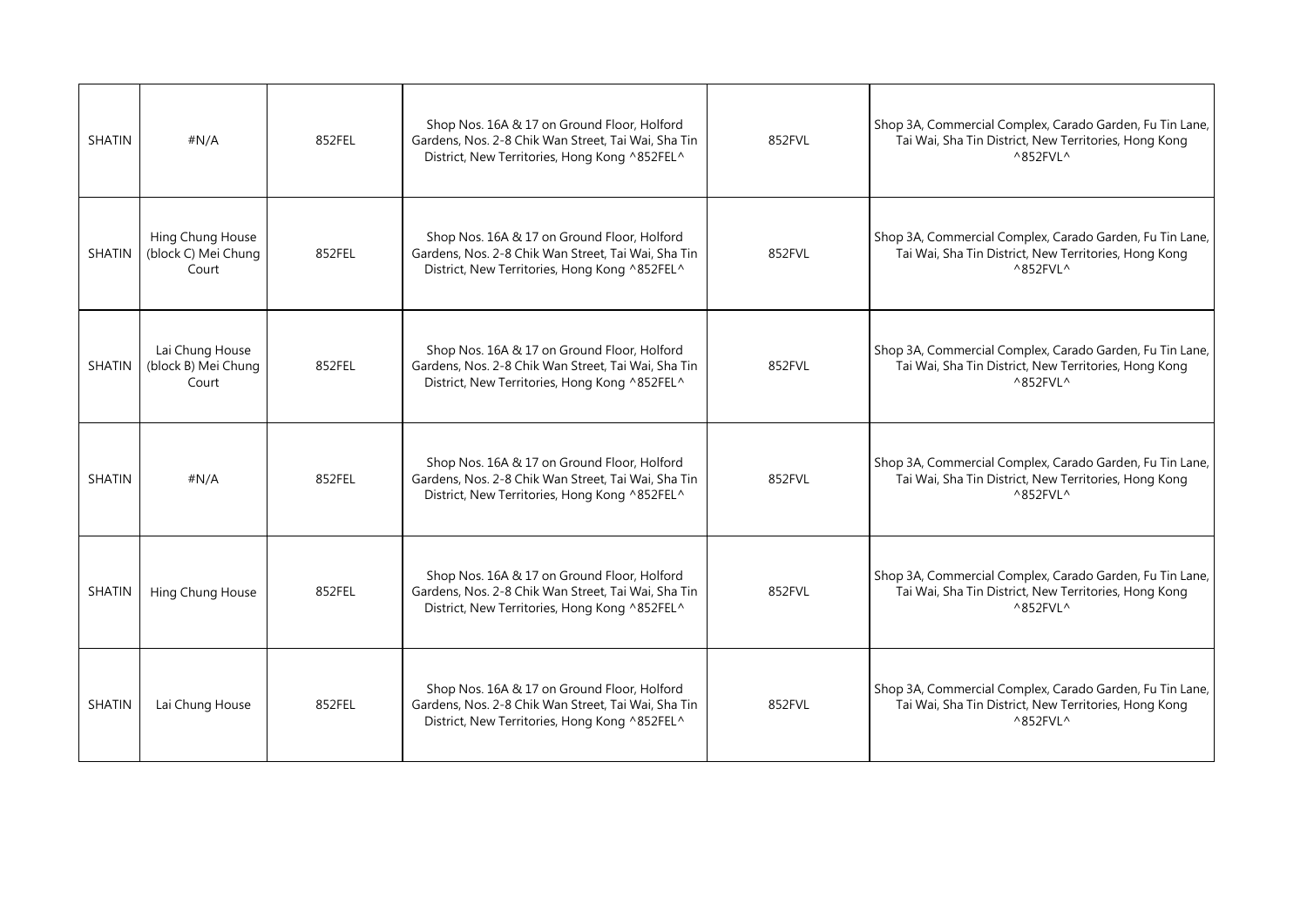| <b>SHATIN</b> | Fu Chung House                                                         | 852FEL | Shop Nos. 16A & 17 on Ground Floor, Holford<br>Gardens, Nos. 2-8 Chik Wan Street, Tai Wai, Sha Tin<br>District, New Territories, Hong Kong ^852FEL^ | 852FVL | Shop 3A, Commercial Complex, Carado Garden, Fu Tin Lane,<br>Tai Wai, Sha Tin District, New Territories, Hong Kong<br>$^{\wedge}852$ FVL $^{\wedge}$ |
|---------------|------------------------------------------------------------------------|--------|-----------------------------------------------------------------------------------------------------------------------------------------------------|--------|-----------------------------------------------------------------------------------------------------------------------------------------------------|
| SHATIN        | Shing Chung Houset                                                     | 852FEL | Shop Nos. 16A & 17 on Ground Floor, Holford<br>Gardens, Nos. 2-8 Chik Wan Street, Tai Wai, Sha Tin<br>District, New Territories, Hong Kong ^852FEL^ | 852FVL | Shop 3A, Commercial Complex, Carado Garden, Fu Tin Lane,<br>Tai Wai, Sha Tin District, New Territories, Hong Kong<br>$^{\wedge}852$ FVL ^           |
| SHATIN        | Hong Chung House                                                       | 852FEL | Shop Nos. 16A & 17 on Ground Floor, Holford<br>Gardens, Nos. 2-8 Chik Wan Street, Tai Wai, Sha Tin<br>District, New Territories, Hong Kong ^852FEL^ | 852FVL | Shop 3A, Commercial Complex, Carado Garden, Fu Tin Lane,<br>Tai Wai, Sha Tin District, New Territories, Hong Kong<br>$^{\wedge}852$ FVL $^{\wedge}$ |
| <b>SHATIN</b> | Lok Chung House                                                        | 852FEL | Shop Nos. 16A & 17 on Ground Floor, Holford<br>Gardens, Nos. 2-8 Chik Wan Street, Tai Wai, Sha Tin<br>District, New Territories, Hong Kong ^852FEL^ | 852FVL | Shop 3A, Commercial Complex, Carado Garden, Fu Tin Lane,<br>Tai Wai, Sha Tin District, New Territories, Hong Kong<br>$^{\wedge}852$ FVL $^{\wedge}$ |
| SHATIN        | Po Leung Kuk Li Shiu<br>Chung Memorial<br><b>Rehabilitation Centre</b> | 852FEL | Shop Nos. 16A & 17 on Ground Floor, Holford<br>Gardens, Nos. 2-8 Chik Wan Street, Tai Wai, Sha Tin<br>District, New Territories, Hong Kong ^852FEL^ | 852FVL | Shop 3A, Commercial Complex, Carado Garden, Fu Tin Lane,<br>Tai Wai, Sha Tin District, New Territories, Hong Kong<br>$^{\wedge}852$ FVL $^{\wedge}$ |
| SHATIN        | Happy View House                                                       | 852FEL | Shop Nos. 16A & 17 on Ground Floor, Holford<br>Gardens, Nos. 2-8 Chik Wan Street, Tai Wai, Sha Tin<br>District, New Territories, Hong Kong ^852FEL^ | 852FVL | Shop 3A, Commercial Complex, Carado Garden, Fu Tin Lane,<br>Tai Wai, Sha Tin District, New Territories, Hong Kong<br>$^{\wedge}852$ FVL ^           |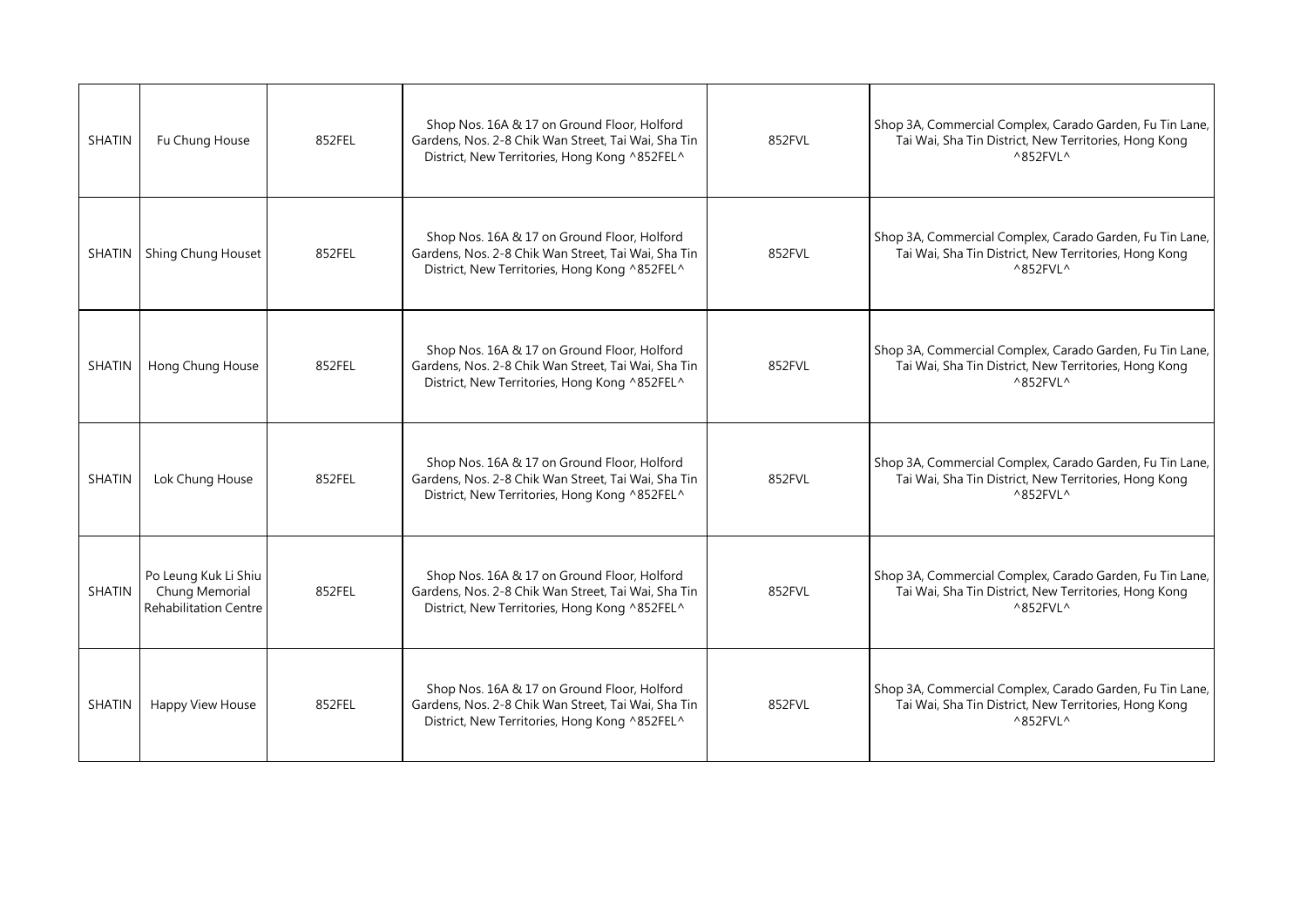| <b>SHATIN</b> | Mount Pleasure                              | 852FEL | Shop Nos. 16A & 17 on Ground Floor, Holford<br>Gardens, Nos. 2-8 Chik Wan Street, Tai Wai, Sha Tin<br>District, New Territories, Hong Kong ^852FEL^ | 852FVL | Shop 3A, Commercial Complex, Carado Garden, Fu Tin Lane,<br>Tai Wai, Sha Tin District, New Territories, Hong Kong<br>$^{\wedge}852$ FVL $^{\wedge}$ |
|---------------|---------------------------------------------|--------|-----------------------------------------------------------------------------------------------------------------------------------------------------|--------|-----------------------------------------------------------------------------------------------------------------------------------------------------|
| <b>SHATIN</b> | #N/A                                        | 852FEL | Shop Nos. 16A & 17 on Ground Floor, Holford<br>Gardens, Nos. 2-8 Chik Wan Street, Tai Wai, Sha Tin<br>District, New Territories, Hong Kong ^852FEL^ | 852FVL | Shop 3A, Commercial Complex, Carado Garden, Fu Tin Lane,<br>Tai Wai, Sha Tin District, New Territories, Hong Kong<br>$^{\wedge}852$ FVL ^           |
| <b>SHATIN</b> | Ho Sze House                                | 852FEL | Shop Nos. 16A & 17 on Ground Floor, Holford<br>Gardens, Nos. 2-8 Chik Wan Street, Tai Wai, Sha Tin<br>District, New Territories, Hong Kong ^852FEL^ | 852FVL | Shop 3A, Commercial Complex, Carado Garden, Fu Tin Lane,<br>Tai Wai, Sha Tin District, New Territories, Hong Kong<br>$^{\wedge}852$ FVL $^{\wedge}$ |
| <b>SHATIN</b> | Shing Ho Road<br>Refuse Collection<br>Point | 852FEL | Shop Nos. 16A & 17 on Ground Floor, Holford<br>Gardens, Nos. 2-8 Chik Wan Street, Tai Wai, Sha Tin<br>District, New Territories, Hong Kong ^852FEL^ | 852FVL | Shop 3A, Commercial Complex, Carado Garden, Fu Tin Lane,<br>Tai Wai, Sha Tin District, New Territories, Hong Kong<br>$^{\wedge}852$ FVL ^           |
| SHATIN        | Tung Lo Wan Village                         | 852FEL | Shop Nos. 16A & 17 on Ground Floor, Holford<br>Gardens, Nos. 2-8 Chik Wan Street, Tai Wai, Sha Tin<br>District, New Territories, Hong Kong ^852FEL^ | 852FVL | Shop 3A, Commercial Complex, Carado Garden, Fu Tin Lane,<br>Tai Wai, Sha Tin District, New Territories, Hong Kong<br>$^{\wedge}852$ FVL $^{\wedge}$ |
| <b>SHATIN</b> | THE BLOSSOM                                 | 852FEL | Shop Nos. 16A & 17 on Ground Floor, Holford<br>Gardens, Nos. 2-8 Chik Wan Street, Tai Wai, Sha Tin<br>District, New Territories, Hong Kong ^852FEL^ | 852FVL | Shop 3A, Commercial Complex, Carado Garden, Fu Tin Lane,<br>Tai Wai, Sha Tin District, New Territories, Hong Kong<br>$^{\wedge}852$ FVL ^           |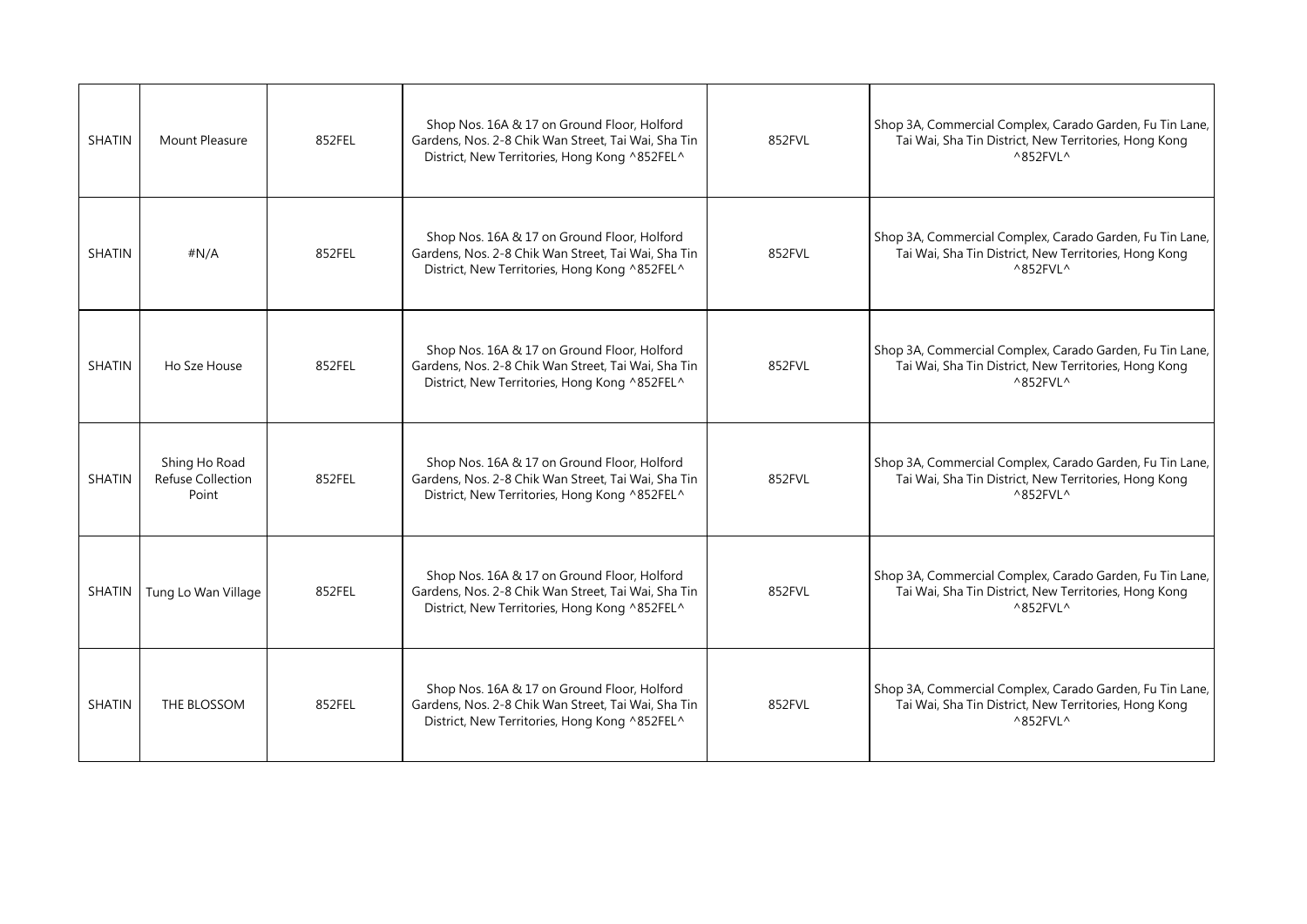| <b>SHATIN</b> | #N/A                                 | 852FEL | Shop Nos. 16A & 17 on Ground Floor, Holford<br>Gardens, Nos. 2-8 Chik Wan Street, Tai Wai, Sha Tin<br>District, New Territories, Hong Kong ^852FEL^ | 852FVL | Shop 3A, Commercial Complex, Carado Garden, Fu Tin Lane,<br>Tai Wai, Sha Tin District, New Territories, Hong Kong<br>$^{\wedge}852$ FVL $^{\wedge}$ |
|---------------|--------------------------------------|--------|-----------------------------------------------------------------------------------------------------------------------------------------------------|--------|-----------------------------------------------------------------------------------------------------------------------------------------------------|
| SHATIN        | Sui Fung Mansion                     | 852FEL | Shop Nos. 16A & 17 on Ground Floor, Holford<br>Gardens, Nos. 2-8 Chik Wan Street, Tai Wai, Sha Tin<br>District, New Territories, Hong Kong ^852FEL^ | 852FVL | Shop 3A, Commercial Complex, Carado Garden, Fu Tin Lane,<br>Tai Wai, Sha Tin District, New Territories, Hong Kong<br>$^{\wedge}852$ FVL $^{\wedge}$ |
| <b>SHATIN</b> | YEE SHUEN<br><b>MANSION</b>          | 852FEL | Shop Nos. 16A & 17 on Ground Floor, Holford<br>Gardens, Nos. 2-8 Chik Wan Street, Tai Wai, Sha Tin<br>District, New Territories, Hong Kong ^852FEL^ | 852FVL | Shop 3A, Commercial Complex, Carado Garden, Fu Tin Lane,<br>Tai Wai, Sha Tin District, New Territories, Hong Kong<br>$^{\wedge}852$ FVL ^           |
| <b>SHATIN</b> | <b>HING SHING</b><br><b>BUILDING</b> | 852FEL | Shop Nos. 16A & 17 on Ground Floor, Holford<br>Gardens, Nos. 2-8 Chik Wan Street, Tai Wai, Sha Tin<br>District, New Territories, Hong Kong ^852FEL^ | 852FVL | Shop 3A, Commercial Complex, Carado Garden, Fu Tin Lane,<br>Tai Wai, Sha Tin District, New Territories, Hong Kong<br>$^{\wedge}852$ FVL ^           |
| <b>SHATIN</b> | Albert villa                         | 852FEL | Shop Nos. 16A & 17 on Ground Floor, Holford<br>Gardens, Nos. 2-8 Chik Wan Street, Tai Wai, Sha Tin<br>District, New Territories, Hong Kong ^852FEL^ | 852FVL | Shop 3A, Commercial Complex, Carado Garden, Fu Tin Lane,<br>Tai Wai, Sha Tin District, New Territories, Hong Kong<br>$^{\wedge}852$ FVL $^{\wedge}$ |
| SHATIN        | <b>CHASE VILLA</b>                   | 852FEL | Shop Nos. 16A & 17 on Ground Floor, Holford<br>Gardens, Nos. 2-8 Chik Wan Street, Tai Wai, Sha Tin<br>District, New Territories, Hong Kong ^852FEL^ | 852FVL | Shop 3A, Commercial Complex, Carado Garden, Fu Tin Lane,<br>Tai Wai, Sha Tin District, New Territories, Hong Kong<br>$^{\wedge}852$ FVL ^           |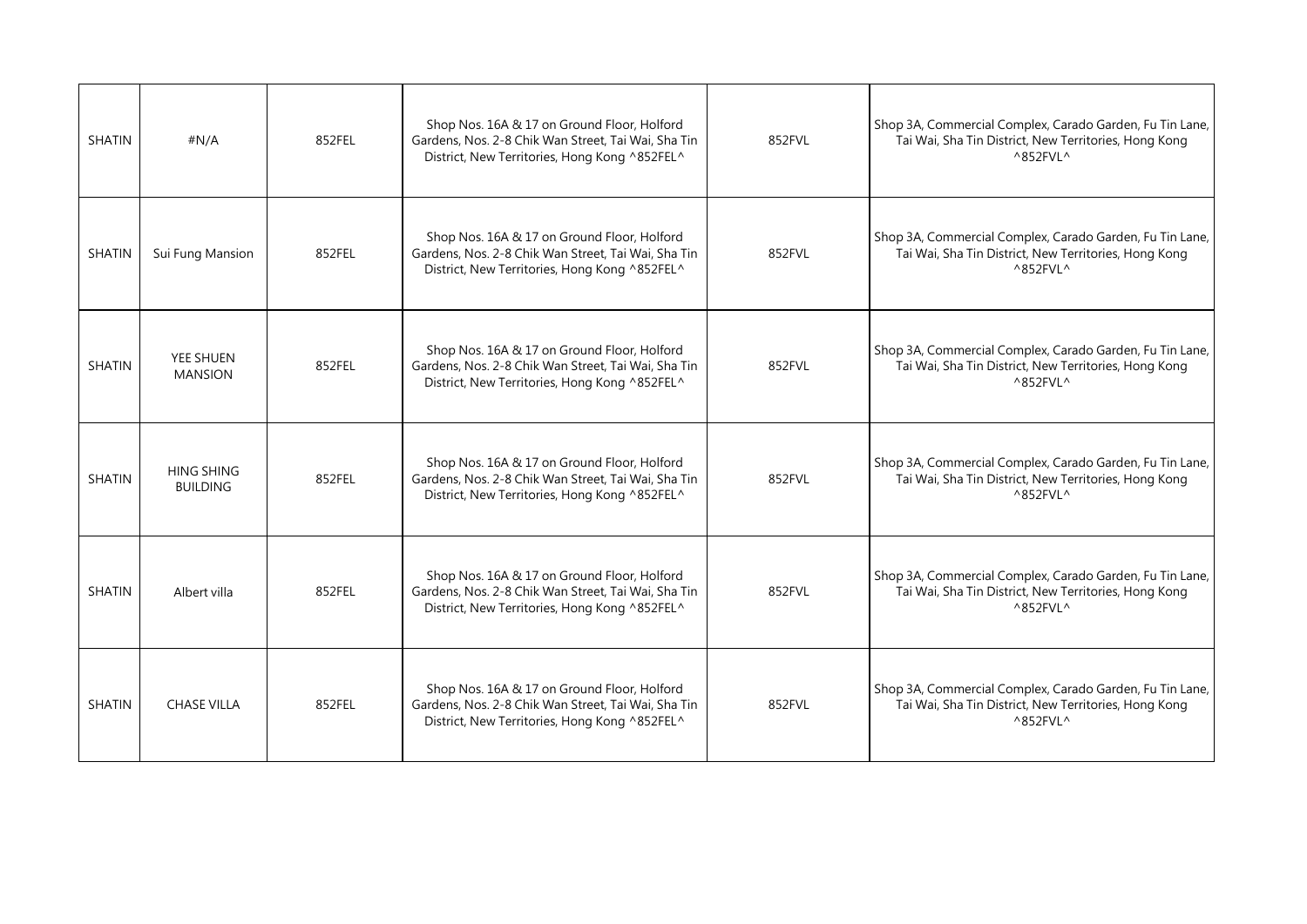| <b>SHATIN</b> | Happy View House                     | 852FEL | Shop Nos. 16A & 17 on Ground Floor, Holford<br>Gardens, Nos. 2-8 Chik Wan Street, Tai Wai, Sha Tin<br>District, New Territories, Hong Kong ^852FEL^ | 852FVL | Shop 3A, Commercial Complex, Carado Garden, Fu Tin Lane,<br>Tai Wai, Sha Tin District, New Territories, Hong Kong<br>$^{\wedge}852$ FVL $^{\wedge}$ |
|---------------|--------------------------------------|--------|-----------------------------------------------------------------------------------------------------------------------------------------------------|--------|-----------------------------------------------------------------------------------------------------------------------------------------------------|
| <b>SHATIN</b> | <b>ROYAL FOREST</b><br><b>BLOCK1</b> | 852FEL | Shop Nos. 16A & 17 on Ground Floor, Holford<br>Gardens, Nos. 2-8 Chik Wan Street, Tai Wai, Sha Tin<br>District, New Territories, Hong Kong ^852FEL^ | 852FVL | Shop 3A, Commercial Complex, Carado Garden, Fu Tin Lane,<br>Tai Wai, Sha Tin District, New Territories, Hong Kong<br>$^{\wedge}852$ FVL ^           |
| <b>SHATIN</b> | <b>ROYAL FOREST</b><br><b>BLOCK2</b> | 852FEL | Shop Nos. 16A & 17 on Ground Floor, Holford<br>Gardens, Nos. 2-8 Chik Wan Street, Tai Wai, Sha Tin<br>District, New Territories, Hong Kong ^852FEL^ | 852FVL | Shop 3A, Commercial Complex, Carado Garden, Fu Tin Lane,<br>Tai Wai, Sha Tin District, New Territories, Hong Kong<br>$^{\wedge}852$ FVL ^           |
| <b>SHATIN</b> | <b>ROYAL FOREST</b><br>BLOCK 3       | 852FEL | Shop Nos. 16A & 17 on Ground Floor, Holford<br>Gardens, Nos. 2-8 Chik Wan Street, Tai Wai, Sha Tin<br>District, New Territories, Hong Kong ^852FEL^ | 852FVL | Shop 3A, Commercial Complex, Carado Garden, Fu Tin Lane,<br>Tai Wai, Sha Tin District, New Territories, Hong Kong<br>$^{\wedge}852$ FVL ^           |
| <b>SHATIN</b> | Mount Pleasure                       | 852FEL | Shop Nos. 16A & 17 on Ground Floor, Holford<br>Gardens, Nos. 2-8 Chik Wan Street, Tai Wai, Sha Tin<br>District, New Territories, Hong Kong ^852FEL^ | 852FVL | Shop 3A, Commercial Complex, Carado Garden, Fu Tin Lane,<br>Tai Wai, Sha Tin District, New Territories, Hong Kong<br>$^{\wedge}852$ FVL ^           |
| <b>SHATIN</b> | <b>MERRY COURT</b>                   | 852FEL | Shop Nos. 16A & 17 on Ground Floor, Holford<br>Gardens, Nos. 2-8 Chik Wan Street, Tai Wai, Sha Tin<br>District, New Territories, Hong Kong ^852FEL^ | 852FVL | Shop 3A, Commercial Complex, Carado Garden, Fu Tin Lane,<br>Tai Wai, Sha Tin District, New Territories, Hong Kong<br>$^{\wedge}852$ FVL ^           |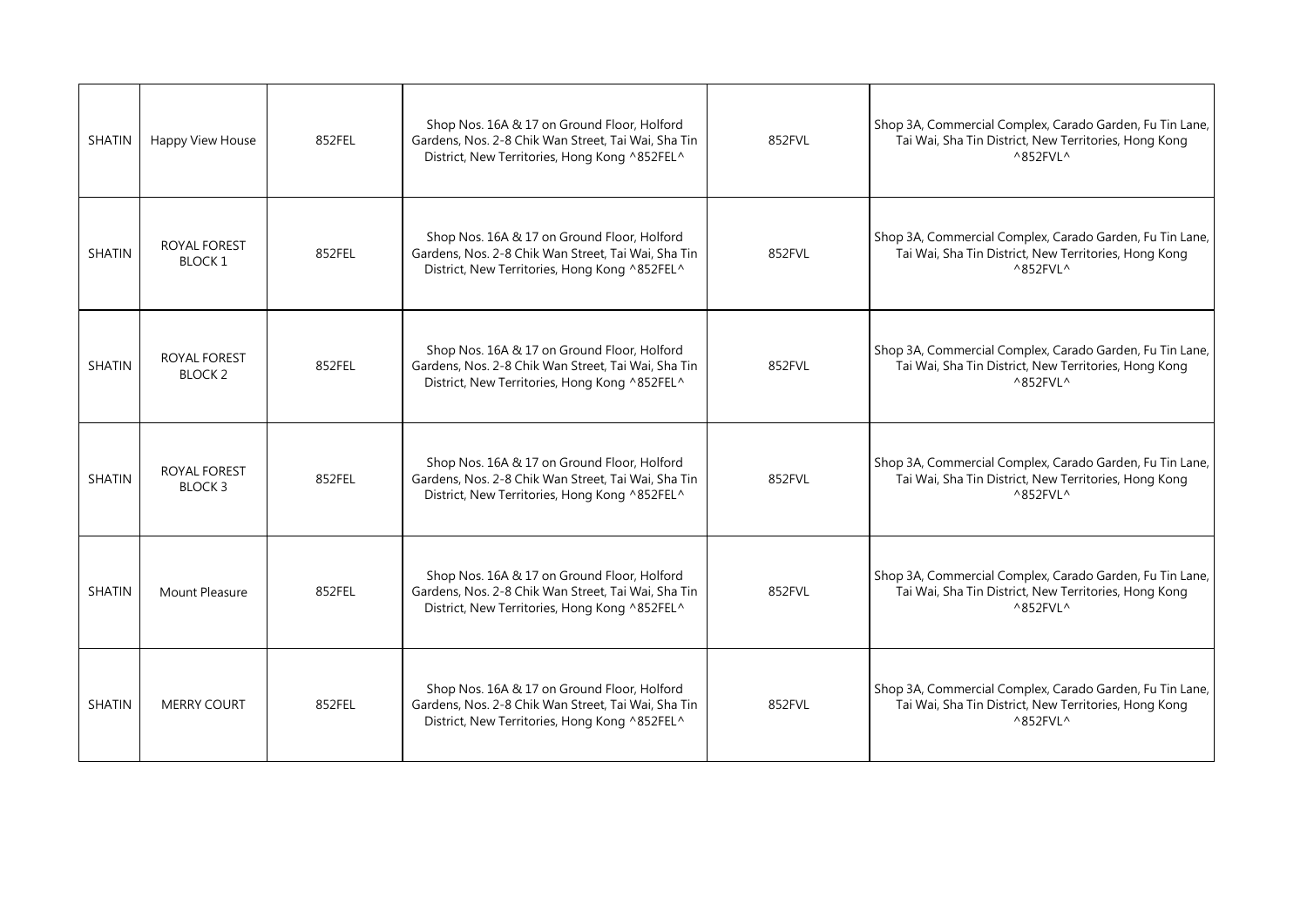| <b>SHATIN</b> | <b>GREENHEIGHT VILLA</b><br><b>BLOCK1</b>  | 852FEL | Shop Nos. 16A & 17 on Ground Floor, Holford<br>Gardens, Nos. 2-8 Chik Wan Street, Tai Wai, Sha Tin<br>District, New Territories, Hong Kong ^852FEL^ | 852FVL | Shop 3A, Commercial Complex, Carado Garden, Fu Tin Lane,<br>Tai Wai, Sha Tin District, New Territories, Hong Kong<br>$^{\wedge}852$ FVL $^{\wedge}$ |
|---------------|--------------------------------------------|--------|-----------------------------------------------------------------------------------------------------------------------------------------------------|--------|-----------------------------------------------------------------------------------------------------------------------------------------------------|
| <b>SHATIN</b> | <b>GREENHEIGHT VILLA</b><br><b>BLOCK 2</b> | 852FEL | Shop Nos. 16A & 17 on Ground Floor, Holford<br>Gardens, Nos. 2-8 Chik Wan Street, Tai Wai, Sha Tin<br>District, New Territories, Hong Kong ^852FEL^ | 852FVL | Shop 3A, Commercial Complex, Carado Garden, Fu Tin Lane,<br>Tai Wai, Sha Tin District, New Territories, Hong Kong<br>^852FVL^                       |
| <b>SHATIN</b> | <b>GODI</b>                                | 852FEL | Shop Nos. 16A & 17 on Ground Floor, Holford<br>Gardens, Nos. 2-8 Chik Wan Street, Tai Wai, Sha Tin<br>District, New Territories, Hong Kong ^852FEL^ | 852FVL | Shop 3A, Commercial Complex, Carado Garden, Fu Tin Lane,<br>Tai Wai, Sha Tin District, New Territories, Hong Kong<br>^852FVL^                       |
| <b>SHATIN</b> | <b>GRANDWAY</b><br><b>GARDEN BLOCK 1</b>   | 852FEL | Shop Nos. 16A & 17 on Ground Floor, Holford<br>Gardens, Nos. 2-8 Chik Wan Street, Tai Wai, Sha Tin<br>District, New Territories, Hong Kong ^852FEL^ | 852FVL | Shop 3A, Commercial Complex, Carado Garden, Fu Tin Lane,<br>Tai Wai, Sha Tin District, New Territories, Hong Kong<br>$^{\wedge}852$ FVL $^{\wedge}$ |
| <b>SHATIN</b> | GRANDWAY<br><b>GARDEN BLOCK 2</b>          | 852FEL | Shop Nos. 16A & 17 on Ground Floor, Holford<br>Gardens, Nos. 2-8 Chik Wan Street, Tai Wai, Sha Tin<br>District, New Territories, Hong Kong ^852FEL^ | 852FVL | Shop 3A, Commercial Complex, Carado Garden, Fu Tin Lane,<br>Tai Wai, Sha Tin District, New Territories, Hong Kong<br>$^{\wedge}852$ FVL $^{\wedge}$ |
| <b>SHATIN</b> | GRANDWAY<br><b>GARDEN BLOCK 3</b>          | 852FEL | Shop Nos. 16A & 17 on Ground Floor, Holford<br>Gardens, Nos. 2-8 Chik Wan Street, Tai Wai, Sha Tin<br>District, New Territories, Hong Kong ^852FEL^ | 852FVL | Shop 3A, Commercial Complex, Carado Garden, Fu Tin Lane,<br>Tai Wai, Sha Tin District, New Territories, Hong Kong<br>^852FVL^                       |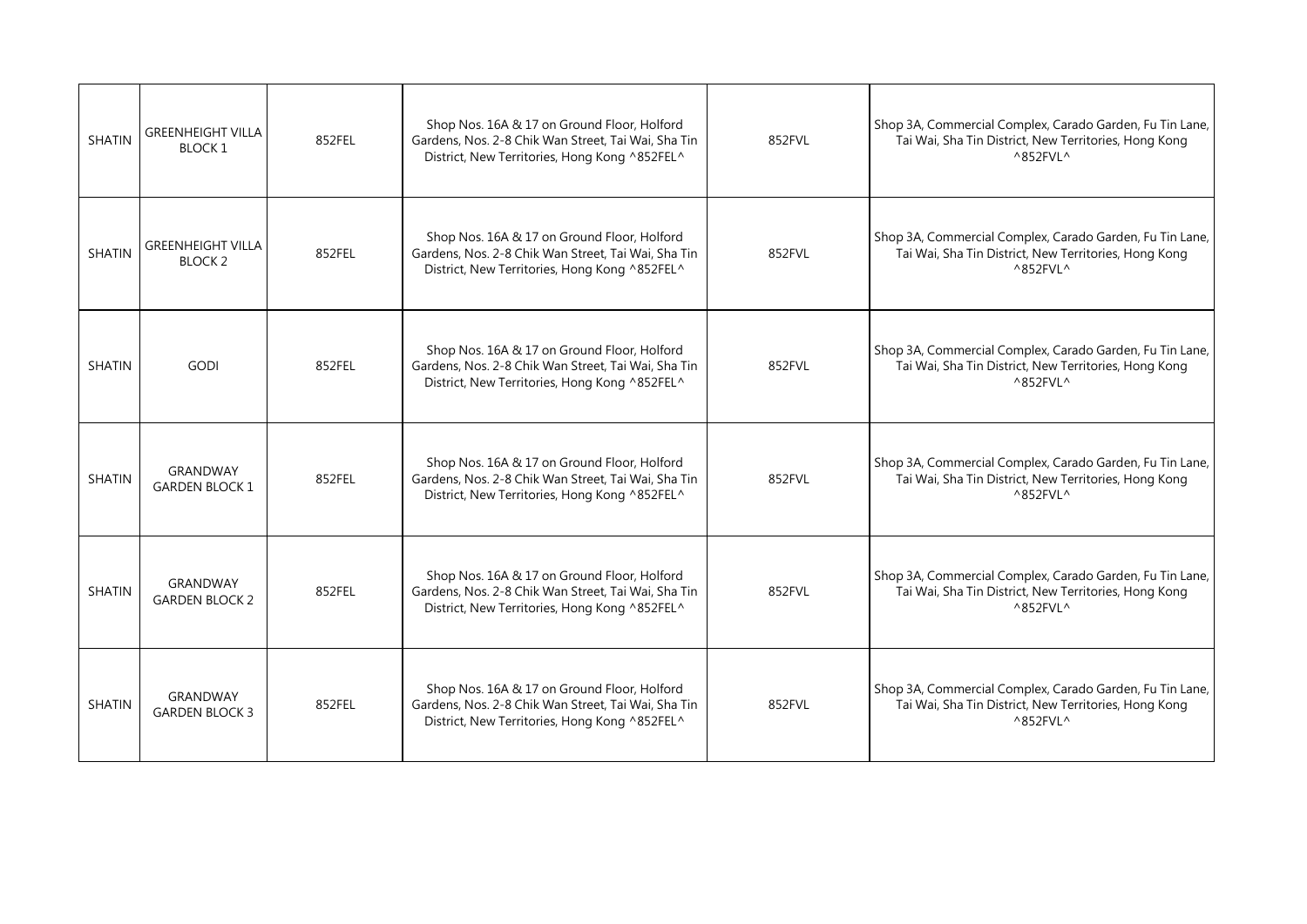| <b>SHATIN</b> | <b>GRANDEUR GARDEN</b><br>BLOCK <sub>4</sub> | 852FEL | Shop Nos. 16A & 17 on Ground Floor, Holford<br>Gardens, Nos. 2-8 Chik Wan Street, Tai Wai, Sha Tin<br>District, New Territories, Hong Kong ^852FEL^ | 852FVL | Shop 3A, Commercial Complex, Carado Garden, Fu Tin Lane,<br>Tai Wai, Sha Tin District, New Territories, Hong Kong<br>$^{\wedge}852$ FVL $^{\wedge}$ |
|---------------|----------------------------------------------|--------|-----------------------------------------------------------------------------------------------------------------------------------------------------|--------|-----------------------------------------------------------------------------------------------------------------------------------------------------|
| <b>SHATIN</b> | GRANDEUR GARDEN<br><b>BLOCK 5</b>            | 852FEL | Shop Nos. 16A & 17 on Ground Floor, Holford<br>Gardens, Nos. 2-8 Chik Wan Street, Tai Wai, Sha Tin<br>District, New Territories, Hong Kong ^852FEL^ | 852FVL | Shop 3A, Commercial Complex, Carado Garden, Fu Tin Lane,<br>Tai Wai, Sha Tin District, New Territories, Hong Kong<br>^852FVL^                       |
| <b>SHATIN</b> | <b>GRANDEUR GARDEN</b><br>BLOCK 6            | 852FEL | Shop Nos. 16A & 17 on Ground Floor, Holford<br>Gardens, Nos. 2-8 Chik Wan Street, Tai Wai, Sha Tin<br>District, New Territories, Hong Kong ^852FEL^ | 852FVL | Shop 3A, Commercial Complex, Carado Garden, Fu Tin Lane,<br>Tai Wai, Sha Tin District, New Territories, Hong Kong<br>$^{\wedge}852$ FVL $^{\wedge}$ |
| <b>SHATIN</b> | <b>GRANDEUR GARDEN</b><br><b>BLOCK1</b>      | 852FEL | Shop Nos. 16A & 17 on Ground Floor, Holford<br>Gardens, Nos. 2-8 Chik Wan Street, Tai Wai, Sha Tin<br>District, New Territories, Hong Kong ^852FEL^ | 852FVL | Shop 3A, Commercial Complex, Carado Garden, Fu Tin Lane,<br>Tai Wai, Sha Tin District, New Territories, Hong Kong<br>^852FVL^                       |
| <b>SHATIN</b> | <b>GRANDEUR GARDEN</b><br>BLOCK 2            | 852FEL | Shop Nos. 16A & 17 on Ground Floor, Holford<br>Gardens, Nos. 2-8 Chik Wan Street, Tai Wai, Sha Tin<br>District, New Territories, Hong Kong ^852FEL^ | 852FVL | Shop 3A, Commercial Complex, Carado Garden, Fu Tin Lane,<br>Tai Wai, Sha Tin District, New Territories, Hong Kong<br>^852FVL^                       |
| <b>SHATIN</b> | <b>GRANDEUR GARDEN</b><br><b>BLOCK3</b>      | 852FEL | Shop Nos. 16A & 17 on Ground Floor, Holford<br>Gardens, Nos. 2-8 Chik Wan Street, Tai Wai, Sha Tin<br>District, New Territories, Hong Kong ^852FEL^ | 852FVL | Shop 3A, Commercial Complex, Carado Garden, Fu Tin Lane,<br>Tai Wai, Sha Tin District, New Territories, Hong Kong<br>^852FVL^                       |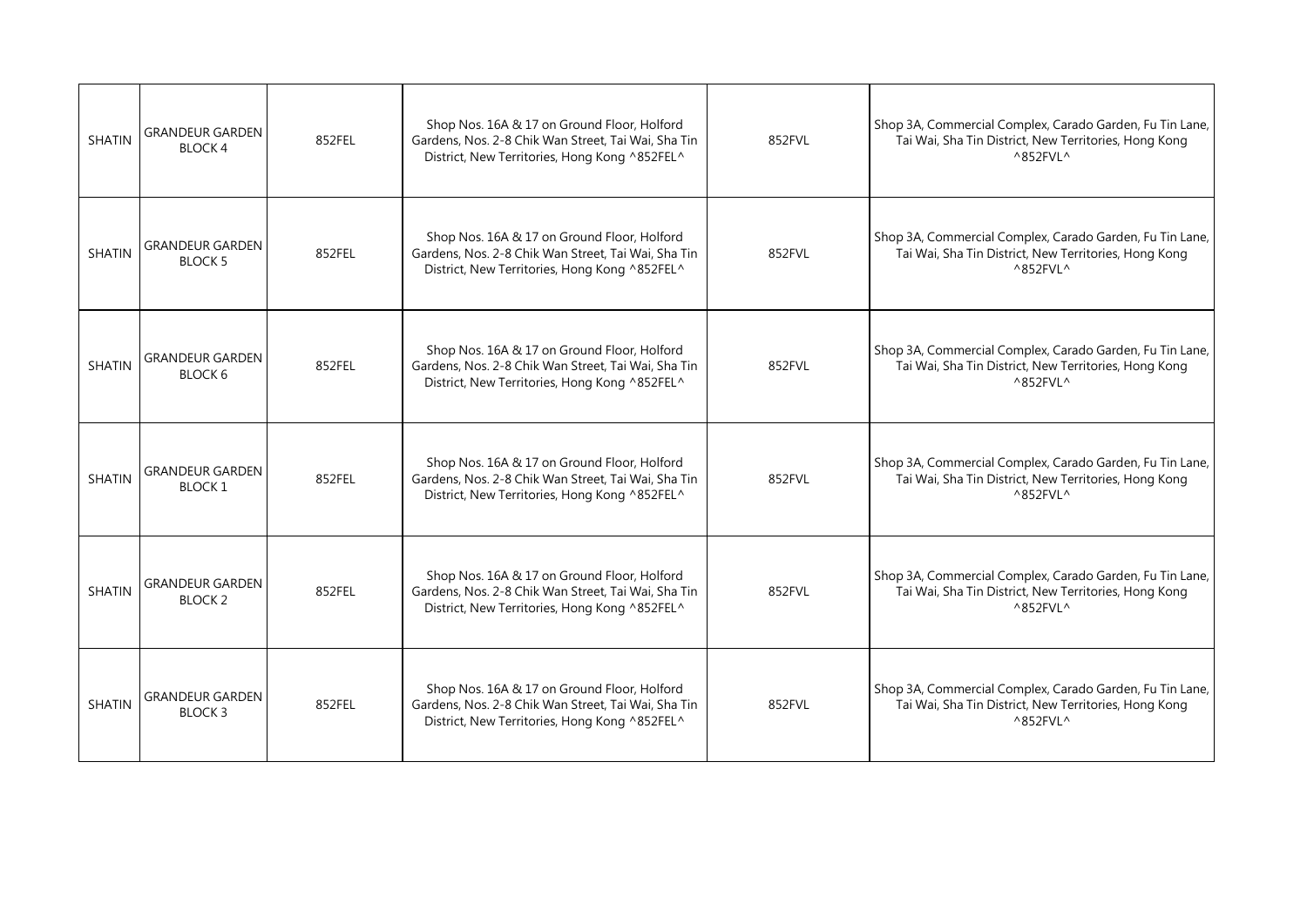| <b>SHATIN</b> | <b>RICH MANSION</b>                 | 852FEL | Shop Nos. 16A & 17 on Ground Floor, Holford<br>Gardens, Nos. 2-8 Chik Wan Street, Tai Wai, Sha Tin<br>District, New Territories, Hong Kong ^852FEL^ | 852FVL | Shop 3A, Commercial Complex, Carado Garden, Fu Tin Lane,<br>Tai Wai, Sha Tin District, New Territories, Hong Kong<br>$^{\wedge}852$ FVL $^{\wedge}$ |
|---------------|-------------------------------------|--------|-----------------------------------------------------------------------------------------------------------------------------------------------------|--------|-----------------------------------------------------------------------------------------------------------------------------------------------------|
| <b>SHATIN</b> | CHIK FU MANSION                     | 852FEL | Shop Nos. 16A & 17 on Ground Floor, Holford<br>Gardens, Nos. 2-8 Chik Wan Street, Tai Wai, Sha Tin<br>District, New Territories, Hong Kong ^852FEL^ | 852FVL | Shop 3A, Commercial Complex, Carado Garden, Fu Tin Lane,<br>Tai Wai, Sha Tin District, New Territories, Hong Kong<br>$^{\wedge}852$ FVL ^           |
| <b>SHATIN</b> | ON DING BUILDING                    | 852FEL | Shop Nos. 16A & 17 on Ground Floor, Holford<br>Gardens, Nos. 2-8 Chik Wan Street, Tai Wai, Sha Tin<br>District, New Territories, Hong Kong ^852FEL^ | 852FVL | Shop 3A, Commercial Complex, Carado Garden, Fu Tin Lane,<br>Tai Wai, Sha Tin District, New Territories, Hong Kong<br>$^{\wedge}852$ FVL ^           |
| <b>SHATIN</b> | <b>CHIK KIN MANSION</b>             | 852FEL | Shop Nos. 16A & 17 on Ground Floor, Holford<br>Gardens, Nos. 2-8 Chik Wan Street, Tai Wai, Sha Tin<br>District, New Territories, Hong Kong ^852FEL^ | 852FVL | Shop 3A, Commercial Complex, Carado Garden, Fu Tin Lane,<br>Tai Wai, Sha Tin District, New Territories, Hong Kong<br>$^{\wedge}852$ FVL ^           |
| <b>SHATIN</b> | <b>CHIK HONG</b><br><b>MANSIION</b> | 852FEL | Shop Nos. 16A & 17 on Ground Floor, Holford<br>Gardens, Nos. 2-8 Chik Wan Street, Tai Wai, Sha Tin<br>District, New Territories, Hong Kong ^852FEL^ | 852FVL | Shop 3A, Commercial Complex, Carado Garden, Fu Tin Lane,<br>Tai Wai, Sha Tin District, New Territories, Hong Kong<br>$^{\wedge}852$ FVL ^           |
| <b>SHATIN</b> | <b>RICH COURT</b>                   | 852FEL | Shop Nos. 16A & 17 on Ground Floor, Holford<br>Gardens, Nos. 2-8 Chik Wan Street, Tai Wai, Sha Tin<br>District, New Territories, Hong Kong ^852FEL^ | 852FVL | Shop 3A, Commercial Complex, Carado Garden, Fu Tin Lane,<br>Tai Wai, Sha Tin District, New Territories, Hong Kong<br>$^{\wedge}852$ FVL ^           |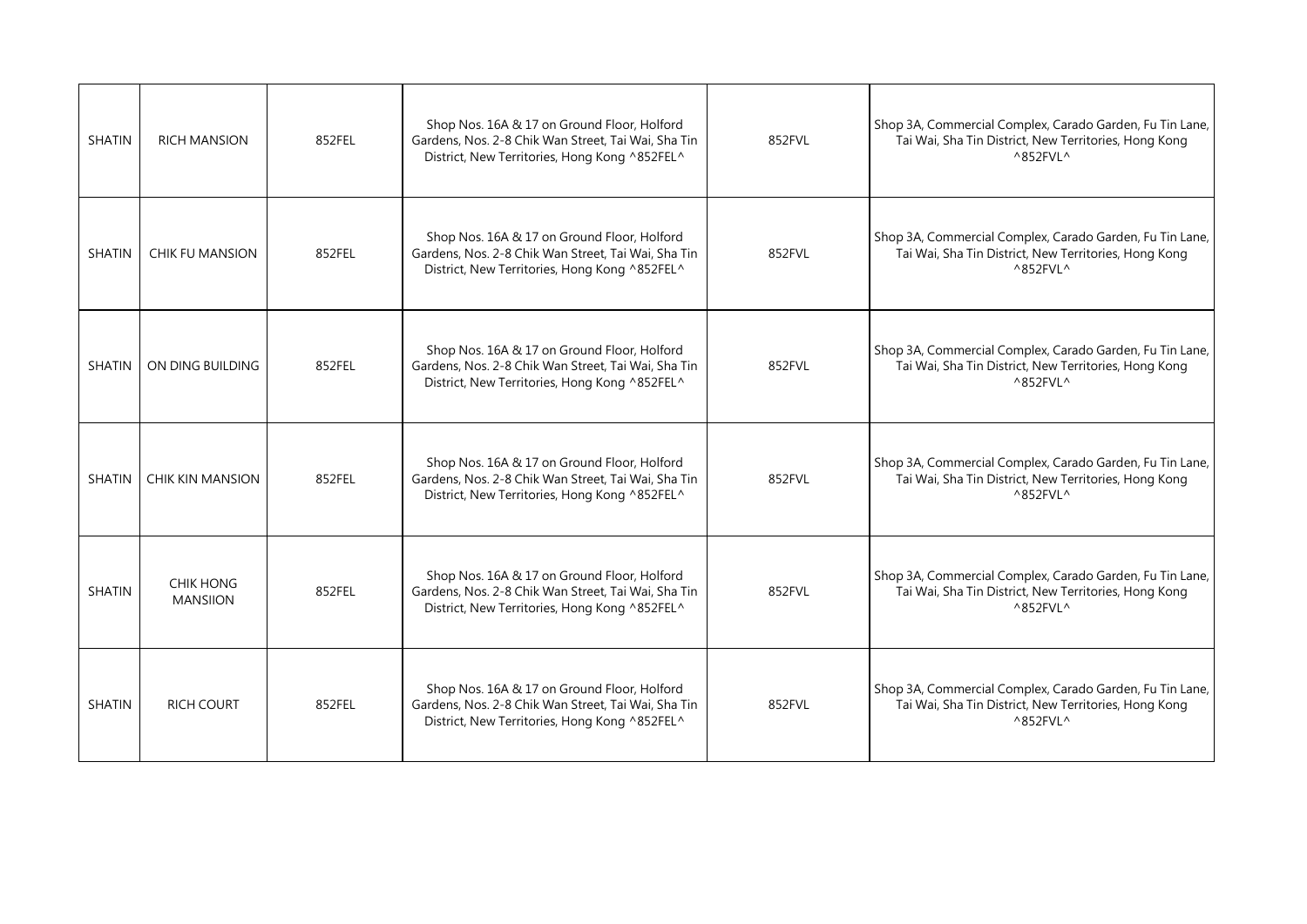| <b>SHATIN</b> | WO LOK ESTATE TAI<br>ON HOUSE        | 852FEL | Shop Nos. 16A & 17 on Ground Floor, Holford<br>Gardens, Nos. 2-8 Chik Wan Street, Tai Wai, Sha Tin<br>District, New Territories, Hong Kong ^852FEL^ | 852FVL | Shop 3A, Commercial Complex, Carado Garden, Fu Tin Lane,<br>Tai Wai, Sha Tin District, New Territories, Hong Kong<br>$^{\wedge}852$ FVL $^{\wedge}$ |
|---------------|--------------------------------------|--------|-----------------------------------------------------------------------------------------------------------------------------------------------------|--------|-----------------------------------------------------------------------------------------------------------------------------------------------------|
| <b>SHATIN</b> | <b>KAM CHEONG</b><br><b>BUILDING</b> | 852FEL | Shop Nos. 16A & 17 on Ground Floor, Holford<br>Gardens, Nos. 2-8 Chik Wan Street, Tai Wai, Sha Tin<br>District, New Territories, Hong Kong ^852FEL^ | 852FVL | Shop 3A, Commercial Complex, Carado Garden, Fu Tin Lane,<br>Tai Wai, Sha Tin District, New Territories, Hong Kong<br>$^{\wedge}852$ FVL $^{\wedge}$ |
| <b>SHATIN</b> | <b>WING FU BUILDING</b>              | 852FEL | Shop Nos. 16A & 17 on Ground Floor, Holford<br>Gardens, Nos. 2-8 Chik Wan Street, Tai Wai, Sha Tin<br>District, New Territories, Hong Kong ^852FEL^ | 852FVL | Shop 3A, Commercial Complex, Carado Garden, Fu Tin Lane,<br>Tai Wai, Sha Tin District, New Territories, Hong Kong<br>$^{\wedge}852$ FVL ^           |
| <b>SHATIN</b> | TIN PO HOUSE                         | 852FEL | Shop Nos. 16A & 17 on Ground Floor, Holford<br>Gardens, Nos. 2-8 Chik Wan Street, Tai Wai, Sha Tin<br>District, New Territories, Hong Kong ^852FEL^ | 852FVL | Shop 3A, Commercial Complex, Carado Garden, Fu Tin Lane,<br>Tai Wai, Sha Tin District, New Territories, Hong Kong<br>$^{\wedge}852$ FVL ^           |
|               | SHATIN AMENITIES BUILDING            | 852FEL | Shop Nos. 16A & 17 on Ground Floor, Holford<br>Gardens, Nos. 2-8 Chik Wan Street, Tai Wai, Sha Tin<br>District, New Territories, Hong Kong ^852FEL^ | 852FVL | Shop 3A, Commercial Complex, Carado Garden, Fu Tin Lane,<br>Tai Wai, Sha Tin District, New Territories, Hong Kong<br>$^{\wedge}852$ FVL $^{\wedge}$ |
| <b>SHATIN</b> | <b>KAM FAI BUILDING</b>              | 852FEL | Shop Nos. 16A & 17 on Ground Floor, Holford<br>Gardens, Nos. 2-8 Chik Wan Street, Tai Wai, Sha Tin<br>District, New Territories, Hong Kong ^852FEL^ | 852FVL | Shop 3A, Commercial Complex, Carado Garden, Fu Tin Lane,<br>Tai Wai, Sha Tin District, New Territories, Hong Kong<br>$^{\wedge}852$ FVL ^           |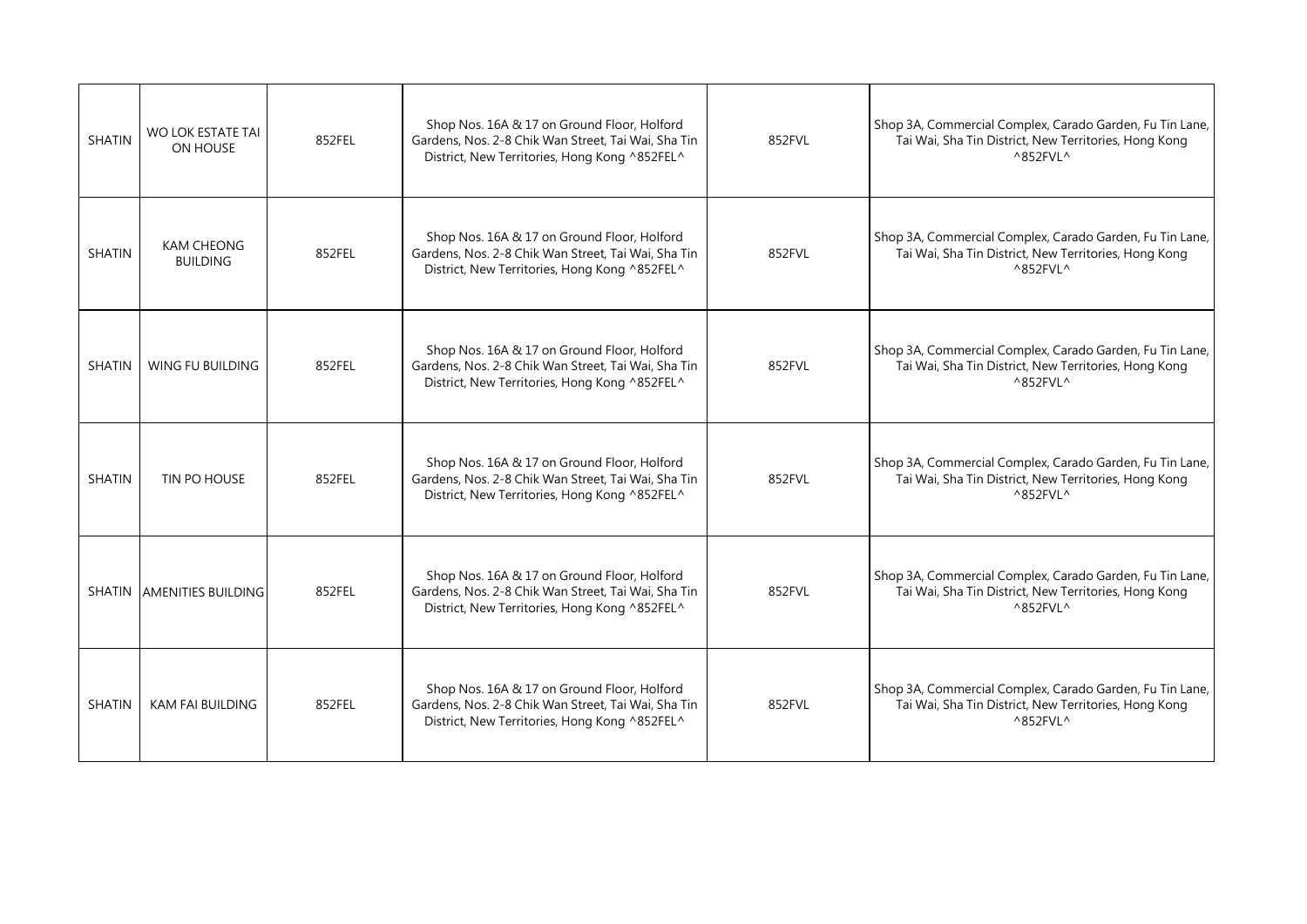| <b>SHATIN</b> | MOON WAH<br><b>MANSION</b>                  | 852FEL | Shop Nos. 16A & 17 on Ground Floor, Holford<br>Gardens, Nos. 2-8 Chik Wan Street, Tai Wai, Sha Tin<br>District, New Territories, Hong Kong ^852FEL^ | 852FVL | Shop 3A, Commercial Complex, Carado Garden, Fu Tin Lane,<br>Tai Wai, Sha Tin District, New Territories, Hong Kong<br>$^{\wedge}852$ FVL $^{\wedge}$ |
|---------------|---------------------------------------------|--------|-----------------------------------------------------------------------------------------------------------------------------------------------------|--------|-----------------------------------------------------------------------------------------------------------------------------------------------------|
| <b>SHATIN</b> | #N/A                                        | 852FEL | Shop Nos. 16A & 17 on Ground Floor, Holford<br>Gardens, Nos. 2-8 Chik Wan Street, Tai Wai, Sha Tin<br>District, New Territories, Hong Kong ^852FEL^ | 852FVL | Shop 3A, Commercial Complex, Carado Garden, Fu Tin Lane,<br>Tai Wai, Sha Tin District, New Territories, Hong Kong<br>$^{\wedge}852$ FVL $^{\wedge}$ |
| <b>SHATIN</b> | <b>CHEUNG HING</b><br><b>MANSION</b>        | 852FEL | Shop Nos. 16A & 17 on Ground Floor, Holford<br>Gardens, Nos. 2-8 Chik Wan Street, Tai Wai, Sha Tin<br>District, New Territories, Hong Kong ^852FEL^ | 852FVL | Shop 3A, Commercial Complex, Carado Garden, Fu Tin Lane,<br>Tai Wai, Sha Tin District, New Territories, Hong Kong<br>$^{\wedge}852$ FVL ^           |
| <b>SHATIN</b> | Ho Sze House                                | 852FEL | Shop Nos. 16A & 17 on Ground Floor, Holford<br>Gardens, Nos. 2-8 Chik Wan Street, Tai Wai, Sha Tin<br>District, New Territories, Hong Kong ^852FEL^ | 852FVL | Shop 3A, Commercial Complex, Carado Garden, Fu Tin Lane,<br>Tai Wai, Sha Tin District, New Territories, Hong Kong<br>$^{\wedge}852$ FVL ^           |
| SHATIN        | Shing Ho Road<br>Refuse Collection<br>Point | 852FEL | Shop Nos. 16A & 17 on Ground Floor, Holford<br>Gardens, Nos. 2-8 Chik Wan Street, Tai Wai, Sha Tin<br>District, New Territories, Hong Kong ^852FEL^ | 852FVL | Shop 3A, Commercial Complex, Carado Garden, Fu Tin Lane,<br>Tai Wai, Sha Tin District, New Territories, Hong Kong<br>$^{\wedge}852$ FVL ^           |
|               | SHATIN SHING HO BUILDING                    | 852FEL | Shop Nos. 16A & 17 on Ground Floor, Holford<br>Gardens, Nos. 2-8 Chik Wan Street, Tai Wai, Sha Tin<br>District, New Territories, Hong Kong ^852FEL^ | 852FVL | Shop 3A, Commercial Complex, Carado Garden, Fu Tin Lane,<br>Tai Wai, Sha Tin District, New Territories, Hong Kong<br>$^{\wedge}852$ FVL ^           |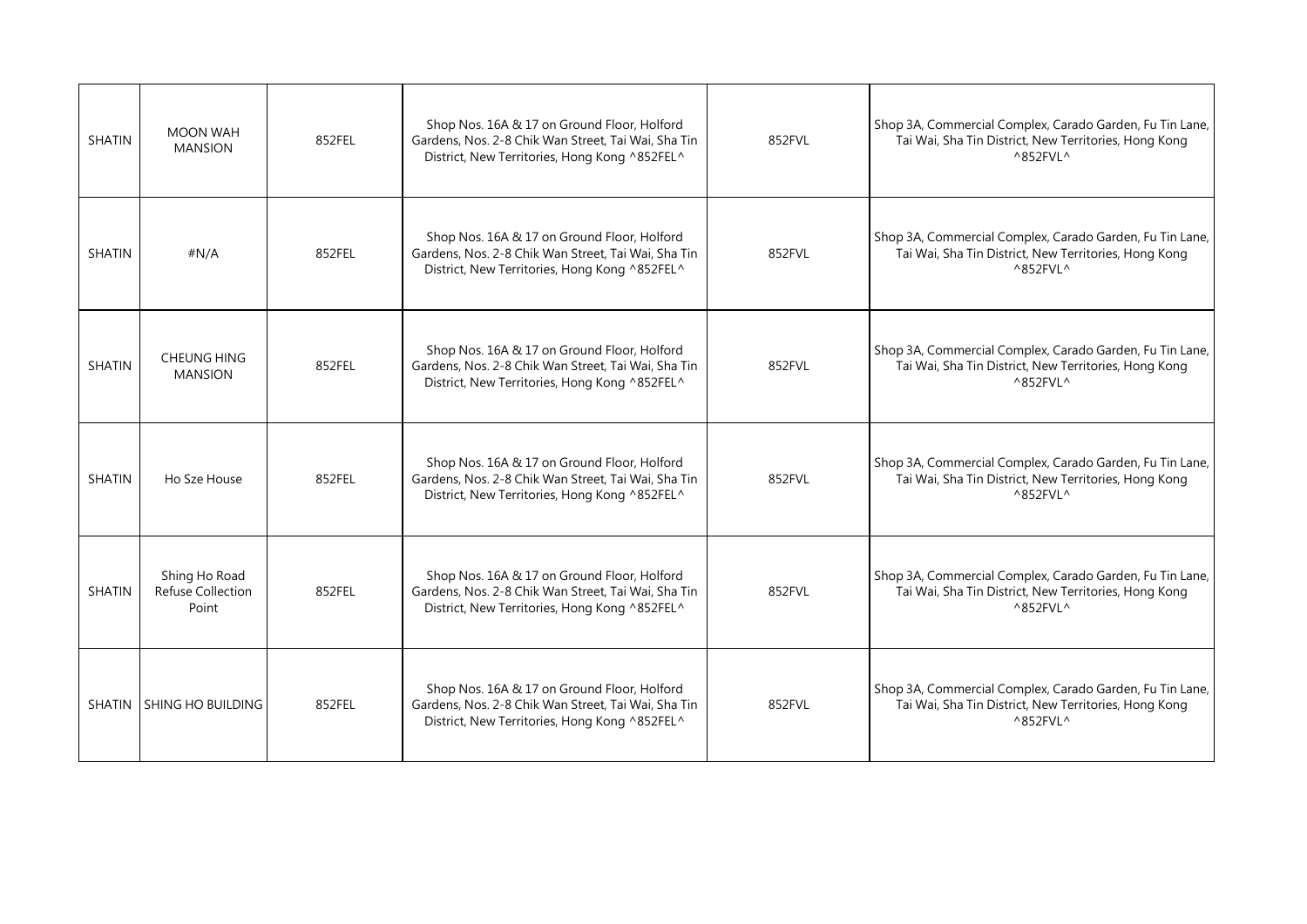| SHATIN        | <b>CHIK FUK BUILDING</b>    | 852FEL | Shop Nos. 16A & 17 on Ground Floor, Holford<br>Gardens, Nos. 2-8 Chik Wan Street, Tai Wai, Sha Tin<br>District, New Territories, Hong Kong ^852FEL^ | 852FVL | Shop 3A, Commercial Complex, Carado Garden, Fu Tin Lane,<br>Tai Wai, Sha Tin District, New Territories, Hong Kong<br>$^{\wedge}852$ FVL $^{\wedge}$ |
|---------------|-----------------------------|--------|-----------------------------------------------------------------------------------------------------------------------------------------------------|--------|-----------------------------------------------------------------------------------------------------------------------------------------------------|
| SHATIN        | <b>CHIK TAK MANSION</b>     | 852FEL | Shop Nos. 16A & 17 on Ground Floor, Holford<br>Gardens, Nos. 2-8 Chik Wan Street, Tai Wai, Sha Tin<br>District, New Territories, Hong Kong ^852FEL^ | 852FVL | Shop 3A, Commercial Complex, Carado Garden, Fu Tin Lane,<br>Tai Wai, Sha Tin District, New Territories, Hong Kong<br>$^{\wedge}852$ FVL $^{\wedge}$ |
| <b>SHATIN</b> | YUNG WUN<br><b>BUILDING</b> | 852FEL | Shop Nos. 16A & 17 on Ground Floor, Holford<br>Gardens, Nos. 2-8 Chik Wan Street, Tai Wai, Sha Tin<br>District, New Territories, Hong Kong ^852FEL^ | 852FVL | Shop 3A, Commercial Complex, Carado Garden, Fu Tin Lane,<br>Tai Wai, Sha Tin District, New Territories, Hong Kong<br>$^{\wedge}852$ FVL $^{\wedge}$ |
| <b>SHATIN</b> | Chik Shun Building          | 852FEL | Shop Nos. 16A & 17 on Ground Floor, Holford<br>Gardens, Nos. 2-8 Chik Wan Street, Tai Wai, Sha Tin<br>District, New Territories, Hong Kong ^852FEL^ | 852FVL | Shop 3A, Commercial Complex, Carado Garden, Fu Tin Lane,<br>Tai Wai, Sha Tin District, New Territories, Hong Kong<br>$^{\wedge}852$ FVL ^           |
| SHATIN        | LAP WO BUILDING             | 852FEL | Shop Nos. 16A & 17 on Ground Floor, Holford<br>Gardens, Nos. 2-8 Chik Wan Street, Tai Wai, Sha Tin<br>District, New Territories, Hong Kong ^852FEL^ | 852FVL | Shop 3A, Commercial Complex, Carado Garden, Fu Tin Lane,<br>Tai Wai, Sha Tin District, New Territories, Hong Kong<br>$^{\wedge}852$ FVL $^{\wedge}$ |
|               | SHATIN ININ FUNG BUILDING   | 852FEL | Shop Nos. 16A & 17 on Ground Floor, Holford<br>Gardens, Nos. 2-8 Chik Wan Street, Tai Wai, Sha Tin<br>District, New Territories, Hong Kong ^852FEL^ | 852FVL | Shop 3A, Commercial Complex, Carado Garden, Fu Tin Lane,<br>Tai Wai, Sha Tin District, New Territories, Hong Kong<br>$^{\wedge}852$ FVL ^           |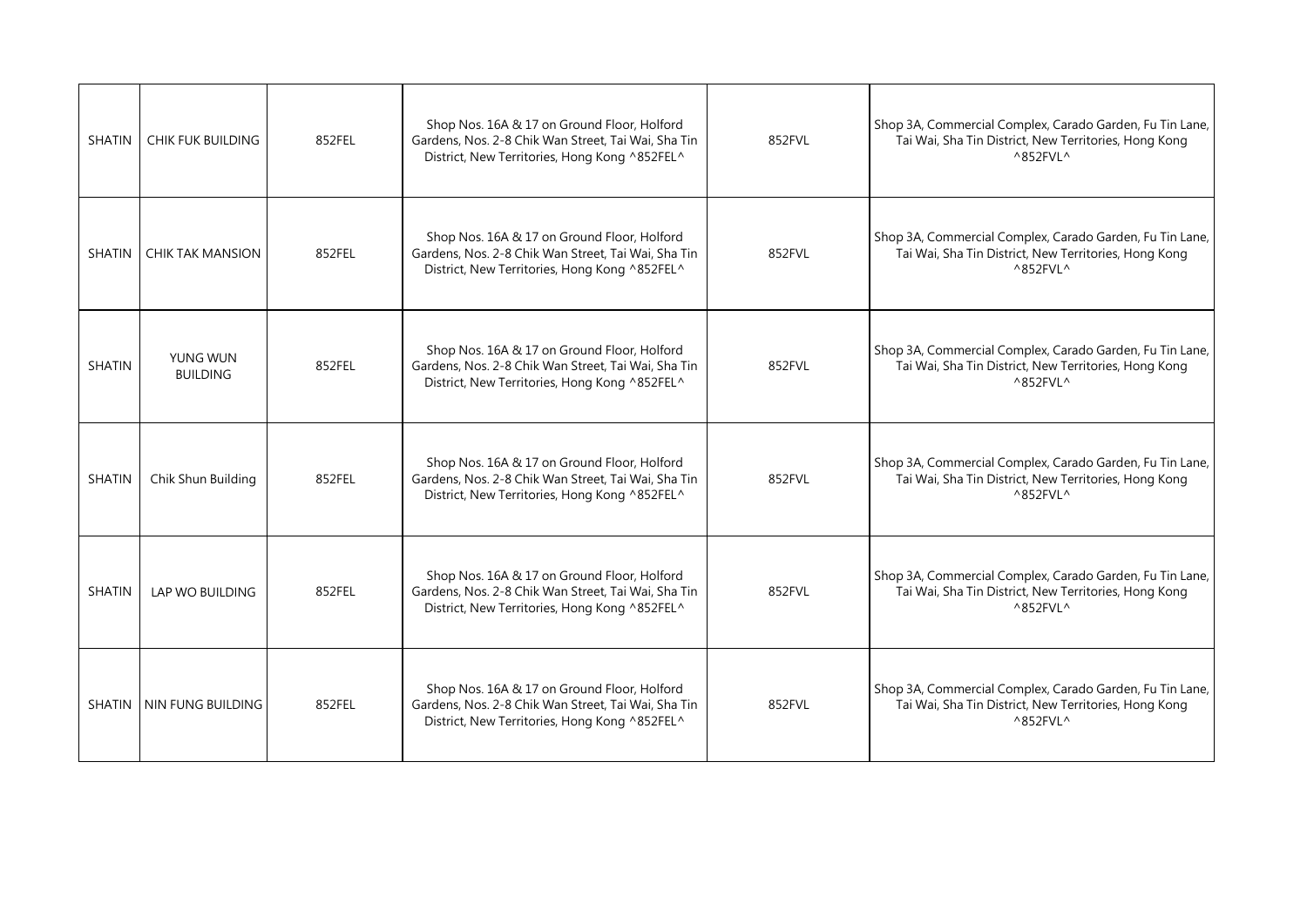| <b>SHATIN</b> | Kong Yip House                     | 852FEL | Shop Nos. 16A & 17 on Ground Floor, Holford<br>Gardens, Nos. 2-8 Chik Wan Street, Tai Wai, Sha Tin<br>District, New Territories, Hong Kong ^852FEL^ | 852FVL | Shop 3A, Commercial Complex, Carado Garden, Fu Tin Lane,<br>Tai Wai, Sha Tin District, New Territories, Hong Kong<br>$^{\wedge}852$ FVL $^{\wedge}$ |
|---------------|------------------------------------|--------|-----------------------------------------------------------------------------------------------------------------------------------------------------|--------|-----------------------------------------------------------------------------------------------------------------------------------------------------|
| <b>SHATIN</b> | <b>HING WAN</b><br><b>BUILDING</b> | 852FEL | Shop Nos. 16A & 17 on Ground Floor, Holford<br>Gardens, Nos. 2-8 Chik Wan Street, Tai Wai, Sha Tin<br>District, New Territories, Hong Kong ^852FEL^ | 852FVL | Shop 3A, Commercial Complex, Carado Garden, Fu Tin Lane,<br>Tai Wai, Sha Tin District, New Territories, Hong Kong<br>$^{\wedge}852$ FVL ^           |
| <b>SHATIN</b> | <b>KING SING HOUSE</b>             | 852FEL | Shop Nos. 16A & 17 on Ground Floor, Holford<br>Gardens, Nos. 2-8 Chik Wan Street, Tai Wai, Sha Tin<br>District, New Territories, Hong Kong ^852FEL^ | 852FVL | Shop 3A, Commercial Complex, Carado Garden, Fu Tin Lane,<br>Tai Wai, Sha Tin District, New Territories, Hong Kong<br>$^{\wedge}852$ FVL $^{\wedge}$ |
| <b>SHATIN</b> | KWAI WAI BUILDING                  | 852FEL | Shop Nos. 16A & 17 on Ground Floor, Holford<br>Gardens, Nos. 2-8 Chik Wan Street, Tai Wai, Sha Tin<br>District, New Territories, Hong Kong ^852FEL^ | 852FVL | Shop 3A, Commercial Complex, Carado Garden, Fu Tin Lane,<br>Tai Wai, Sha Tin District, New Territories, Hong Kong<br>$^{\wedge}852$ FVL ^           |
| <b>SHATIN</b> | KA CHUEN HOUSE                     | 852FEL | Shop Nos. 16A & 17 on Ground Floor, Holford<br>Gardens, Nos. 2-8 Chik Wan Street, Tai Wai, Sha Tin<br>District, New Territories, Hong Kong ^852FEL^ | 852FVL | Shop 3A, Commercial Complex, Carado Garden, Fu Tin Lane,<br>Tai Wai, Sha Tin District, New Territories, Hong Kong<br>$^{\wedge}852$ FVL $^{\wedge}$ |
| <b>SHATIN</b> | #N/A                               | 852FEL | Shop Nos. 16A & 17 on Ground Floor, Holford<br>Gardens, Nos. 2-8 Chik Wan Street, Tai Wai, Sha Tin<br>District, New Territories, Hong Kong ^852FEL^ | 852FVL | Shop 3A, Commercial Complex, Carado Garden, Fu Tin Lane,<br>Tai Wai, Sha Tin District, New Territories, Hong Kong<br>$^{\wedge}852$ FVL ^           |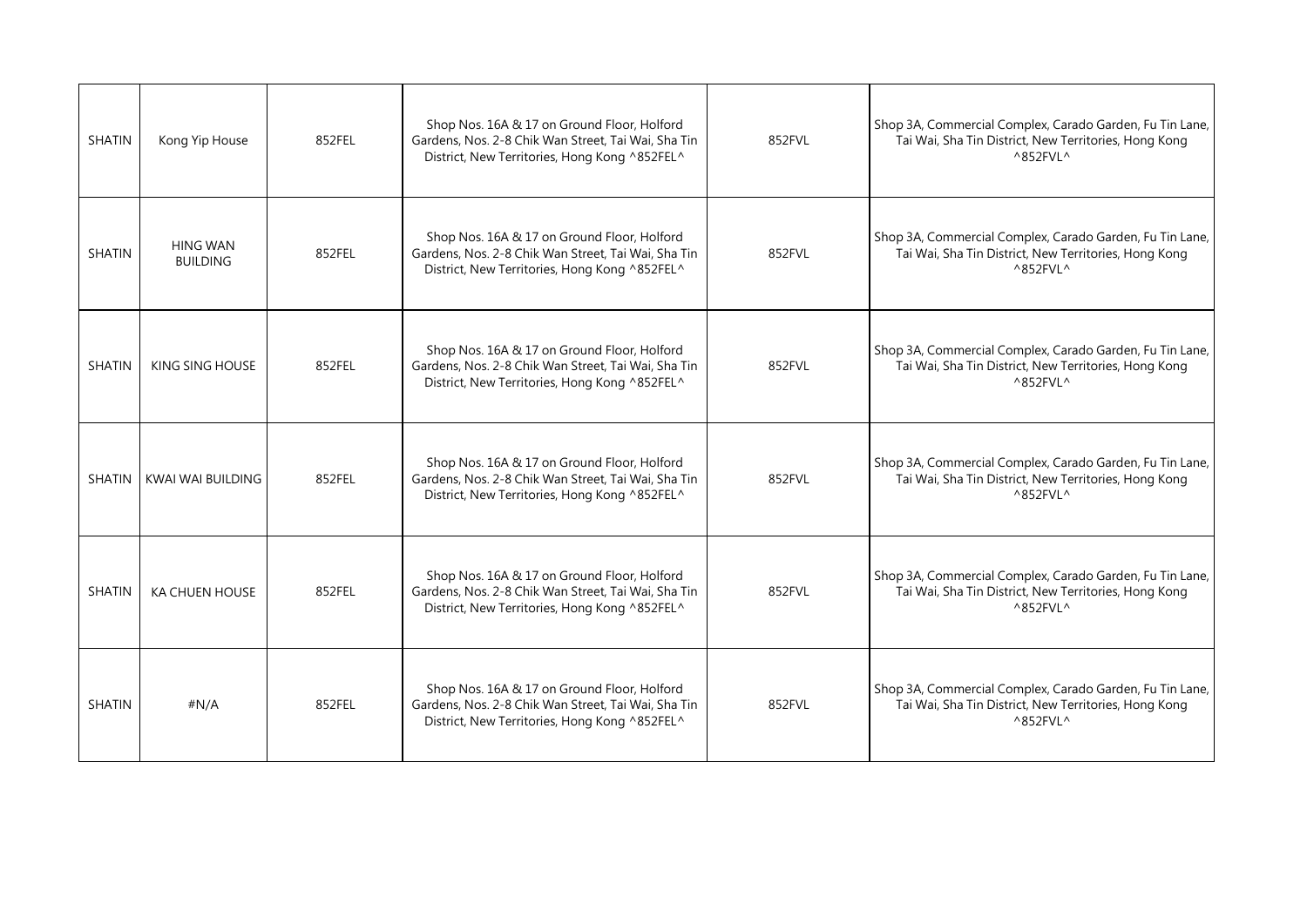|               | SHATIN ON SHUN MANSION             | 852FEL | Shop Nos. 16A & 17 on Ground Floor, Holford<br>Gardens, Nos. 2-8 Chik Wan Street, Tai Wai, Sha Tin<br>District, New Territories, Hong Kong ^852FEL^ | 852FVL | Shop 3A, Commercial Complex, Carado Garden, Fu Tin Lane,<br>Tai Wai, Sha Tin District, New Territories, Hong Kong<br>$^{\wedge}852$ FVL $^{\wedge}$ |
|---------------|------------------------------------|--------|-----------------------------------------------------------------------------------------------------------------------------------------------------|--------|-----------------------------------------------------------------------------------------------------------------------------------------------------|
| <b>SHATIN</b> | LIN KING HOUSE                     | 852FEL | Shop Nos. 16A & 17 on Ground Floor, Holford<br>Gardens, Nos. 2-8 Chik Wan Street, Tai Wai, Sha Tin<br>District, New Territories, Hong Kong ^852FEL^ | 852FVL | Shop 3A, Commercial Complex, Carado Garden, Fu Tin Lane,<br>Tai Wai, Sha Tin District, New Territories, Hong Kong<br>$^{\wedge}852$ FVL ^           |
| <b>SHATIN</b> | KAI YUEN BUILDING                  | 852FEL | Shop Nos. 16A & 17 on Ground Floor, Holford<br>Gardens, Nos. 2-8 Chik Wan Street, Tai Wai, Sha Tin<br>District, New Territories, Hong Kong ^852FEL^ | 852FVL | Shop 3A, Commercial Complex, Carado Garden, Fu Tin Lane,<br>Tai Wai, Sha Tin District, New Territories, Hong Kong<br>$^{\wedge}852$ FVL $^{\wedge}$ |
| <b>SHATIN</b> | <b>DRAGON VIEW</b><br><b>HOUSE</b> | 852FEL | Shop Nos. 16A & 17 on Ground Floor, Holford<br>Gardens, Nos. 2-8 Chik Wan Street, Tai Wai, Sha Tin<br>District, New Territories, Hong Kong ^852FEL^ | 852FVL | Shop 3A, Commercial Complex, Carado Garden, Fu Tin Lane,<br>Tai Wai, Sha Tin District, New Territories, Hong Kong<br>$^{\wedge}852$ FVL ^           |
| <b>SHATIN</b> | LUNG WAH HOUSE                     | 852FEL | Shop Nos. 16A & 17 on Ground Floor, Holford<br>Gardens, Nos. 2-8 Chik Wan Street, Tai Wai, Sha Tin<br>District, New Territories, Hong Kong ^852FEL^ | 852FVL | Shop 3A, Commercial Complex, Carado Garden, Fu Tin Lane,<br>Tai Wai, Sha Tin District, New Territories, Hong Kong<br>$^{\wedge}852$ FVL $^{\wedge}$ |
| <b>SHATIN</b> | KUT HING HOUSE                     | 852FEL | Shop Nos. 16A & 17 on Ground Floor, Holford<br>Gardens, Nos. 2-8 Chik Wan Street, Tai Wai, Sha Tin<br>District, New Territories, Hong Kong ^852FEL^ | 852FVL | Shop 3A, Commercial Complex, Carado Garden, Fu Tin Lane,<br>Tai Wai, Sha Tin District, New Territories, Hong Kong<br>$^{\wedge}852$ FVL ^           |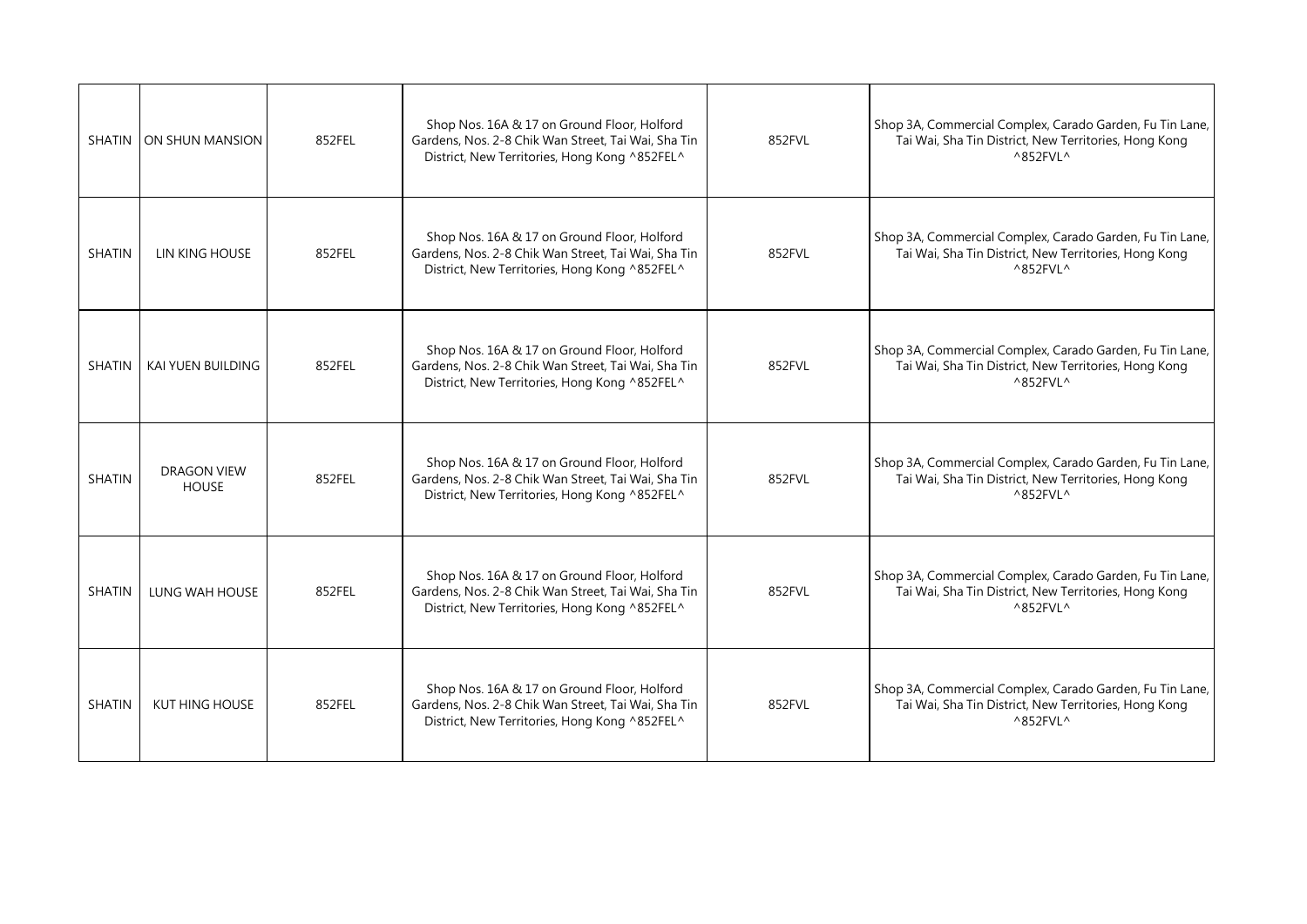|               | <b>SHATIN MOON TONG HOUSE</b> | 852FEL | Shop Nos. 16A & 17 on Ground Floor, Holford<br>Gardens, Nos. 2-8 Chik Wan Street, Tai Wai, Sha Tin<br>District, New Territories, Hong Kong ^852FEL^ | 852FVL | Shop 3A, Commercial Complex, Carado Garden, Fu Tin Lane,<br>Tai Wai, Sha Tin District, New Territories, Hong Kong<br>$^{\wedge}852$ FVL $^{\wedge}$ |
|---------------|-------------------------------|--------|-----------------------------------------------------------------------------------------------------------------------------------------------------|--------|-----------------------------------------------------------------------------------------------------------------------------------------------------|
| <b>SHATIN</b> | Sui Fung Mansion              | 852FEL | Shop Nos. 16A & 17 on Ground Floor, Holford<br>Gardens, Nos. 2-8 Chik Wan Street, Tai Wai, Sha Tin<br>District, New Territories, Hong Kong ^852FEL^ | 852FVL | Shop 3A, Commercial Complex, Carado Garden, Fu Tin Lane,<br>Tai Wai, Sha Tin District, New Territories, Hong Kong<br>$^{\wedge}852$ FVL ^           |
| <b>SHATIN</b> | <b>HEY YUET BUILDING</b>      | 852FEL | Shop Nos. 16A & 17 on Ground Floor, Holford<br>Gardens, Nos. 2-8 Chik Wan Street, Tai Wai, Sha Tin<br>District, New Territories, Hong Kong ^852FEL^ | 852FVL | Shop 3A, Commercial Complex, Carado Garden, Fu Tin Lane,<br>Tai Wai, Sha Tin District, New Territories, Hong Kong<br>$^{\wedge}852$ FVL $^{\wedge}$ |
| <b>SHATIN</b> | <b>NEICH TOWER</b>            | 852FEL | Shop Nos. 16A & 17 on Ground Floor, Holford<br>Gardens, Nos. 2-8 Chik Wan Street, Tai Wai, Sha Tin<br>District, New Territories, Hong Kong ^852FEL^ | 852FVL | Shop 3A, Commercial Complex, Carado Garden, Fu Tin Lane,<br>Tai Wai, Sha Tin District, New Territories, Hong Kong<br>$^{\wedge}852$ FVL ^           |
| <b>SHATIN</b> | LUNG FUNG HOUSE               | 852FEL | Shop Nos. 16A & 17 on Ground Floor, Holford<br>Gardens, Nos. 2-8 Chik Wan Street, Tai Wai, Sha Tin<br>District, New Territories, Hong Kong ^852FEL^ | 852FVL | Shop 3A, Commercial Complex, Carado Garden, Fu Tin Lane,<br>Tai Wai, Sha Tin District, New Territories, Hong Kong<br>$^{\wedge}852$ FVL $^{\wedge}$ |
| <b>SHATIN</b> | <b>KAI TAK MANSION</b>        | 852FEL | Shop Nos. 16A & 17 on Ground Floor, Holford<br>Gardens, Nos. 2-8 Chik Wan Street, Tai Wai, Sha Tin<br>District, New Territories, Hong Kong ^852FEL^ | 852FVL | Shop 3A, Commercial Complex, Carado Garden, Fu Tin Lane,<br>Tai Wai, Sha Tin District, New Territories, Hong Kong<br>$^{\wedge}852$ FVL ^           |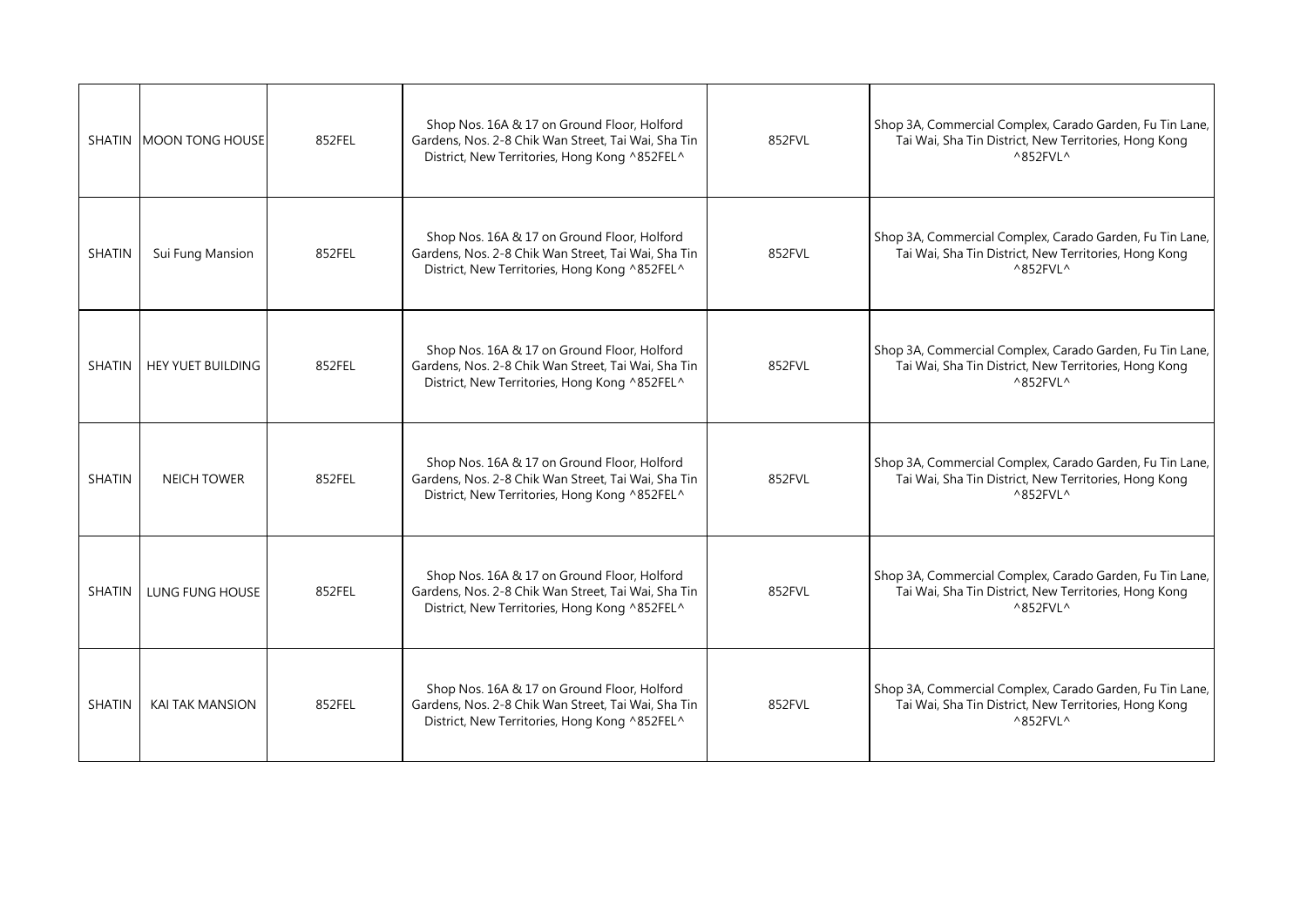| <b>SHATIN</b> | YAN ON BUILDING | 852FEL | Shop Nos. 16A & 17 on Ground Floor, Holford<br>Gardens, Nos. 2-8 Chik Wan Street, Tai Wai, Sha Tin<br>District, New Territories, Hong Kong ^852FEL^ | 852FVL | Shop 3A, Commercial Complex, Carado Garden, Fu Tin Lane,<br>Tai Wai, Sha Tin District, New Territories, Hong Kong<br>$^{\wedge}852$ FVL $^{\wedge}$ |
|---------------|-----------------|--------|-----------------------------------------------------------------------------------------------------------------------------------------------------|--------|-----------------------------------------------------------------------------------------------------------------------------------------------------|
| <b>SHATIN</b> | CHIK TAT HOUSE  | 852FEL | Shop Nos. 16A & 17 on Ground Floor, Holford<br>Gardens, Nos. 2-8 Chik Wan Street, Tai Wai, Sha Tin<br>District, New Territories, Hong Kong ^852FEL^ | 852FVL | Shop 3A, Commercial Complex, Carado Garden, Fu Tin Lane,<br>Tai Wai, Sha Tin District, New Territories, Hong Kong<br>$^{\wedge}852$ FVL ^           |
| SHATIN        | FU CHEONG HOUSE | 852FEL | Shop Nos. 16A & 17 on Ground Floor, Holford<br>Gardens, Nos. 2-8 Chik Wan Street, Tai Wai, Sha Tin<br>District, New Territories, Hong Kong ^852FEL^ | 852FVL | Shop 3A, Commercial Complex, Carado Garden, Fu Tin Lane,<br>Tai Wai, Sha Tin District, New Territories, Hong Kong<br>$^{\wedge}852$ FVL $^{\wedge}$ |
| <b>SHATIN</b> | CHUNG PAK LAU   | 852FEL | Shop Nos. 16A & 17 on Ground Floor, Holford<br>Gardens, Nos. 2-8 Chik Wan Street, Tai Wai, Sha Tin<br>District, New Territories, Hong Kong ^852FEL^ | 852FVL | Shop 3A, Commercial Complex, Carado Garden, Fu Tin Lane,<br>Tai Wai, Sha Tin District, New Territories, Hong Kong<br>$^{\wedge}852$ FVL ^           |
| <b>SHATIN</b> | LUEN FAT HOUSE  | 852FEL | Shop Nos. 16A & 17 on Ground Floor, Holford<br>Gardens, Nos. 2-8 Chik Wan Street, Tai Wai, Sha Tin<br>District, New Territories, Hong Kong ^852FEL^ | 852FVL | Shop 3A, Commercial Complex, Carado Garden, Fu Tin Lane,<br>Tai Wai, Sha Tin District, New Territories, Hong Kong<br>$^{\wedge}852$ FVL $^{\wedge}$ |
| <b>SHATIN</b> | KA PO HOUSE     | 852FEL | Shop Nos. 16A & 17 on Ground Floor, Holford<br>Gardens, Nos. 2-8 Chik Wan Street, Tai Wai, Sha Tin<br>District, New Territories, Hong Kong ^852FEL^ | 852FVL | Shop 3A, Commercial Complex, Carado Garden, Fu Tin Lane,<br>Tai Wai, Sha Tin District, New Territories, Hong Kong<br>$^{\wedge}852$ FVL ^           |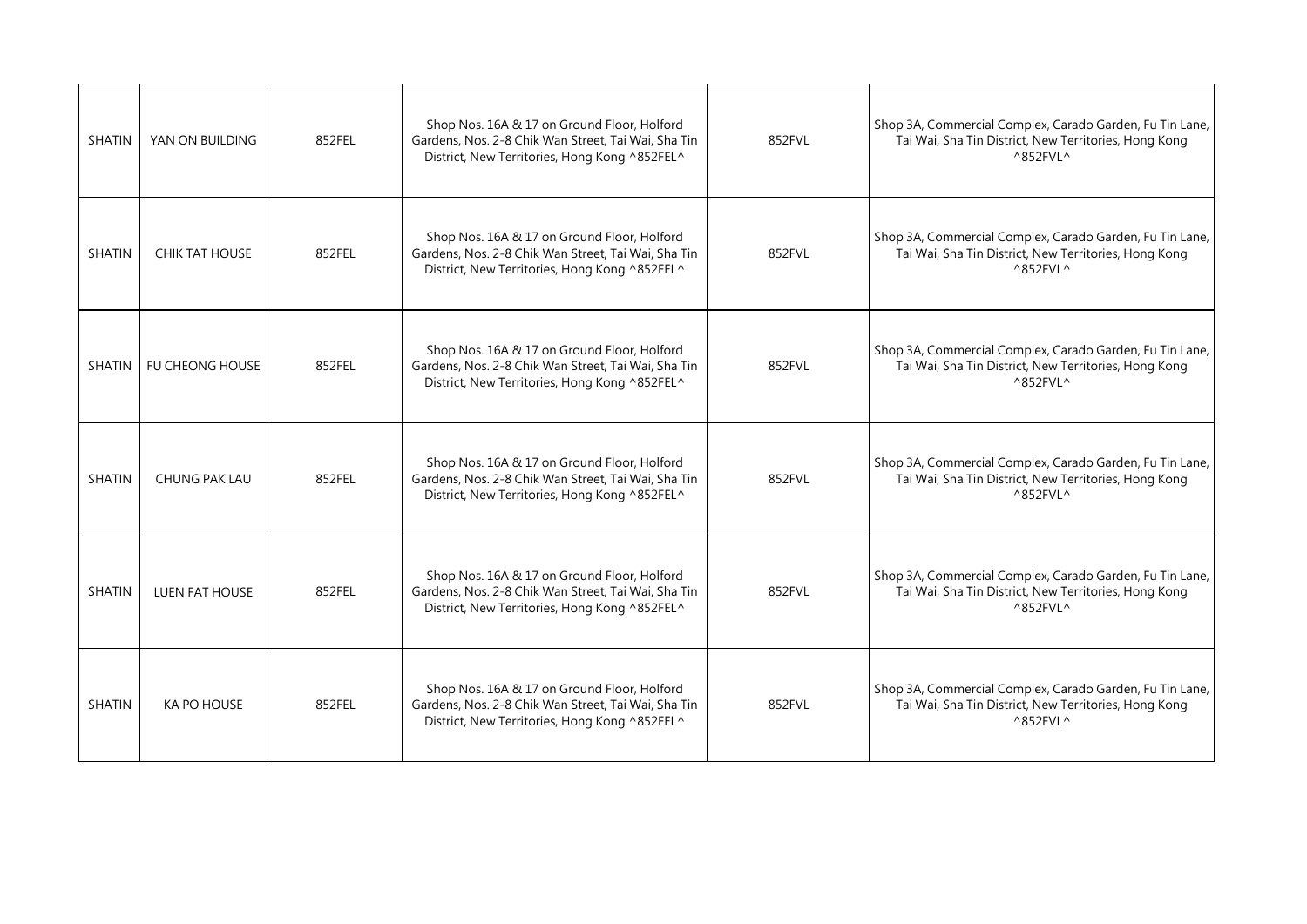| <b>SHATIN</b> | <b>MEI LUN HOUSE</b>        | 852FEL | Shop Nos. 16A & 17 on Ground Floor, Holford<br>Gardens, Nos. 2-8 Chik Wan Street, Tai Wai, Sha Tin<br>District, New Territories, Hong Kong ^852FEL^ | 852FVL | Shop 3A, Commercial Complex, Carado Garden, Fu Tin Lane,<br>Tai Wai, Sha Tin District, New Territories, Hong Kong<br>$^{\wedge}852$ FVL $^{\wedge}$ |
|---------------|-----------------------------|--------|-----------------------------------------------------------------------------------------------------------------------------------------------------|--------|-----------------------------------------------------------------------------------------------------------------------------------------------------|
| <b>SHATIN</b> | YEE SHUEN<br><b>MANSION</b> | 852FEL | Shop Nos. 16A & 17 on Ground Floor, Holford<br>Gardens, Nos. 2-8 Chik Wan Street, Tai Wai, Sha Tin<br>District, New Territories, Hong Kong ^852FEL^ | 852FVL | Shop 3A, Commercial Complex, Carado Garden, Fu Tin Lane,<br>Tai Wai, Sha Tin District, New Territories, Hong Kong<br>$^{\wedge}852$ FVL ^           |
| SHATIN        | LAI MING BUILDING           | 852FEL | Shop Nos. 16A & 17 on Ground Floor, Holford<br>Gardens, Nos. 2-8 Chik Wan Street, Tai Wai, Sha Tin<br>District, New Territories, Hong Kong ^852FEL^ | 852FVL | Shop 3A, Commercial Complex, Carado Garden, Fu Tin Lane,<br>Tai Wai, Sha Tin District, New Territories, Hong Kong<br>$^{\wedge}852$ FVL $^{\wedge}$ |
| <b>SHATIN</b> | WAH MEE HOUSE               | 852FEL | Shop Nos. 16A & 17 on Ground Floor, Holford<br>Gardens, Nos. 2-8 Chik Wan Street, Tai Wai, Sha Tin<br>District, New Territories, Hong Kong ^852FEL^ | 852FVL | Shop 3A, Commercial Complex, Carado Garden, Fu Tin Lane,<br>Tai Wai, Sha Tin District, New Territories, Hong Kong<br>$^{\wedge}852$ FVL ^           |
| <b>SHATIN</b> | <b>SHU TAK BUILDING</b>     | 852FEL | Shop Nos. 16A & 17 on Ground Floor, Holford<br>Gardens, Nos. 2-8 Chik Wan Street, Tai Wai, Sha Tin<br>District, New Territories, Hong Kong ^852FEL^ | 852FVL | Shop 3A, Commercial Complex, Carado Garden, Fu Tin Lane,<br>Tai Wai, Sha Tin District, New Territories, Hong Kong<br>$^{\wedge}852$ FVL $^{\wedge}$ |
| SHATIN        | <b>TAK ON BUILDING</b>      | 852FEL | Shop Nos. 16A & 17 on Ground Floor, Holford<br>Gardens, Nos. 2-8 Chik Wan Street, Tai Wai, Sha Tin<br>District, New Territories, Hong Kong ^852FEL^ | 852FVL | Shop 3A, Commercial Complex, Carado Garden, Fu Tin Lane,<br>Tai Wai, Sha Tin District, New Territories, Hong Kong<br>$^{\wedge}852$ FVL ^           |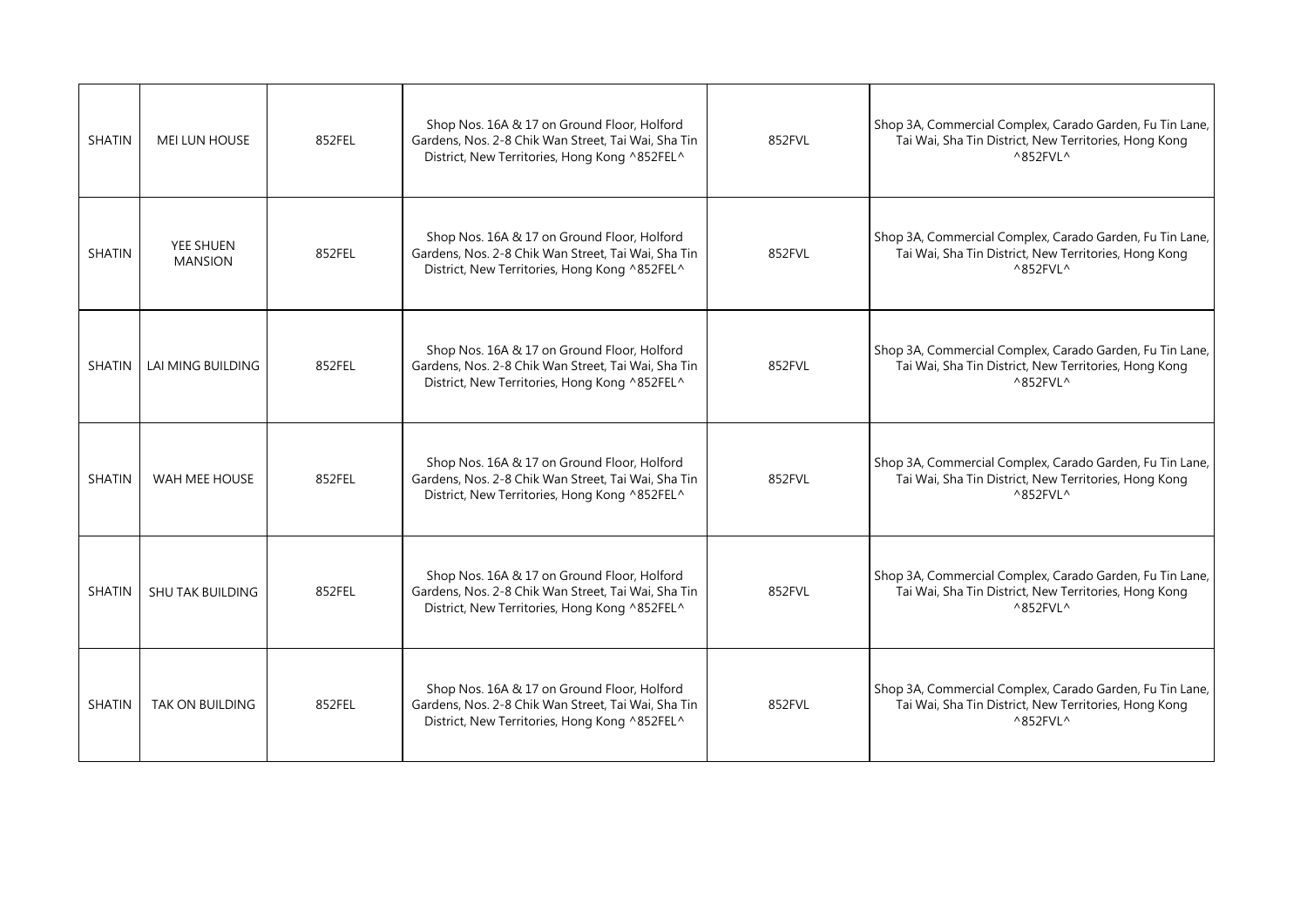| <b>SHATIN</b> | <b>KAM SHAN</b><br><b>MANSION</b>    | 852FEL | Shop Nos. 16A & 17 on Ground Floor, Holford<br>Gardens, Nos. 2-8 Chik Wan Street, Tai Wai, Sha Tin<br>District, New Territories, Hong Kong ^852FEL^ | 852FVL | Shop 3A, Commercial Complex, Carado Garden, Fu Tin Lane,<br>Tai Wai, Sha Tin District, New Territories, Hong Kong<br>$^{\wedge}852$ FVL $^{\wedge}$ |
|---------------|--------------------------------------|--------|-----------------------------------------------------------------------------------------------------------------------------------------------------|--------|-----------------------------------------------------------------------------------------------------------------------------------------------------|
| <b>SHATIN</b> | YIU PO MANSION                       | 852FEL | Shop Nos. 16A & 17 on Ground Floor, Holford<br>Gardens, Nos. 2-8 Chik Wan Street, Tai Wai, Sha Tin<br>District, New Territories, Hong Kong ^852FEL^ | 852FVL | Shop 3A, Commercial Complex, Carado Garden, Fu Tin Lane,<br>Tai Wai, Sha Tin District, New Territories, Hong Kong<br>$^{\wedge}852$ FVL $^{\wedge}$ |
| <b>SHATIN</b> | YUET ON BUILDING                     | 852FEL | Shop Nos. 16A & 17 on Ground Floor, Holford<br>Gardens, Nos. 2-8 Chik Wan Street, Tai Wai, Sha Tin<br>District, New Territories, Hong Kong ^852FEL^ | 852FVL | Shop 3A, Commercial Complex, Carado Garden, Fu Tin Lane,<br>Tai Wai, Sha Tin District, New Territories, Hong Kong<br>$^{\wedge}852$ FVL $^{\wedge}$ |
|               | SHATIN ON HONG BUILDING              | 852FEL | Shop Nos. 16A & 17 on Ground Floor, Holford<br>Gardens, Nos. 2-8 Chik Wan Street, Tai Wai, Sha Tin<br>District, New Territories, Hong Kong ^852FEL^ | 852FVL | Shop 3A, Commercial Complex, Carado Garden, Fu Tin Lane,<br>Tai Wai, Sha Tin District, New Territories, Hong Kong<br>$^{\wedge}852$ FVL ^           |
| <b>SHATIN</b> | ON TAI BUILDING                      | 852FEL | Shop Nos. 16A & 17 on Ground Floor, Holford<br>Gardens, Nos. 2-8 Chik Wan Street, Tai Wai, Sha Tin<br>District, New Territories, Hong Kong ^852FEL^ | 852FVL | Shop 3A, Commercial Complex, Carado Garden, Fu Tin Lane,<br>Tai Wai, Sha Tin District, New Territories, Hong Kong<br>$^{\wedge}852$ FVL $^{\wedge}$ |
| <b>SHATIN</b> | <b>HING SHING</b><br><b>BUILDING</b> | 852FEL | Shop Nos. 16A & 17 on Ground Floor, Holford<br>Gardens, Nos. 2-8 Chik Wan Street, Tai Wai, Sha Tin<br>District, New Territories, Hong Kong ^852FEL^ | 852FVL | Shop 3A, Commercial Complex, Carado Garden, Fu Tin Lane,<br>Tai Wai, Sha Tin District, New Territories, Hong Kong<br>$^{\wedge}852$ FVL ^           |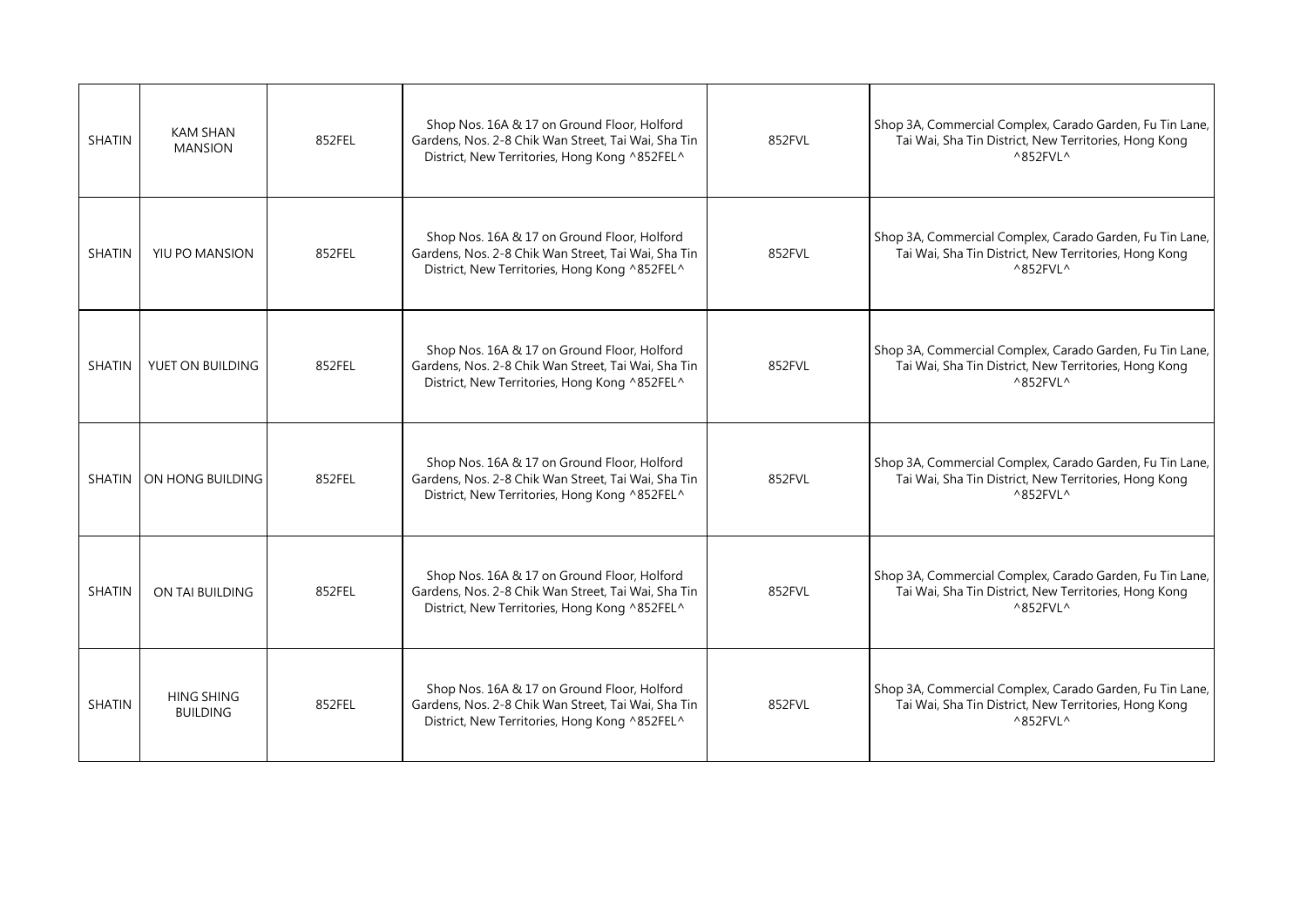| <b>SHATIN</b> | <b>GLAMOUR GARDEN</b> | 852FEL | Shop Nos. 16A & 17 on Ground Floor, Holford<br>Gardens, Nos. 2-8 Chik Wan Street, Tai Wai, Sha Tin<br>District, New Territories, Hong Kong ^852FEL^ | 852FVL | Shop 3A, Commercial Complex, Carado Garden, Fu Tin Lane,<br>Tai Wai, Sha Tin District, New Territories, Hong Kong<br>$^{\wedge}852$ FVL $^{\wedge}$ |
|---------------|-----------------------|--------|-----------------------------------------------------------------------------------------------------------------------------------------------------|--------|-----------------------------------------------------------------------------------------------------------------------------------------------------|
| <b>SHATIN</b> | TAI WAI VILLAGE       | 852FEL | Shop Nos. 16A & 17 on Ground Floor, Holford<br>Gardens, Nos. 2-8 Chik Wan Street, Tai Wai, Sha Tin<br>District, New Territories, Hong Kong ^852FEL^ | 852FVL | Shop 3A, Commercial Complex, Carado Garden, Fu Tin Lane,<br>Tai Wai, Sha Tin District, New Territories, Hong Kong<br>$^{\wedge}852$ FVL $^{\wedge}$ |
| <b>SHATIN</b> | #N/A                  | 852FEL | Shop Nos. 16A & 17 on Ground Floor, Holford<br>Gardens, Nos. 2-8 Chik Wan Street, Tai Wai, Sha Tin<br>District, New Territories, Hong Kong ^852FEL^ | 852FVL | Shop 3A, Commercial Complex, Carado Garden, Fu Tin Lane,<br>Tai Wai, Sha Tin District, New Territories, Hong Kong<br>$^{\wedge}852$ FVL $^{\wedge}$ |
| <b>SHATIN</b> | <b>PARK VILLA</b>     | 852FEL | Shop Nos. 16A & 17 on Ground Floor, Holford<br>Gardens, Nos. 2-8 Chik Wan Street, Tai Wai, Sha Tin<br>District, New Territories, Hong Kong ^852FEL^ | 852FVL | Shop 3A, Commercial Complex, Carado Garden, Fu Tin Lane,<br>Tai Wai, Sha Tin District, New Territories, Hong Kong<br>^852FVL^                       |
| <b>SHATIN</b> | <b>VILLA VIVA</b>     | 852FEL | Shop Nos. 16A & 17 on Ground Floor, Holford<br>Gardens, Nos. 2-8 Chik Wan Street, Tai Wai, Sha Tin<br>District, New Territories, Hong Kong ^852FEL^ | 852FVL | Shop 3A, Commercial Complex, Carado Garden, Fu Tin Lane,<br>Tai Wai, Sha Tin District, New Territories, Hong Kong<br>$^{\wedge}852$ FVL $^{\wedge}$ |
| <b>SHATIN</b> | <b>PINERIDGE</b>      | 852FEL | Shop Nos. 16A & 17 on Ground Floor, Holford<br>Gardens, Nos. 2-8 Chik Wan Street, Tai Wai, Sha Tin<br>District, New Territories, Hong Kong ^852FEL^ | 852FVL | Shop 3A, Commercial Complex, Carado Garden, Fu Tin Lane,<br>Tai Wai, Sha Tin District, New Territories, Hong Kong<br>^852FVL^                       |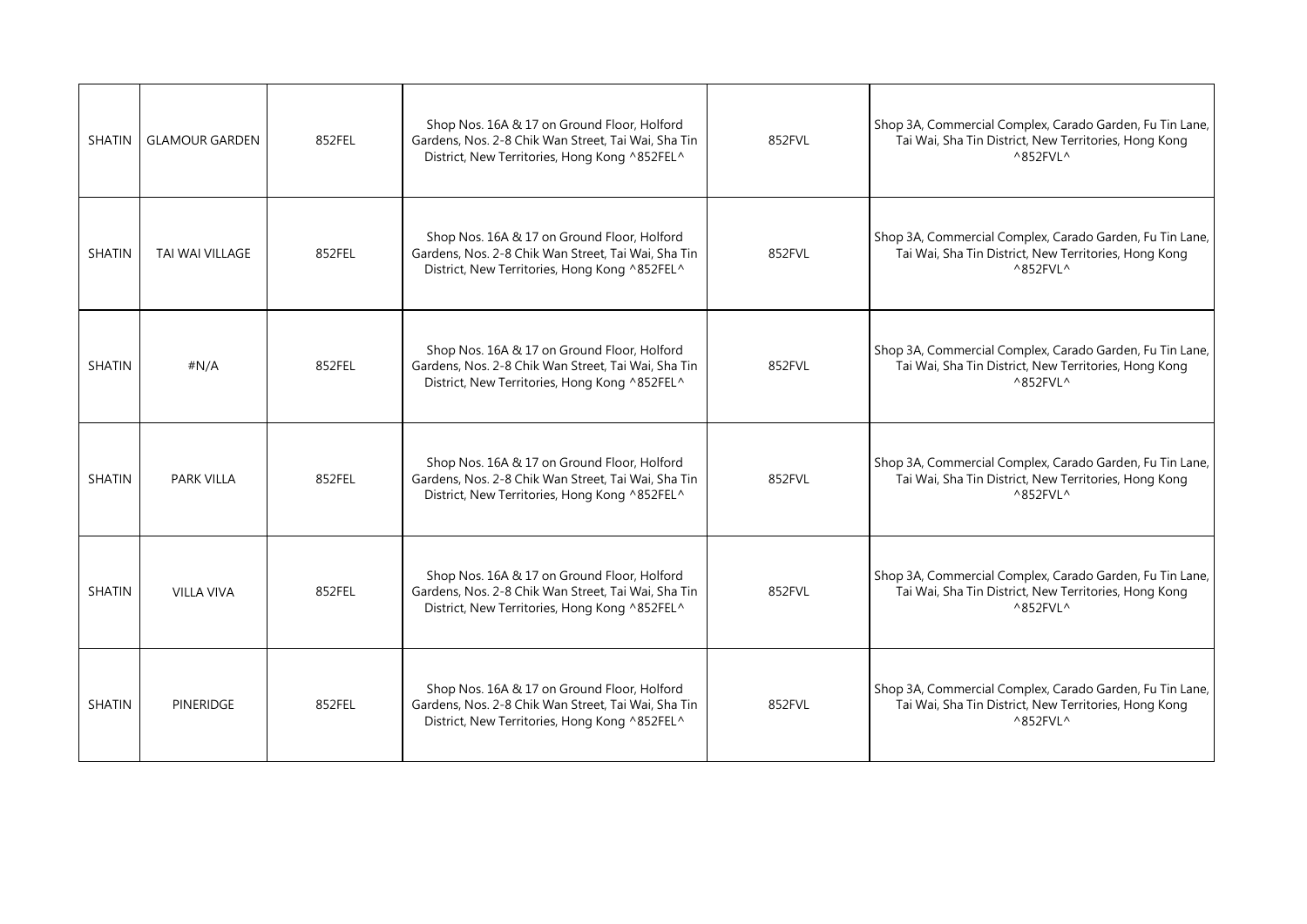| <b>SHATIN</b> | <b>HANG LOK LANE</b>                                        | 852FEL | Shop Nos. 16A & 17 on Ground Floor, Holford<br>Gardens, Nos. 2-8 Chik Wan Street, Tai Wai, Sha Tin<br>District, New Territories, Hong Kong ^852FEL^ | 852FVL | Shop 3A, Commercial Complex, Carado Garden, Fu Tin Lane,<br>Tai Wai, Sha Tin District, New Territories, Hong Kong<br>$^{\wedge}852$ FVL $^{\wedge}$ |
|---------------|-------------------------------------------------------------|--------|-----------------------------------------------------------------------------------------------------------------------------------------------------|--------|-----------------------------------------------------------------------------------------------------------------------------------------------------|
| <b>SHATIN</b> | <b>LAKEVIEW GARDEN</b>                                      | 852FEL | Shop Nos. 16A & 17 on Ground Floor, Holford<br>Gardens, Nos. 2-8 Chik Wan Street, Tai Wai, Sha Tin<br>District, New Territories, Hong Kong ^852FEL^ | 852FVL | Shop 3A, Commercial Complex, Carado Garden, Fu Tin Lane,<br>Tai Wai, Sha Tin District, New Territories, Hong Kong<br>$^{\wedge}852$ FVL $^{\wedge}$ |
| <b>SHATIN</b> | MTR TAI WAI<br><b>STATION</b>                               | 852FEL | Shop Nos. 16A & 17 on Ground Floor, Holford<br>Gardens, Nos. 2-8 Chik Wan Street, Tai Wai, Sha Tin<br>District, New Territories, Hong Kong ^852FEL^ | 852FVL | Shop 3A, Commercial Complex, Carado Garden, Fu Tin Lane,<br>Tai Wai, Sha Tin District, New Territories, Hong Kong<br>$^{\wedge}852$ FVL $^{\wedge}$ |
| SHATIN        | THE MET ACAPPELLA                                           | 852FEL | Shop Nos. 16A & 17 on Ground Floor, Holford<br>Gardens, Nos. 2-8 Chik Wan Street, Tai Wai, Sha Tin<br>District, New Territories, Hong Kong ^852FEL^ | 852FVL | Shop 3A, Commercial Complex, Carado Garden, Fu Tin Lane,<br>Tai Wai, Sha Tin District, New Territories, Hong Kong<br>$^{\wedge}852$ FVL $^{\wedge}$ |
| <b>SHATIN</b> | <b>CARADO GARDEN</b><br><b>COMMERCIAL</b><br><b>COMPLEX</b> | 852FVL | Shop 3A, Commercial Complex, Carado Garden, Fu<br>Tin Lane, Tai Wai, Sha Tin District, New Territories,<br>Hong Kong ^852FVL^                       | 852FEL | Shop Nos. 16A & 17 on Ground Floor, Holford Gardens, Nos.<br>2-8 Chik Wan Street, Tai Wai, Sha Tin District, New<br>Territories, Hong Kong ^852FEL^ |
| <b>SHATIN</b> | <b>CARADO GARDEN</b><br>BLOCK 6                             | 852FVL | Shop 3A, Commercial Complex, Carado Garden, Fu<br>Tin Lane, Tai Wai, Sha Tin District, New Territories,<br>Hong Kong ^852FVL^                       | 852FEL | Shop Nos. 16A & 17 on Ground Floor, Holford Gardens, Nos.<br>2-8 Chik Wan Street, Tai Wai, Sha Tin District, New<br>Territories, Hong Kong ^852FEL^ |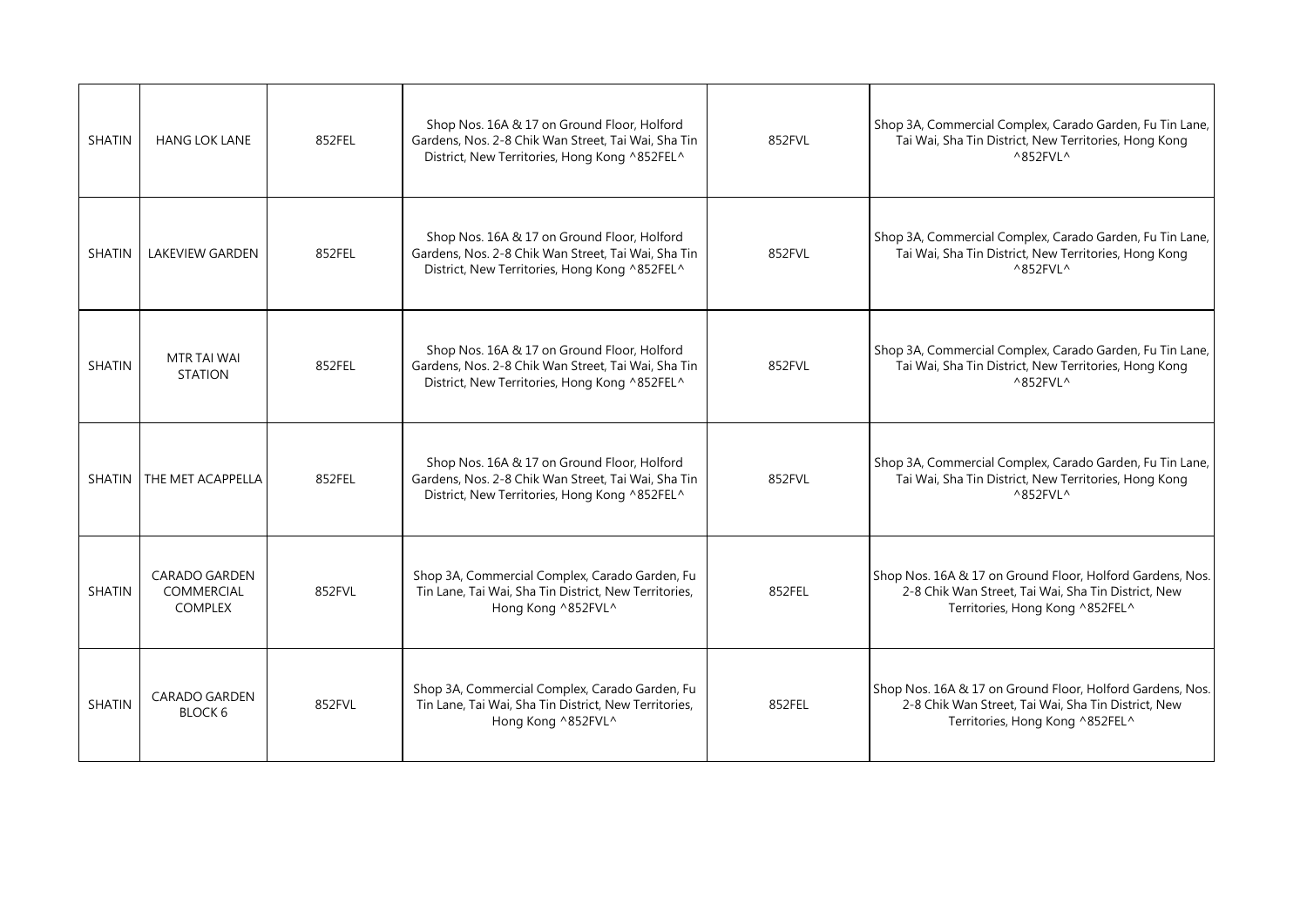| <b>SHATIN</b> | <b>CARADO GARDEN</b><br><b>BLOCK 5</b>     | 852FVL | Shop 3A, Commercial Complex, Carado Garden, Fu<br>Tin Lane, Tai Wai, Sha Tin District, New Territories,<br>Hong Kong ^852FVL^ | 852FEL | Shop Nos. 16A & 17 on Ground Floor, Holford Gardens, Nos.<br>2-8 Chik Wan Street, Tai Wai, Sha Tin District, New<br>Territories, Hong Kong ^852FEL^ |
|---------------|--------------------------------------------|--------|-------------------------------------------------------------------------------------------------------------------------------|--------|-----------------------------------------------------------------------------------------------------------------------------------------------------|
| <b>SHATIN</b> | CARADO GARDEN<br>BLOCK 4                   | 852FVL | Shop 3A, Commercial Complex, Carado Garden, Fu<br>Tin Lane, Tai Wai, Sha Tin District, New Territories,<br>Hong Kong ^852FVL^ | 852FEL | Shop Nos. 16A & 17 on Ground Floor, Holford Gardens, Nos.<br>2-8 Chik Wan Street, Tai Wai, Sha Tin District, New<br>Territories, Hong Kong ^852FEL^ |
| <b>SHATIN</b> | <b>CARADO GARDEN</b><br>BLOCK <sub>3</sub> | 852FVL | Shop 3A, Commercial Complex, Carado Garden, Fu<br>Tin Lane, Tai Wai, Sha Tin District, New Territories,<br>Hong Kong ^852FVL^ | 852FEL | Shop Nos. 16A & 17 on Ground Floor, Holford Gardens, Nos.<br>2-8 Chik Wan Street, Tai Wai, Sha Tin District, New<br>Territories, Hong Kong ^852FEL^ |
| <b>SHATIN</b> | <b>CARADO GARDEN</b><br>BLOCK <sub>2</sub> | 852FVL | Shop 3A, Commercial Complex, Carado Garden, Fu<br>Tin Lane, Tai Wai, Sha Tin District, New Territories,<br>Hong Kong ^852FVL^ | 852FEL | Shop Nos. 16A & 17 on Ground Floor, Holford Gardens, Nos.<br>2-8 Chik Wan Street, Tai Wai, Sha Tin District, New<br>Territories, Hong Kong ^852FEL^ |
| <b>SHATIN</b> | <b>CARADO GARDEN</b><br><b>BLOCK 1</b>     | 852FVL | Shop 3A, Commercial Complex, Carado Garden, Fu<br>Tin Lane, Tai Wai, Sha Tin District, New Territories,<br>Hong Kong ^852FVL^ | 852FEL | Shop Nos. 16A & 17 on Ground Floor, Holford Gardens, Nos.<br>2-8 Chik Wan Street, Tai Wai, Sha Tin District, New<br>Territories, Hong Kong ^852FEL^ |
| <b>SHATIN</b> | <b>TIN SAM TSUEN</b>                       | 852FVL | Shop 3A, Commercial Complex, Carado Garden, Fu<br>Tin Lane, Tai Wai, Sha Tin District, New Territories,<br>Hong Kong ^852FVL^ | 852FEL | Shop Nos. 16A & 17 on Ground Floor, Holford Gardens, Nos.<br>2-8 Chik Wan Street, Tai Wai, Sha Tin District, New<br>Territories, Hong Kong ^852FEL^ |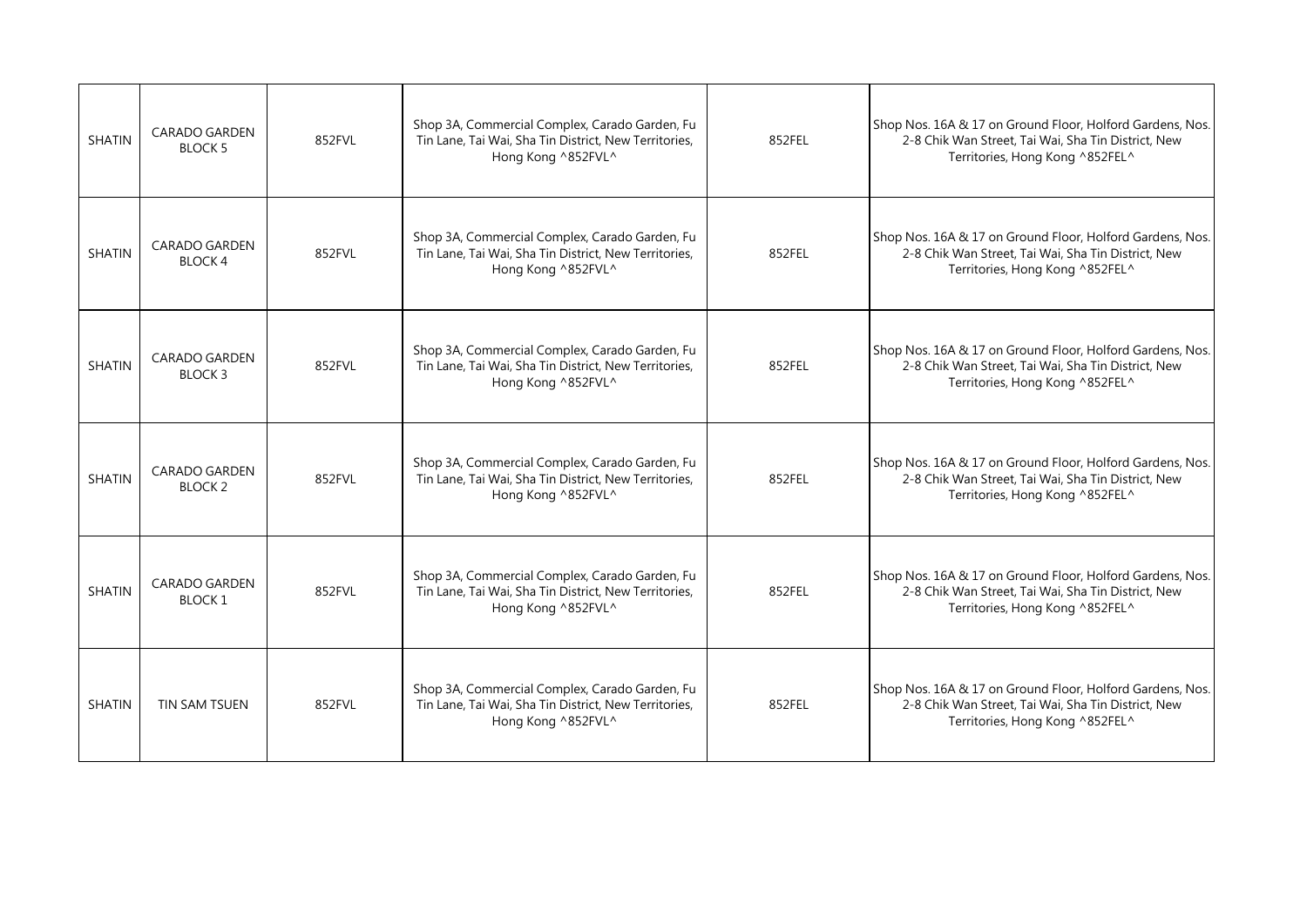| <b>SHATIN</b> | <b>WING SAM HOUSE</b>                                                           | 852FVL | Shop 3A, Commercial Complex, Carado Garden, Fu<br>Tin Lane, Tai Wai, Sha Tin District, New Territories,<br>Hong Kong ^852FVL^ | 852FEL | Shop Nos. 16A & 17 on Ground Floor, Holford Gardens, Nos.<br>2-8 Chik Wan Street, Tai Wai, Sha Tin District, New<br>Territories, Hong Kong ^852FEL^ |
|---------------|---------------------------------------------------------------------------------|--------|-------------------------------------------------------------------------------------------------------------------------------|--------|-----------------------------------------------------------------------------------------------------------------------------------------------------|
| <b>SHATIN</b> | LUNG HANG<br>SHOPPING CENTRE                                                    | 852FVL | Shop 3A, Commercial Complex, Carado Garden, Fu<br>Tin Lane, Tai Wai, Sha Tin District, New Territories,<br>Hong Kong ^852FVL^ | 852FEL | Shop Nos. 16A & 17 on Ground Floor, Holford Gardens, Nos.<br>2-8 Chik Wan Street, Tai Wai, Sha Tin District, New<br>Territories, Hong Kong ^852FEL^ |
| <b>SHATIN</b> | PO LEUNG KUK C W<br>CHU COLLEGE                                                 | 852FVL | Shop 3A, Commercial Complex, Carado Garden, Fu<br>Tin Lane, Tai Wai, Sha Tin District, New Territories,<br>Hong Kong ^852FVL^ | 852FEL | Shop Nos. 16A & 17 on Ground Floor, Holford Gardens, Nos.<br>2-8 Chik Wan Street, Tai Wai, Sha Tin District, New<br>Territories, Hong Kong ^852FEL^ |
| <b>SHATIN</b> | PO LEUNG KUK DR<br><b>JIMMY WONG CHI</b><br>HO TIN SUM VALLEY<br>PRIMARY SCHOOL | 852FVL | Shop 3A, Commercial Complex, Carado Garden, Fu<br>Tin Lane, Tai Wai, Sha Tin District, New Territories,<br>Hong Kong ^852FVL^ | 852FEL | Shop Nos. 16A & 17 on Ground Floor, Holford Gardens, Nos.<br>2-8 Chik Wan Street, Tai Wai, Sha Tin District, New<br>Territories, Hong Kong ^852FEL^ |
| <b>SHATIN</b> | LOK SAM HOUSE                                                                   | 852FVL | Shop 3A, Commercial Complex, Carado Garden, Fu<br>Tin Lane, Tai Wai, Sha Tin District, New Territories,<br>Hong Kong ^852FVL^ | 852FEL | Shop Nos. 16A & 17 on Ground Floor, Holford Gardens, Nos.<br>2-8 Chik Wan Street, Tai Wai, Sha Tin District, New<br>Territories, Hong Kong ^852FEL^ |
| SHATIN        | <b>HOK SAM HOUSE</b>                                                            | 852FVL | Shop 3A, Commercial Complex, Carado Garden, Fu<br>Tin Lane, Tai Wai, Sha Tin District, New Territories,<br>Hong Kong ^852FVL^ | 852FEL | Shop Nos. 16A & 17 on Ground Floor, Holford Gardens, Nos.<br>2-8 Chik Wan Street, Tai Wai, Sha Tin District, New<br>Territories, Hong Kong ^852FEL^ |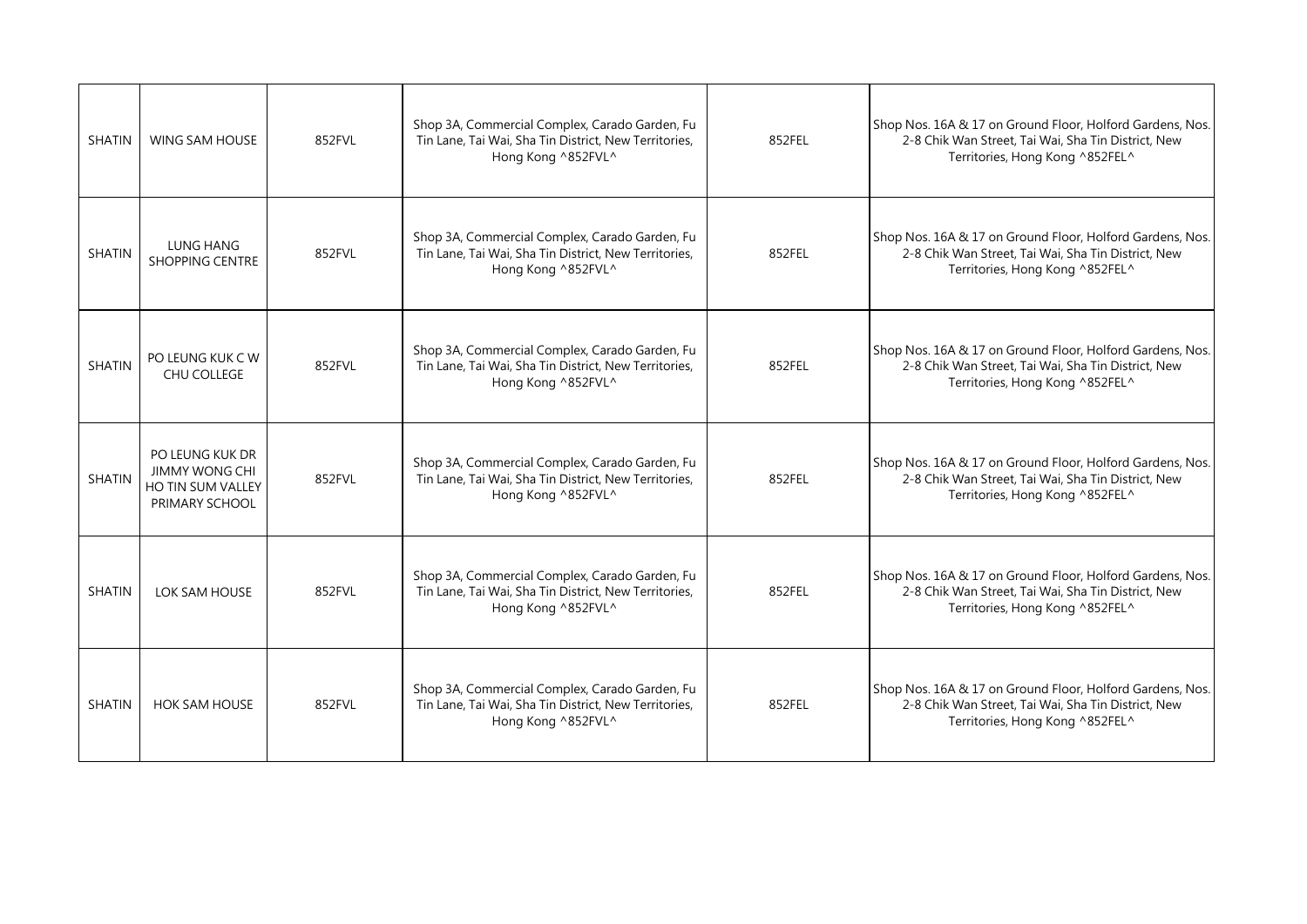| <b>SHATIN</b> | LOK SIN TONG<br>YOUNG KO HSIAO<br>LIN SECONDARY<br><b>SCHOOL</b>  | 852FVL | Shop 3A, Commercial Complex, Carado Garden, Fu<br>Tin Lane, Tai Wai, Sha Tin District, New Territories,<br>Hong Kong ^852FVL^                       | 852FEL | Shop Nos. 16A & 17 on Ground Floor, Holford Gardens, Nos.<br>2-8 Chik Wan Street, Tai Wai, Sha Tin District, New<br>Territories, Hong Kong ^852FEL^ |
|---------------|-------------------------------------------------------------------|--------|-----------------------------------------------------------------------------------------------------------------------------------------------------|--------|-----------------------------------------------------------------------------------------------------------------------------------------------------|
| <b>SHATIN</b> | P O H CHAN KAI<br>MEMORIAL COLLEGE                                | 852FVL | Shop 3A, Commercial Complex, Carado Garden, Fu<br>Tin Lane, Tai Wai, Sha Tin District, New Territories,<br>Hong Kong ^852FVL^                       | 852FEL | Shop Nos. 16A & 17 on Ground Floor, Holford Gardens, Nos.<br>2-8 Chik Wan Street, Tai Wai, Sha Tin District, New<br>Territories, Hong Kong ^852FEL^ |
| <b>SHATIN</b> | SHEUNG SAM<br><b>HOUSE</b>                                        | 852FVL | Shop 3A, Commercial Complex, Carado Garden, Fu<br>Tin Lane, Tai Wai, Sha Tin District, New Territories,<br>Hong Kong ^852FVL^                       | 852FEL | Shop Nos. 16A & 17 on Ground Floor, Holford Gardens, Nos.<br>2-8 Chik Wan Street, Tai Wai, Sha Tin District, New<br>Territories, Hong Kong ^852FEL^ |
| <b>SHATIN</b> | SIN SAM HOUSE                                                     | 852FVL | Shop 3A, Commercial Complex, Carado Garden, Fu<br>Tin Lane, Tai Wai, Sha Tin District, New Territories,<br>Hong Kong ^852FVL^                       | 852FEL | Shop Nos. 16A & 17 on Ground Floor, Holford Gardens, Nos.<br>2-8 Chik Wan Street, Tai Wai, Sha Tin District, New<br>Territories, Hong Kong ^852FEL^ |
| <b>SHATIN</b> | WAI SAM HOUSE                                                     | 852FVL | Shop 3A, Commercial Complex, Carado Garden, Fu<br>Tin Lane, Tai Wai, Sha Tin District, New Territories,<br>Hong Kong ^852FVL^                       | 852FEL | Shop Nos. 16A & 17 on Ground Floor, Holford Gardens, Nos.<br>2-8 Chik Wan Street, Tai Wai, Sha Tin District, New<br>Territories, Hong Kong ^852FEL^ |
| <b>SHATIN</b> | <b>CHRISTIAN ALLIANCE</b><br><b>CHENG WING GEE</b><br><b>COLL</b> | 852FEL | Shop Nos. 16A & 17 on Ground Floor, Holford<br>Gardens, Nos. 2-8 Chik Wan Street, Tai Wai, Sha Tin<br>District, New Territories, Hong Kong ^852FEL^ | 852FVL | Shop 3A, Commercial Complex, Carado Garden, Fu Tin Lane,<br>Tai Wai, Sha Tin District, New Territories, Hong Kong<br>^852FVL^                       |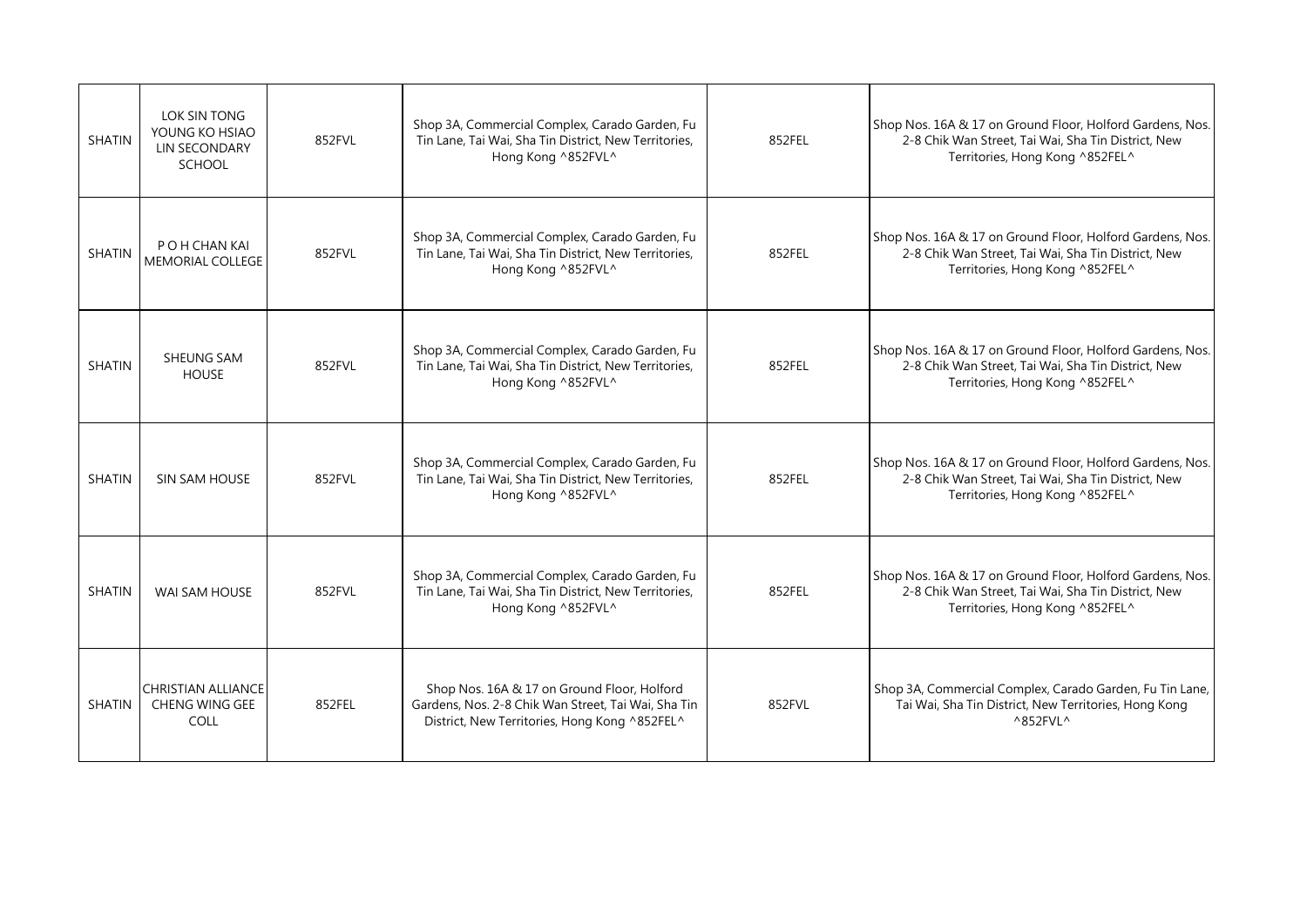| <b>SHATIN</b> | PUI KIU COLLEGE                          | 852FEL | Shop Nos. 16A & 17 on Ground Floor, Holford<br>Gardens, Nos. 2-8 Chik Wan Street, Tai Wai, Sha Tin<br>District, New Territories, Hong Kong ^852FEL^ | 852FVL | Shop 3A, Commercial Complex, Carado Garden, Fu Tin Lane,<br>Tai Wai, Sha Tin District, New Territories, Hong Kong<br>$^{\wedge}852$ FVL $^{\wedge}$ |
|---------------|------------------------------------------|--------|-----------------------------------------------------------------------------------------------------------------------------------------------------|--------|-----------------------------------------------------------------------------------------------------------------------------------------------------|
|               | SHATIN CLP POWER STATION                 | 852FEL | Shop Nos. 16A & 17 on Ground Floor, Holford<br>Gardens, Nos. 2-8 Chik Wan Street, Tai Wai, Sha Tin<br>District, New Territories, Hong Kong ^852FEL^ | 852FVL | Shop 3A, Commercial Complex, Carado Garden, Fu Tin Lane,<br>Tai Wai, Sha Tin District, New Territories, Hong Kong<br>$^{\wedge}852$ FVL $^{\wedge}$ |
| <b>SHATIN</b> | <b>FOOK KI COURT</b>                     | 852FEL | Shop Nos. 16A & 17 on Ground Floor, Holford<br>Gardens, Nos. 2-8 Chik Wan Street, Tai Wai, Sha Tin<br>District, New Territories, Hong Kong ^852FEL^ | 852FVL | Shop 3A, Commercial Complex, Carado Garden, Fu Tin Lane,<br>Tai Wai, Sha Tin District, New Territories, Hong Kong<br>$^{\wedge}852$ FVL $^{\wedge}$ |
| <b>SHATIN</b> | <b>FOOK HEY COURT</b>                    | 852FEL | Shop Nos. 16A & 17 on Ground Floor, Holford<br>Gardens, Nos. 2-8 Chik Wan Street, Tai Wai, Sha Tin<br>District, New Territories, Hong Kong ^852FEL^ | 852FVL | Shop 3A, Commercial Complex, Carado Garden, Fu Tin Lane,<br>Tai Wai, Sha Tin District, New Territories, Hong Kong<br>$^{\wedge}852$ FVL $^{\wedge}$ |
| <b>SHATIN</b> | <b>FOOK SIU COURT</b>                    | 852FEL | Shop Nos. 16A & 17 on Ground Floor, Holford<br>Gardens, Nos. 2-8 Chik Wan Street, Tai Wai, Sha Tin<br>District, New Territories, Hong Kong ^852FEL^ | 852FVL | Shop 3A, Commercial Complex, Carado Garden, Fu Tin Lane,<br>Tai Wai, Sha Tin District, New Territories, Hong Kong<br>$^{\wedge}852$ FVL $^{\wedge}$ |
| <b>SHATIN</b> | <b>HOLFORD SHOPPING</b><br><b>CENTRE</b> | 852FEL | Shop Nos. 16A & 17 on Ground Floor, Holford<br>Gardens, Nos. 2-8 Chik Wan Street, Tai Wai, Sha Tin<br>District, New Territories, Hong Kong ^852FEL^ | 852FVL | Shop 3A, Commercial Complex, Carado Garden, Fu Tin Lane,<br>Tai Wai, Sha Tin District, New Territories, Hong Kong<br>^852FVL^                       |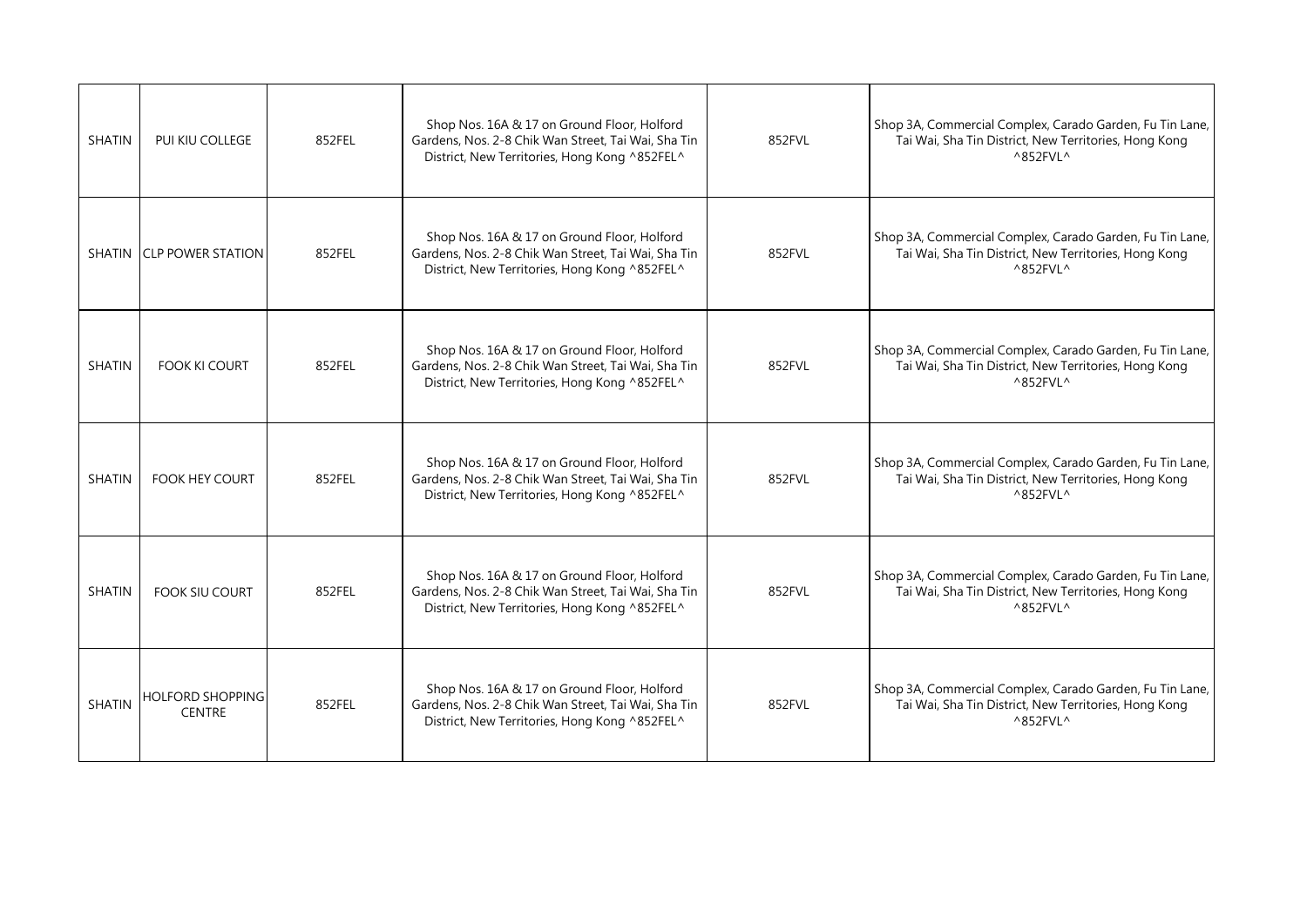| <b>SHATIN</b> | <b>TAI WAI NEW</b><br><b>VILLAGE</b>       | 852FEL | Shop Nos. 16A & 17 on Ground Floor, Holford<br>Gardens, Nos. 2-8 Chik Wan Street, Tai Wai, Sha Tin<br>District, New Territories, Hong Kong ^852FEL^ | 852FVL | Shop 3A, Commercial Complex, Carado Garden, Fu Tin Lane,<br>Tai Wai, Sha Tin District, New Territories, Hong Kong<br>$^{\wedge}852$ FVL $^{\wedge}$ |
|---------------|--------------------------------------------|--------|-----------------------------------------------------------------------------------------------------------------------------------------------------|--------|-----------------------------------------------------------------------------------------------------------------------------------------------------|
| <b>SHATIN</b> | LUTHERAN<br>THEOLOGICAL<br><b>SEMINARY</b> | 852FEL | Shop Nos. 16A & 17 on Ground Floor, Holford<br>Gardens, Nos. 2-8 Chik Wan Street, Tai Wai, Sha Tin<br>District, New Territories, Hong Kong ^852FEL^ | 852FVL | Shop 3A, Commercial Complex, Carado Garden, Fu Tin Lane,<br>Tai Wai, Sha Tin District, New Territories, Hong Kong<br>$^{\wedge}852$ FVL $^{\wedge}$ |
| <b>SHATIN</b> | PEAK ONE PHASE 1                           | 852FEL | Shop Nos. 16A & 17 on Ground Floor, Holford<br>Gardens, Nos. 2-8 Chik Wan Street, Tai Wai, Sha Tin<br>District, New Territories, Hong Kong ^852FEL^ | 852FVL | Shop 3A, Commercial Complex, Carado Garden, Fu Tin Lane,<br>Tai Wai, Sha Tin District, New Territories, Hong Kong<br>$^{\wedge}852$ FVL $^{\wedge}$ |
| <b>SHATIN</b> | PEAK ONE PHASE 1                           | 852FEL | Shop Nos. 16A & 17 on Ground Floor, Holford<br>Gardens, Nos. 2-8 Chik Wan Street, Tai Wai, Sha Tin<br>District, New Territories, Hong Kong ^852FEL^ | 852FVL | Shop 3A, Commercial Complex, Carado Garden, Fu Tin Lane,<br>Tai Wai, Sha Tin District, New Territories, Hong Kong<br>$^{\wedge}852$ FVL $^{\wedge}$ |
| <b>SHATIN</b> | PRISTINE VILLA                             | 852FEL | Shop Nos. 16A & 17 on Ground Floor, Holford<br>Gardens, Nos. 2-8 Chik Wan Street, Tai Wai, Sha Tin<br>District, New Territories, Hong Kong ^852FEL^ | 852FVL | Shop 3A, Commercial Complex, Carado Garden, Fu Tin Lane,<br>Tai Wai, Sha Tin District, New Territories, Hong Kong<br>$^{\wedge}852$ FVL $^{\wedge}$ |
| <b>SHATIN</b> | PEAK ONE PHASE 2                           | 852FEL | Shop Nos. 16A & 17 on Ground Floor, Holford<br>Gardens, Nos. 2-8 Chik Wan Street, Tai Wai, Sha Tin<br>District, New Territories, Hong Kong ^852FEL^ | 852FVL | Shop 3A, Commercial Complex, Carado Garden, Fu Tin Lane,<br>Tai Wai, Sha Tin District, New Territories, Hong Kong<br>^852FVL^                       |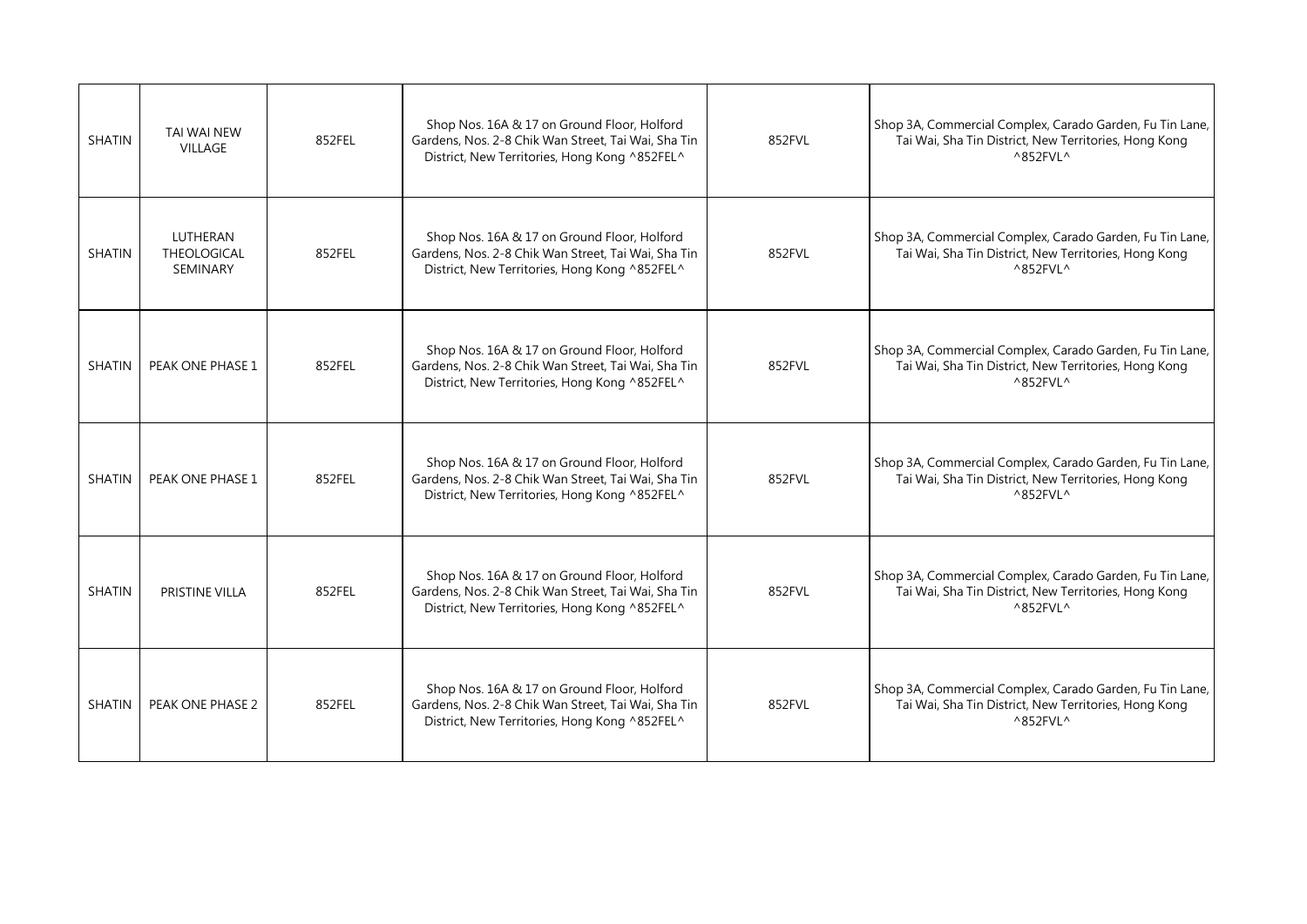| <b>SHATIN</b> | PRISTINE VILLA                                      | 852FEL | Shop Nos. 16A & 17 on Ground Floor, Holford<br>Gardens, Nos. 2-8 Chik Wan Street, Tai Wai, Sha Tin<br>District, New Territories, Hong Kong ^852FEL^                                                                                | 852FVL | Shop 3A, Commercial Complex, Carado Garden, Fu Tin Lane,<br>Tai Wai, Sha Tin District, New Territories, Hong Kong<br>$^{\wedge}852$ FVL $^{\wedge}$ |
|---------------|-----------------------------------------------------|--------|------------------------------------------------------------------------------------------------------------------------------------------------------------------------------------------------------------------------------------|--------|-----------------------------------------------------------------------------------------------------------------------------------------------------|
| <b>SHATIN</b> | PRISTINE VILLA                                      | 852FEL | Shop Nos. 16A & 17 on Ground Floor, Holford<br>Gardens, Nos. 2-8 Chik Wan Street, Tai Wai, Sha Tin<br>District, New Territories, Hong Kong ^852FEL^                                                                                | 852FVL | Shop 3A, Commercial Complex, Carado Garden, Fu Tin Lane,<br>Tai Wai, Sha Tin District, New Territories, Hong Kong<br>$^{\wedge}852$ FVL $^{\wedge}$ |
| <b>SHATIN</b> | THE GREAT HILL                                      | 852FEL | Shop Nos. 16A & 17 on Ground Floor, Holford<br>Gardens, Nos. 2-8 Chik Wan Street, Tai Wai, Sha Tin<br>District, New Territories, Hong Kong ^852FEL^                                                                                | 852FVL | Shop 3A, Commercial Complex, Carado Garden, Fu Tin Lane,<br>Tai Wai, Sha Tin District, New Territories, Hong Kong<br>$^{\wedge}852$ FVL $^{\wedge}$ |
| <b>SHATIN</b> | TIN SUM FIRE<br><b>STATION</b>                      | 852NBL | Shop No. 203, First Floor, Commercial / Car Park<br>Complex (also known as Wing A of Hin Keng<br>Shopping Centre), Hin Keng Estate, No. 69 Che Kung<br>Mui Road, Tai Wai, Sha Tin District, New Territories,<br>Hong Kong ^852NBL^ | 852FVL | Shop 3A, Commercial Complex, Carado Garden, Fu Tin Lane,<br>Tai Wai, Sha Tin District, New Territories, Hong Kong<br>$^{\wedge}852$ FVL $^{\wedge}$ |
| <b>SHATIN</b> | <b>TIN SUM</b><br><b>AMUBULANCE</b><br><b>DEPOT</b> | 852NBL | Shop No. 203, First Floor, Commercial / Car Park<br>Complex (also known as Wing A of Hin Keng<br>Shopping Centre), Hin Keng Estate, No. 69 Che Kung<br>Mui Road, Tai Wai, Sha Tin District, New Territories,<br>Hong Kong ^852NBL^ | 852FVL | Shop 3A, Commercial Complex, Carado Garden, Fu Tin Lane,<br>Tai Wai, Sha Tin District, New Territories, Hong Kong<br>^852FVL^                       |
| <b>SHATIN</b> | TIN SUM DIVISION<br>POLICE STATION                  | 852NBL | Shop No. 203, First Floor, Commercial / Car Park<br>Complex (also known as Wing A of Hin Keng<br>Shopping Centre), Hin Keng Estate, No. 69 Che Kung<br>Mui Road, Tai Wai, Sha Tin District, New Territories,<br>Hong Kong ^852NBL^ | 852FVL | Shop 3A, Commercial Complex, Carado Garden, Fu Tin Lane,<br>Tai Wai, Sha Tin District, New Territories, Hong Kong<br>^852FVL^                       |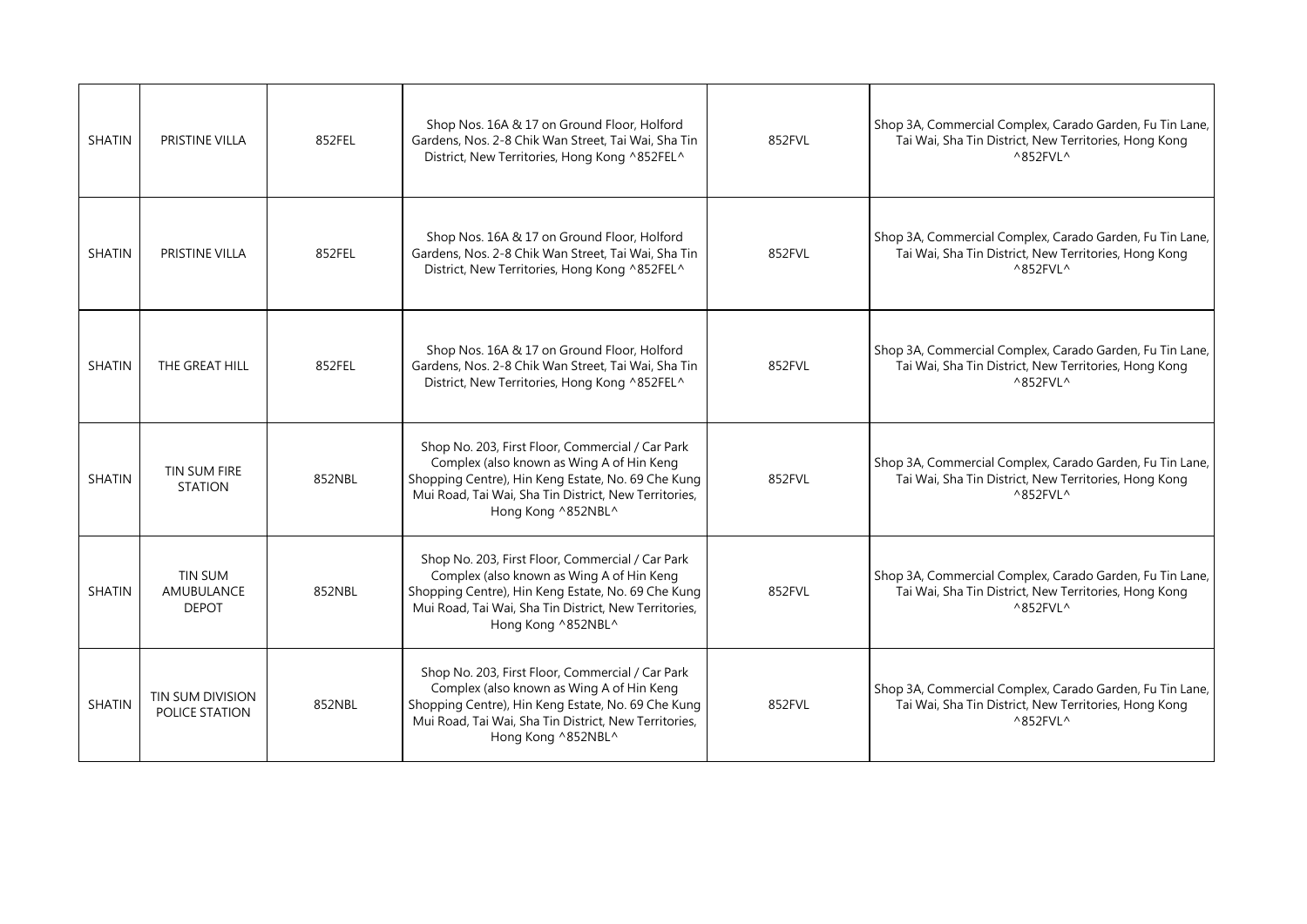| <b>SHATIN</b> | <b>CARMEL ALISON</b><br><b>LAM PRIMARY</b><br><b>SCHOOL</b> | 852NBL | Shop No. 203, First Floor, Commercial / Car Park<br>Complex (also known as Wing A of Hin Keng<br>Shopping Centre), Hin Keng Estate, No. 69 Che Kung<br>Mui Road, Tai Wai, Sha Tin District, New Territories,<br>Hong Kong ^852NBL^ | 852FVL | Shop 3A, Commercial Complex, Carado Garden, Fu Tin Lane,<br>Tai Wai, Sha Tin District, New Territories, Hong Kong<br>$^{\wedge}852$ FVL $^{\wedge}$ |
|---------------|-------------------------------------------------------------|--------|------------------------------------------------------------------------------------------------------------------------------------------------------------------------------------------------------------------------------------|--------|-----------------------------------------------------------------------------------------------------------------------------------------------------|
| <b>SHATIN</b> | HIN YIU HOUSE                                               | 852NBL | Shop No. 203, First Floor, Commercial / Car Park<br>Complex (also known as Wing A of Hin Keng<br>Shopping Centre), Hin Keng Estate, No. 69 Che Kung<br>Mui Road, Tai Wai, Sha Tin District, New Territories,<br>Hong Kong ^852NBL^ | 852FVL | Shop 3A, Commercial Complex, Carado Garden, Fu Tin Lane,<br>Tai Wai, Sha Tin District, New Territories, Hong Kong<br>$^{\wedge}852$ FVL $^{\wedge}$ |
| <b>SHATIN</b> | KA OI HOUSE                                                 | 852NBL | Shop No. 203, First Floor, Commercial / Car Park<br>Complex (also known as Wing A of Hin Keng<br>Shopping Centre), Hin Keng Estate, No. 69 Che Kung<br>Mui Road, Tai Wai, Sha Tin District, New Territories,<br>Hong Kong ^852NBL^ | 852FVL | Shop 3A, Commercial Complex, Carado Garden, Fu Tin Lane,<br>Tai Wai, Sha Tin District, New Territories, Hong Kong<br>$^{\wedge}852$ FVL $^{\wedge}$ |
| <b>SHATIN</b> | KA SIN HOUSE                                                | 852NBL | Shop No. 203, First Floor, Commercial / Car Park<br>Complex (also known as Wing A of Hin Keng<br>Shopping Centre), Hin Keng Estate, No. 69 Che Kung<br>Mui Road, Tai Wai, Sha Tin District, New Territories,<br>Hong Kong ^852NBL^ | 852FVL | Shop 3A, Commercial Complex, Carado Garden, Fu Tin Lane,<br>Tai Wai, Sha Tin District, New Territories, Hong Kong<br>$^{\wedge}852$ FVL $^{\wedge}$ |
| <b>SHATIN</b> | <b>HIN PUI HOUSE</b>                                        | 852NBL | Shop No. 203, First Floor, Commercial / Car Park<br>Complex (also known as Wing A of Hin Keng<br>Shopping Centre), Hin Keng Estate, No. 69 Che Kung<br>Mui Road, Tai Wai, Sha Tin District, New Territories,<br>Hong Kong ^852NBL^ | 852FVL | Shop 3A, Commercial Complex, Carado Garden, Fu Tin Lane,<br>Tai Wai, Sha Tin District, New Territories, Hong Kong<br>$^{\wedge}852$ FVL $^{\wedge}$ |
| <b>SHATIN</b> | <b>HIN TAK HOUSE</b>                                        | 852NBL | Shop No. 203, First Floor, Commercial / Car Park<br>Complex (also known as Wing A of Hin Keng<br>Shopping Centre), Hin Keng Estate, No. 69 Che Kung<br>Mui Road, Tai Wai, Sha Tin District, New Territories,<br>Hong Kong ^852NBL^ | 852FVL | Shop 3A, Commercial Complex, Carado Garden, Fu Tin Lane,<br>Tai Wai, Sha Tin District, New Territories, Hong Kong<br>^852FVL^                       |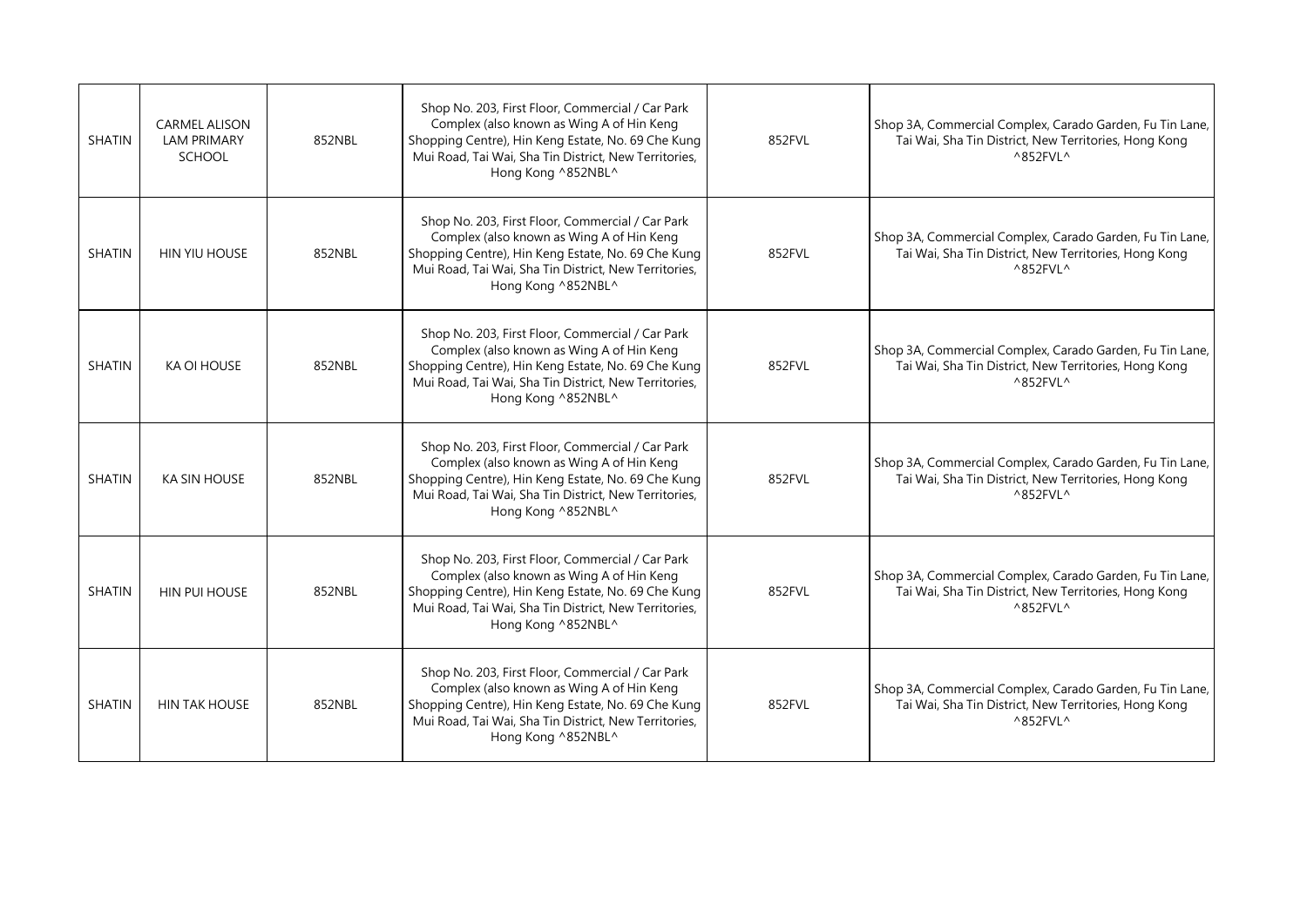| <b>SHATIN</b> | <b>HIN YEUNG HOUSE</b>                       | 852NBL | Shop No. 203, First Floor, Commercial / Car Park<br>Complex (also known as Wing A of Hin Keng<br>Shopping Centre), Hin Keng Estate, No. 69 Che Kung<br>Mui Road, Tai Wai, Sha Tin District, New Territories,<br>Hong Kong ^852NBL^ | 852FVL | Shop 3A, Commercial Complex, Carado Garden, Fu Tin Lane,<br>Tai Wai, Sha Tin District, New Territories, Hong Kong<br>$^{\wedge}852$ FVL $^{\wedge}$ |
|---------------|----------------------------------------------|--------|------------------------------------------------------------------------------------------------------------------------------------------------------------------------------------------------------------------------------------|--------|-----------------------------------------------------------------------------------------------------------------------------------------------------|
| <b>SHATIN</b> | HIN HING HOUSE                               | 852NBL | Shop No. 203, First Floor, Commercial / Car Park<br>Complex (also known as Wing A of Hin Keng<br>Shopping Centre), Hin Keng Estate, No. 69 Che Kung<br>Mui Road, Tai Wai, Sha Tin District, New Territories,<br>Hong Kong ^852NBL^ | 852FVL | Shop 3A, Commercial Complex, Carado Garden, Fu Tin Lane,<br>Tai Wai, Sha Tin District, New Territories, Hong Kong<br>$^{\wedge}852$ FVL $^{\wedge}$ |
| <b>SHATIN</b> | KA TIN COURT MULTI<br><b>STOREY CAR PARK</b> | 852NBL | Shop No. 203, First Floor, Commercial / Car Park<br>Complex (also known as Wing A of Hin Keng<br>Shopping Centre), Hin Keng Estate, No. 69 Che Kung<br>Mui Road, Tai Wai, Sha Tin District, New Territories,<br>Hong Kong ^852NBL^ | 852FVL | Shop 3A, Commercial Complex, Carado Garden, Fu Tin Lane,<br>Tai Wai, Sha Tin District, New Territories, Hong Kong<br>$^{\wedge}852$ FVL $^{\wedge}$ |
| <b>SHATIN</b> | <b>KA YIN HOUSE</b>                          | 852NBL | Shop No. 203, First Floor, Commercial / Car Park<br>Complex (also known as Wing A of Hin Keng<br>Shopping Centre), Hin Keng Estate, No. 69 Che Kung<br>Mui Road, Tai Wai, Sha Tin District, New Territories,<br>Hong Kong ^852NBL^ | 852FVL | Shop 3A, Commercial Complex, Carado Garden, Fu Tin Lane,<br>Tai Wai, Sha Tin District, New Territories, Hong Kong<br>$^{\wedge}852$ FVL $^{\wedge}$ |
| <b>SHATIN</b> | KA WAI HOUSE                                 | 852NBL | Shop No. 203, First Floor, Commercial / Car Park<br>Complex (also known as Wing A of Hin Keng<br>Shopping Centre), Hin Keng Estate, No. 69 Che Kung<br>Mui Road, Tai Wai, Sha Tin District, New Territories,<br>Hong Kong ^852NBL^ | 852FVL | Shop 3A, Commercial Complex, Carado Garden, Fu Tin Lane,<br>Tai Wai, Sha Tin District, New Territories, Hong Kong<br>^852FVL^                       |
| <b>SHATIN</b> | KA WING HOUSE                                | 852NBL | Shop No. 203, First Floor, Commercial / Car Park<br>Complex (also known as Wing A of Hin Keng<br>Shopping Centre), Hin Keng Estate, No. 69 Che Kung<br>Mui Road, Tai Wai, Sha Tin District, New Territories,<br>Hong Kong ^852NBL^ | 852FVL | Shop 3A, Commercial Complex, Carado Garden, Fu Tin Lane,<br>Tai Wai, Sha Tin District, New Territories, Hong Kong<br>^852FVL^                       |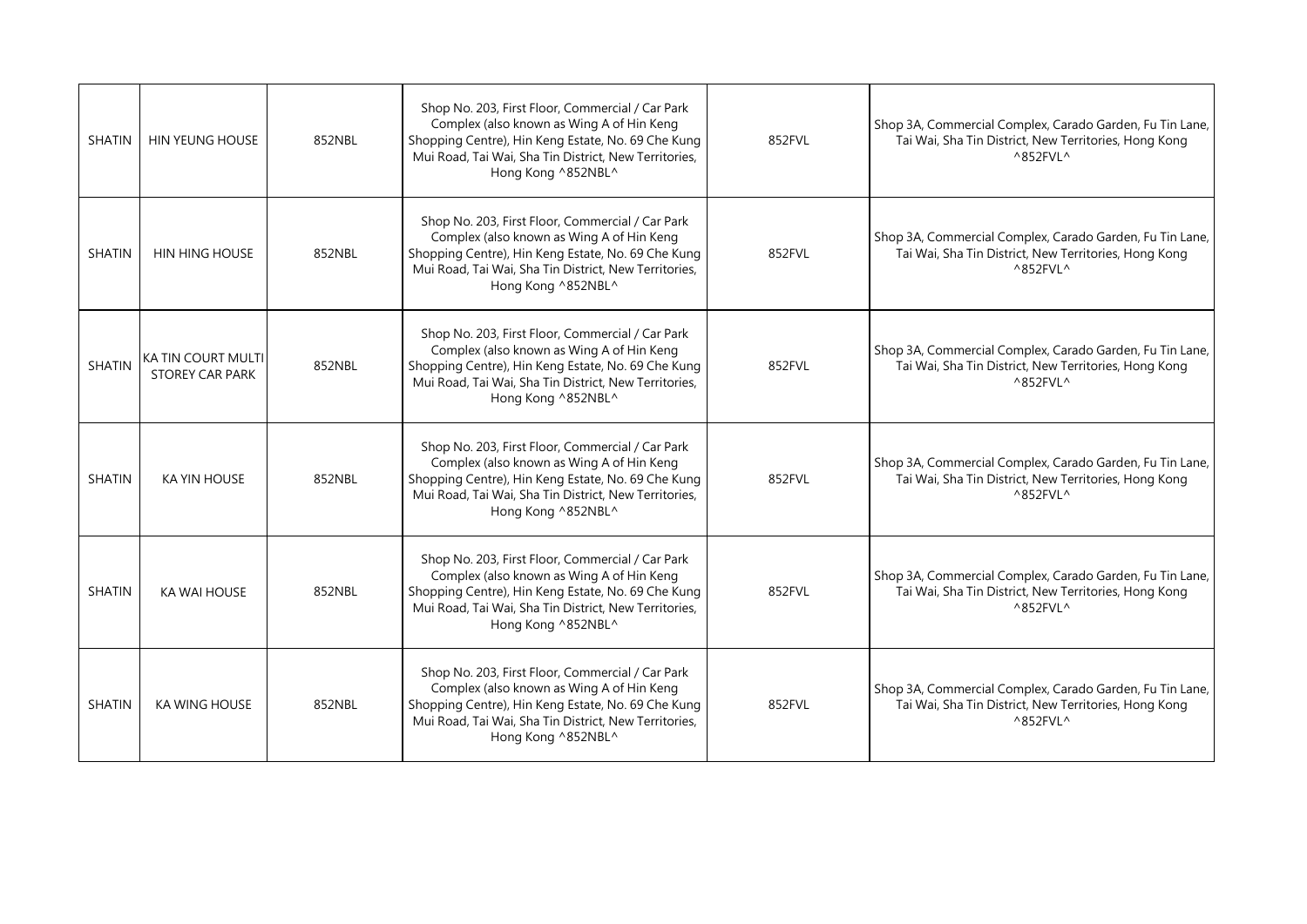| <b>SHATIN</b> | <b>KA YEE HOUSE</b>                            | 852NBL | Shop No. 203, First Floor, Commercial / Car Park<br>Complex (also known as Wing A of Hin Keng<br>Shopping Centre), Hin Keng Estate, No. 69 Che Kung<br>Mui Road, Tai Wai, Sha Tin District, New Territories,<br>Hong Kong ^852NBL^ | 852FVL | Shop 3A, Commercial Complex, Carado Garden, Fu Tin Lane,<br>Tai Wai, Sha Tin District, New Territories, Hong Kong<br>$^{\wedge}852$ FVL $^{\wedge}$ |
|---------------|------------------------------------------------|--------|------------------------------------------------------------------------------------------------------------------------------------------------------------------------------------------------------------------------------------|--------|-----------------------------------------------------------------------------------------------------------------------------------------------------|
| <b>SHATIN</b> | <b>KA KEI HOUSE</b>                            | 852NBL | Shop No. 203, First Floor, Commercial / Car Park<br>Complex (also known as Wing A of Hin Keng<br>Shopping Centre), Hin Keng Estate, No. 69 Che Kung<br>Mui Road, Tai Wai, Sha Tin District, New Territories,<br>Hong Kong ^852NBL^ | 852FVL | Shop 3A, Commercial Complex, Carado Garden, Fu Tin Lane,<br>Tai Wai, Sha Tin District, New Territories, Hong Kong<br>$^{\wedge}852$ FVL $^{\wedge}$ |
| <b>SHATIN</b> | KA HONG HOUSE                                  | 852NBL | Shop No. 203, First Floor, Commercial / Car Park<br>Complex (also known as Wing A of Hin Keng<br>Shopping Centre), Hin Keng Estate, No. 69 Che Kung<br>Mui Road, Tai Wai, Sha Tin District, New Territories,<br>Hong Kong ^852NBL^ | 852FVL | Shop 3A, Commercial Complex, Carado Garden, Fu Tin Lane,<br>Tai Wai, Sha Tin District, New Territories, Hong Kong<br>^852FVL^                       |
| <b>SHATIN</b> | <b>CUHK FAA THOMAS</b><br><b>CHEUNG SCHOOL</b> | 852NBL | Shop No. 203, First Floor, Commercial / Car Park<br>Complex (also known as Wing A of Hin Keng<br>Shopping Centre), Hin Keng Estate, No. 69 Che Kung<br>Mui Road, Tai Wai, Sha Tin District, New Territories,<br>Hong Kong ^852NBL^ | 852FVL | Shop 3A, Commercial Complex, Carado Garden, Fu Tin Lane,<br>Tai Wai, Sha Tin District, New Territories, Hong Kong<br>$^{\wedge}852$ FVL ^           |
| <b>SHATIN</b> | <b>FESTIVAL CITY PHASE</b><br>2                | 852FEL | Shop Nos. 16A & 17 on Ground Floor, Holford<br>Gardens, Nos. 2-8 Chik Wan Street, Tai Wai, Sha Tin<br>District, New Territories, Hong Kong ^852FEL^                                                                                | 852FVL | Shop 3A, Commercial Complex, Carado Garden, Fu Tin Lane,<br>Tai Wai, Sha Tin District, New Territories, Hong Kong<br>^852FVL^                       |
| <b>SHATIN</b> | FESTIVAL CITY PHASE<br>2                       | 852FEL | Shop Nos. 16A & 17 on Ground Floor, Holford<br>Gardens, Nos. 2-8 Chik Wan Street, Tai Wai, Sha Tin<br>District, New Territories, Hong Kong ^852FEL^                                                                                | 852FVL | Shop 3A, Commercial Complex, Carado Garden, Fu Tin Lane,<br>Tai Wai, Sha Tin District, New Territories, Hong Kong<br>^852FVL^                       |